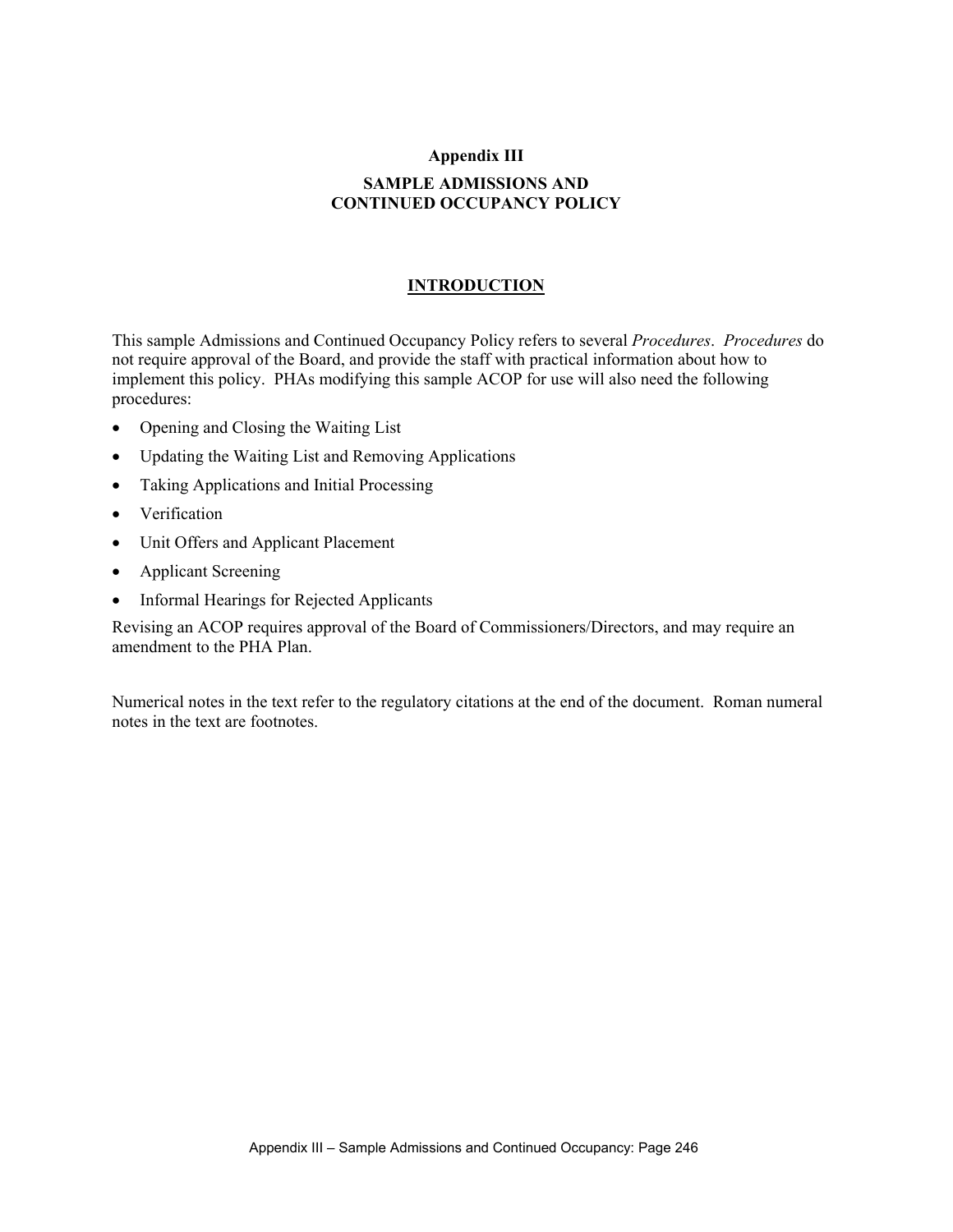| $\bf{I}$  |                                  | TABLE OF CONTENTS ADMISSIONS & OCCUPANCY POLICY |  |  |
|-----------|----------------------------------|-------------------------------------------------|--|--|
|           |                                  |                                                 |  |  |
|           | A <sub>1</sub><br><b>B.</b>      |                                                 |  |  |
| <b>II</b> |                                  |                                                 |  |  |
|           | A <sub>1</sub>                   |                                                 |  |  |
|           | <b>B.</b>                        |                                                 |  |  |
|           | $C_{\cdot}$                      |                                                 |  |  |
|           | D.                               |                                                 |  |  |
|           | E.                               |                                                 |  |  |
|           | F.                               |                                                 |  |  |
|           | G.                               |                                                 |  |  |
| Ш         |                                  |                                                 |  |  |
|           | $A_{\cdot}$                      |                                                 |  |  |
|           | B <sub>1</sub>                   |                                                 |  |  |
|           | $C_{\cdot}$                      |                                                 |  |  |
|           | D.<br>Е.                         |                                                 |  |  |
|           | F.                               |                                                 |  |  |
|           | G.                               |                                                 |  |  |
| $\bf{IV}$ |                                  |                                                 |  |  |
|           | A <sub>1</sub>                   |                                                 |  |  |
|           | B <sub>1</sub>                   |                                                 |  |  |
|           | $C$ .                            |                                                 |  |  |
| V         |                                  |                                                 |  |  |
|           | $\mathbf{A}$ .                   |                                                 |  |  |
|           | <b>B.</b>                        |                                                 |  |  |
|           | C.                               |                                                 |  |  |
|           | D.                               |                                                 |  |  |
|           | E<br>F                           |                                                 |  |  |
| VI        |                                  |                                                 |  |  |
|           |                                  |                                                 |  |  |
|           | A <sub>1</sub><br>B <sub>1</sub> |                                                 |  |  |
|           | $C_{\cdot}$                      |                                                 |  |  |
| VII       |                                  |                                                 |  |  |
|           |                                  |                                                 |  |  |
|           | A.<br><b>B.</b>                  |                                                 |  |  |
| VIII      |                                  |                                                 |  |  |
|           |                                  |                                                 |  |  |
|           | A.                               |                                                 |  |  |

# **TABLE OF CONTENTS ADMISSIONS & OCCUPANCY POLICY**

Appendix III – Sample Admissions and Continued Occupancy: Page 247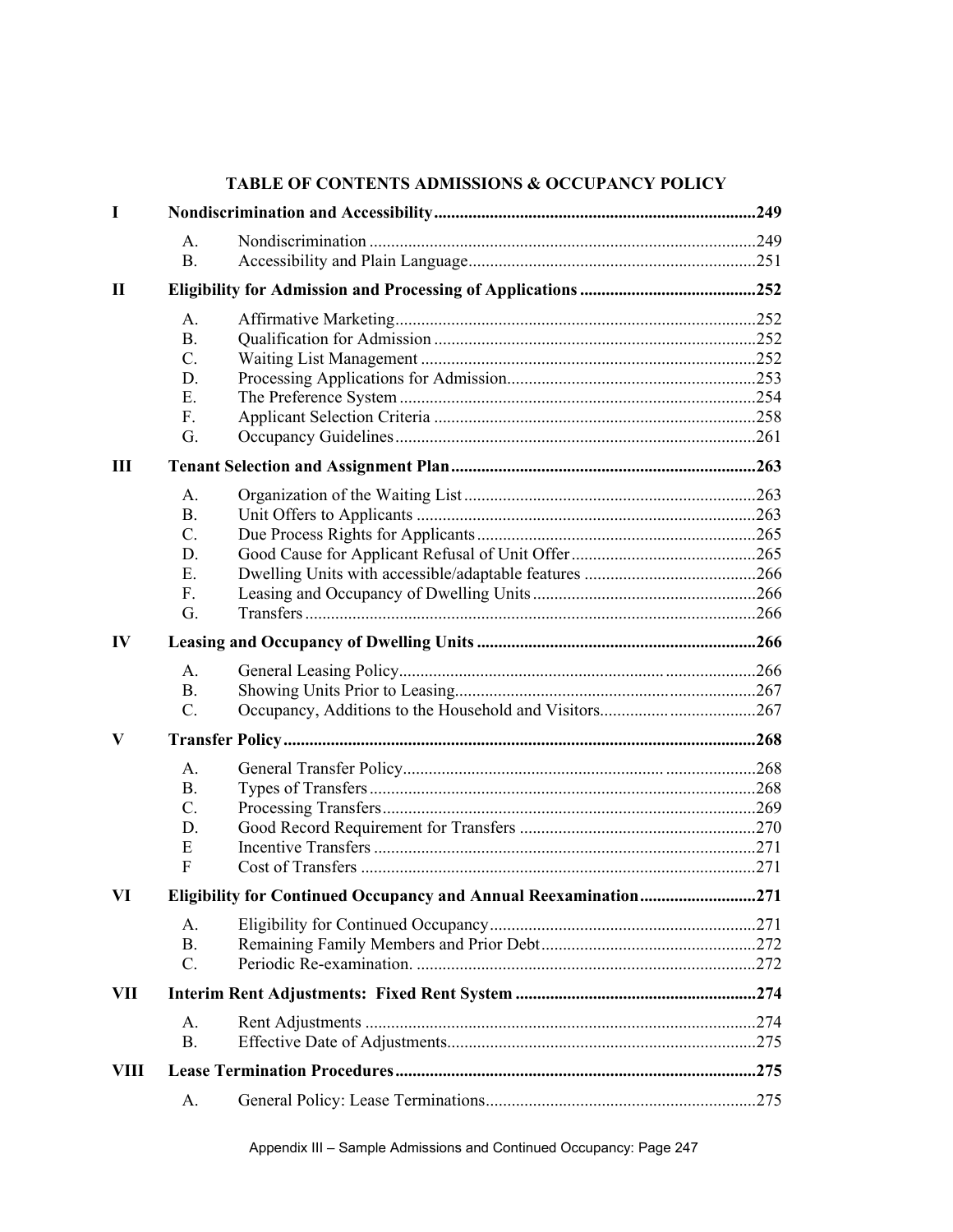|                         | $\mathsf{A}$                                         |  |      |
|-------------------------|------------------------------------------------------|--|------|
|                         | <b>B.</b>                                            |  |      |
| $\mathbf{I} \mathbf{X}$ |                                                      |  |      |
|                         | $A_{\cdot}$                                          |  |      |
|                         | B.                                                   |  |      |
| X                       |                                                      |  |      |
|                         | $\mathsf{A}$                                         |  |      |
|                         | <b>B.</b>                                            |  |      |
|                         | $\mathcal{C}$ .                                      |  |      |
|                         | D.                                                   |  |      |
|                         | E                                                    |  |      |
|                         | $\mathbf{F}$                                         |  |      |
|                         | G.                                                   |  |      |
|                         | H                                                    |  |      |
| XI                      | Definitions and Procedures to be used in Determining |  |      |
|                         | $\mathsf{A}$ .                                       |  |      |
|                         | $\mathbf{B}$                                         |  |      |
|                         | $\mathcal{C}$ .                                      |  |      |
|                         | D.                                                   |  |      |
|                         | E.                                                   |  |      |
| XII                     |                                                      |  | .284 |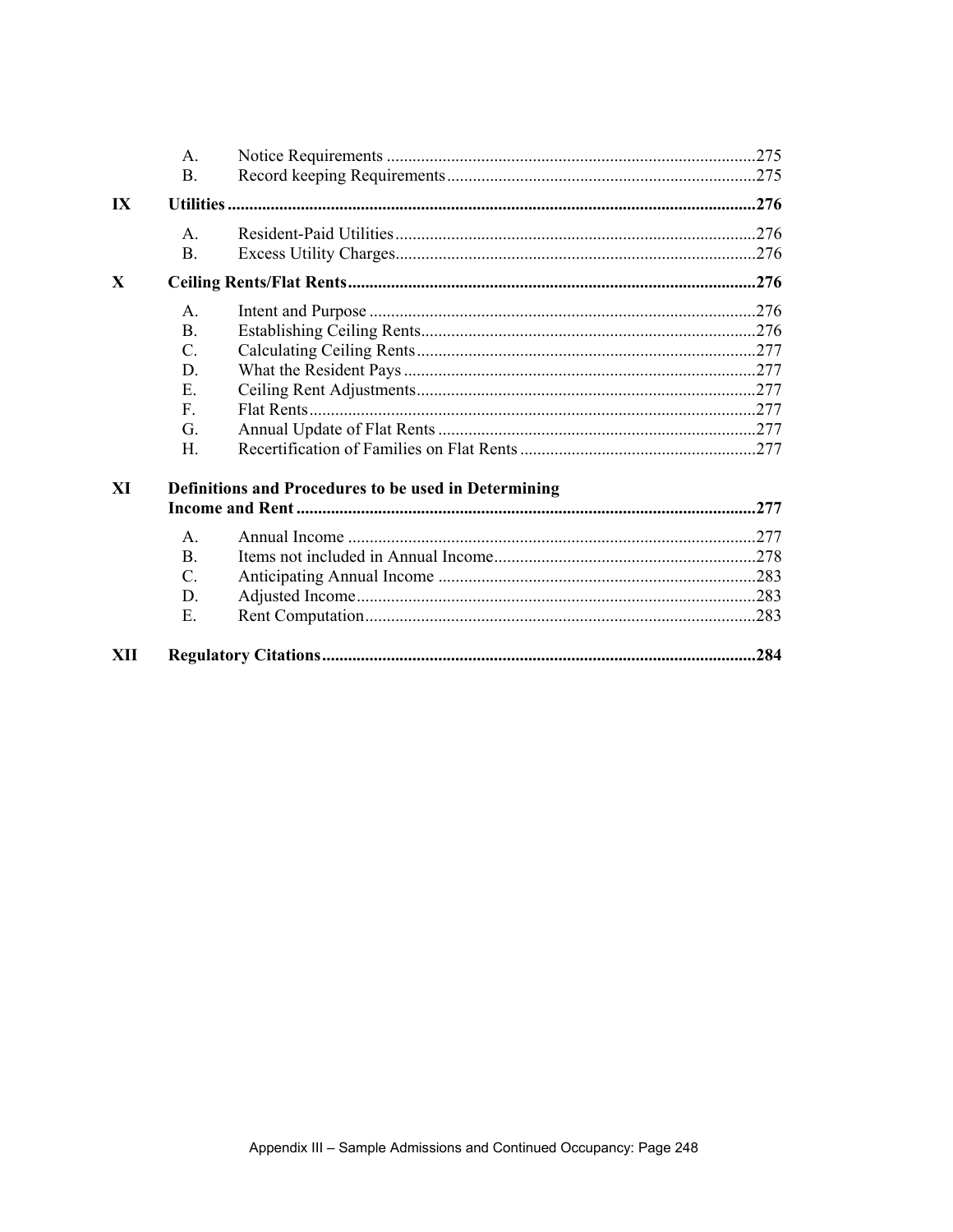# **Sample Admissions and Continued Occupancy Policy Governing HUD-Aided Public Housing**

#### **I. Nondiscrimination**

#### **A. Complying with Civil Rights Laws**

1. Civil rights laws protect the rights of applicants and residents to equal treatment by the Housing Authority in the way it carries out its programs. It is the policy of the Housing Authority (PHA) to comply with all Civil Rights laws, including but not limited to:

- *Title VI of the Civil Rights Act of 1964, which forbids discrimination on the basis of race, color, religion, national origin or sex<sup>1</sup> ;*
- *Title VIII of the Civil Rights Act of 1968 (as amended by the 1974 HCDA and the Fair Housing Amendments Act of 1988), which extends protection against discrimination based on disability and familial status, and spell out forms of prohibited discrimination<sup>2</sup> ;*
- *Executive Order 11063,*

 $\overline{a}$ 

- *Section 504 of the Rehabilitation Act of 1973, which describes specific housing rights of persons with disabilities<sup>3</sup> ;*
- the Age Discrimination Act of 1975, which establishes certain rights of the elderly<sup>4</sup>
- *Title II of the Americans with Disabilities Act of 1990 (ADA) requires that the PHA provide individuals with disabilities with access to its programs, services and activities including, common areas and public spaces. However, Title II does not require that individual housing units be accessible to individuals with disabilities; rather, Section 504 and the Fair Housing Act govern access for individuals with disabilities to the PHA's housing units.*
- *any applicable State laws or local ordinances, and*
- *any legislation protecting the individual rights of tenants, applicants or staff that may subsequently be enacted<sup>5</sup> .*

2. The PHA shall not discriminate because of race, color, national origin, sex, religion, familial status, or disability in the leasing, rental, occupancy, use, or other disposition of housing or related facilities, including land, that is part of a development under the PHA's jurisdiction covered by a public housing Annual Contributions Contract with HUD.

3. PHA shall not, on account of race, color, national origin, sex, religion, familial status, or disability:

- (a) Deny anyone the opportunity to apply for housing (when the waiting list is open), nor deny to any qualified applicant the opportunity to lease housing suitable to its needs;
- (b) Provide anyone housing that is different (of lower quality) from that provided others<sup>i</sup>;
- (c) Subject anyone to segregation or disparate treatment;
- (d) Restrict anyone's access to any benefit enjoyed by others in connection with the housing program;

<sup>&</sup>lt;sup>i</sup> PHA is not only permitted but is required to provide persons with disabilities with housing that is appropriate for their needs. This accessible or adaptable housing, although different from that provided to others, is permitted because it permits persons with disabilities to participate in the public housing program.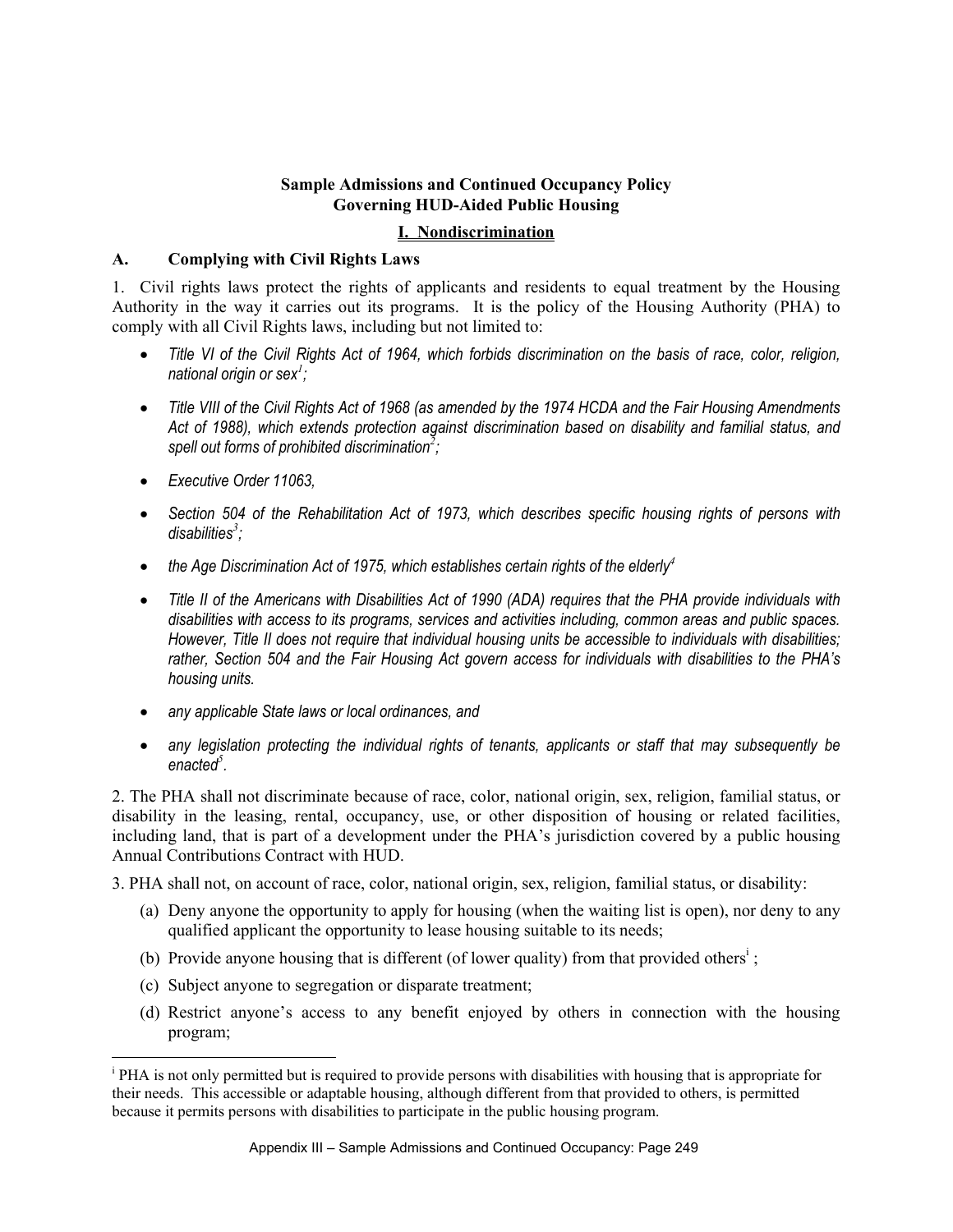- (e) Treat anyone differently in determining eligibility or other requirements for admission;
- (f) Deny anyone access to the same level of services  $\mathbf{u}$ ; or
- (g) Deny anyone the opportunity to participate in a planning or advisory group that is an integral part of the housing program.

4. PHA shall not automatically deny admission to otherwise qualified applicants because of their membership in some group to which negative behavior may be imputed (e.g., families with children born to unmarried parents or families whose head or spouse is a student). Instead, each applicant who is a member of a particular group will be treated as an individual based on his or her attributes and behavior <sup>6</sup>.

5. PHA will correct situations or procedures that create a barrier to equal housing opportunity for all. To permit people with disabilities to take full advantage of the PHA's housing program and non-housing programs, in accordance with Section 504, and the Fair Housing Amendments Act of 1988, there are requirements, optional actions and prohibitions:

- (a) PHA **must**, upon request by an applicant or resident with a disability,
	- make structural modifications to its housing and non-housing facilities<sup>7</sup> and
	- make reasonable accommodations in its procedures or practices $\delta$

**unless** such structural modifications or reasonable accommodations

- would result in an undue financial  $\sin$  and administrative burden on the Authority<sup>9</sup>, or
- would result in a fundamental alteration in the nature of the program
- (b) In making structural modifications to "Existing housing programs" 10 or in carrying out "Other Alterations"11 for otherwise qualified persons with disabilities, PHA **may**, but is not required to:
	- Make each of its existing facilities accessible<sup>12</sup>; or
	- make structural alterations when other methods can be demonstrated to achieve the same effect $^{13}$ :
	- Make structural alterations that require the removal or altering of a load-bearing structural member $^{14}$ :
	- Provide an elevator in any multifamily housing project solely for the purpose of locating accessible units above or below the grade level<sup>15</sup>;
- (c) When the PHA is making "Substantial Alterations" iv to an existing housing facility PHA **may**, but is not required to:
	- Provide an elevator in any multifamily housing project solely for the purpose of locating accessible units above or below the grade level<sup>16</sup>:
	- Make structural alterations that require the removal or altering of a load-bearing structural member<sup>17</sup>; or
	- Make structural alterations to meet minimum accessibility requirements where it is

 $\overline{a}$ 

<sup>&</sup>lt;sup>ii</sup> This requirement applies to services provided by PHA and services provided by others with PHA's permission on public housing property. Thus, a health screening program offered by the local health department in a public housing community room would have to be fully accessible to persons with disabilities.

<sup>&</sup>lt;sup>iii</sup> Considering all the PHA's sources of revenue, including both operating and capital funds

<sup>&</sup>lt;sup>iv</sup> Defined in **24 CFR § 8.23** as Comprehensive Modernization or work in developments with 15+ units, work whose value exceeds 75% of the replacement cost of the facility.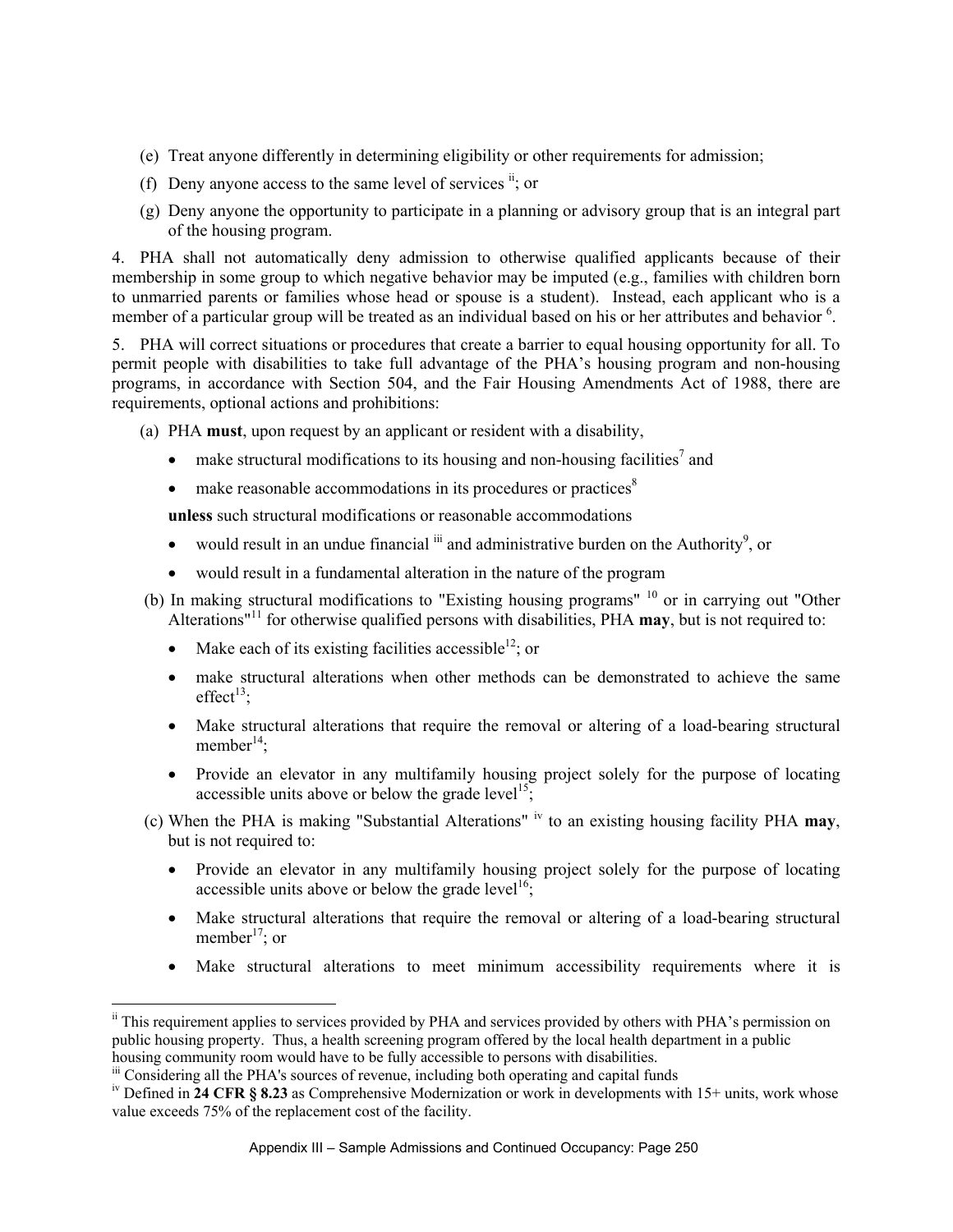structurally impracticable  $\frac{v}{x}$  also.<sup>18</sup>

 $\overline{a}$ 

Note that the undue burdens test is not applicable to housing undergoing substantial alteration.

6. PHA will not permit these policies to be subverted to do personal or political favors. PHA will not offer units in an order different from that prescribed by this policy, since doing so violates the policy, federal law, and the civil rights of the other families on the waiting list<sup>19</sup>.

# **B. Making Programs and Facilities Accessible to People with Disabilities**

1. Facilities and programs used by residents will be accessible to a person in a wheelchair. Application and management offices, hearing rooms, community centers, day care centers, laundry facilities, craft and game rooms, etc. (to the extent that the PHA has such facilities) will be usable by residents with a full range of disabilities. To the extent that the PHA offers such facilities, if none is already accessible, some  $v<sup>i</sup>$  will be made so, subject to the undue financial and administrative burden test  $20$ .

2. Documents used by applicants and residents will be accessible for those with vision or hearing impairments<sup>21</sup>. Also, all documents will be written simply and clearly to enable applicants with learning or cognitive disabilities to understand as much as possible. Unless prohibited by local law, documents may be translated into languages other than English  $\overline{v}$ <sup>ii</sup>.

3. PHA will present examples to help applicants and residents understand eligibility, rent computation, applicant screening, reasonable accommodations, and lease compliance. In writing materials for applicants and residents, PHA staff will be prepared to explain rules and benefits verbally, as often as may be needed, because some disabilities may affect an applicant's ability to read or understand  $^{22}$ .

4. When PHA has initial contact with the applicant, PHA staff will ask whether the applicant requires an alternate form of communication. Examples of alternative forms of communication might include, but are not limited to: a qualified sign language interpreter provided for and paid for by the PHA; having written materials explained orally by staff either in person or by telephone; provision of written materials in large/bold font; information on audiocassette; permitting applicants to file applications by mail; and, permitting alternative sites for the receipt of applications.23. In addition, the PHA's obligation to provide alternative forms of communication to persons with disabilities does not preclude an individual's right to have a friend, relative or advocate accompany him/her for purposes of conducting business with the PHA.

5. Some applicants will not be able to read (or to read English), so intake staff must be prepared to read and explain anything that they would normally hand to an applicant to be read or filled out. Applicants who read or understand little English may furnish an interpreter who can explain what is going on. PHA is not required to pay the costs associated with having a foreign language interpreter (as they are for a

v Structural impracticability is defined as: Changes having little likelihood of being accomplished without removing or altering a load-bearing structural member and/or incurring an increased cost of 50% or more of the value of the element of the building or facility involved.

v<sup>i</sup> It is not required that all public and common areas be made accessible so long as persons with disabilities have full access to all the types of facilities and activities available to persons without disabilities. Thus, not all laundry facilities need to be accessible so long as there are sufficient accessible laundry facilities for use by persons with disabilities at each development that provides laundry facilities.

vii 24 CFR **§** 5.505 requires that any notice or document relative to citizen or eligible immigration status, where feasible, be provided to an applicant or tenant in a language that is understood by the individual if the individual is not proficient in English. In general, documents will be translated when there are sufficient numbers of applicants or residents speaking a language to warrant the expense.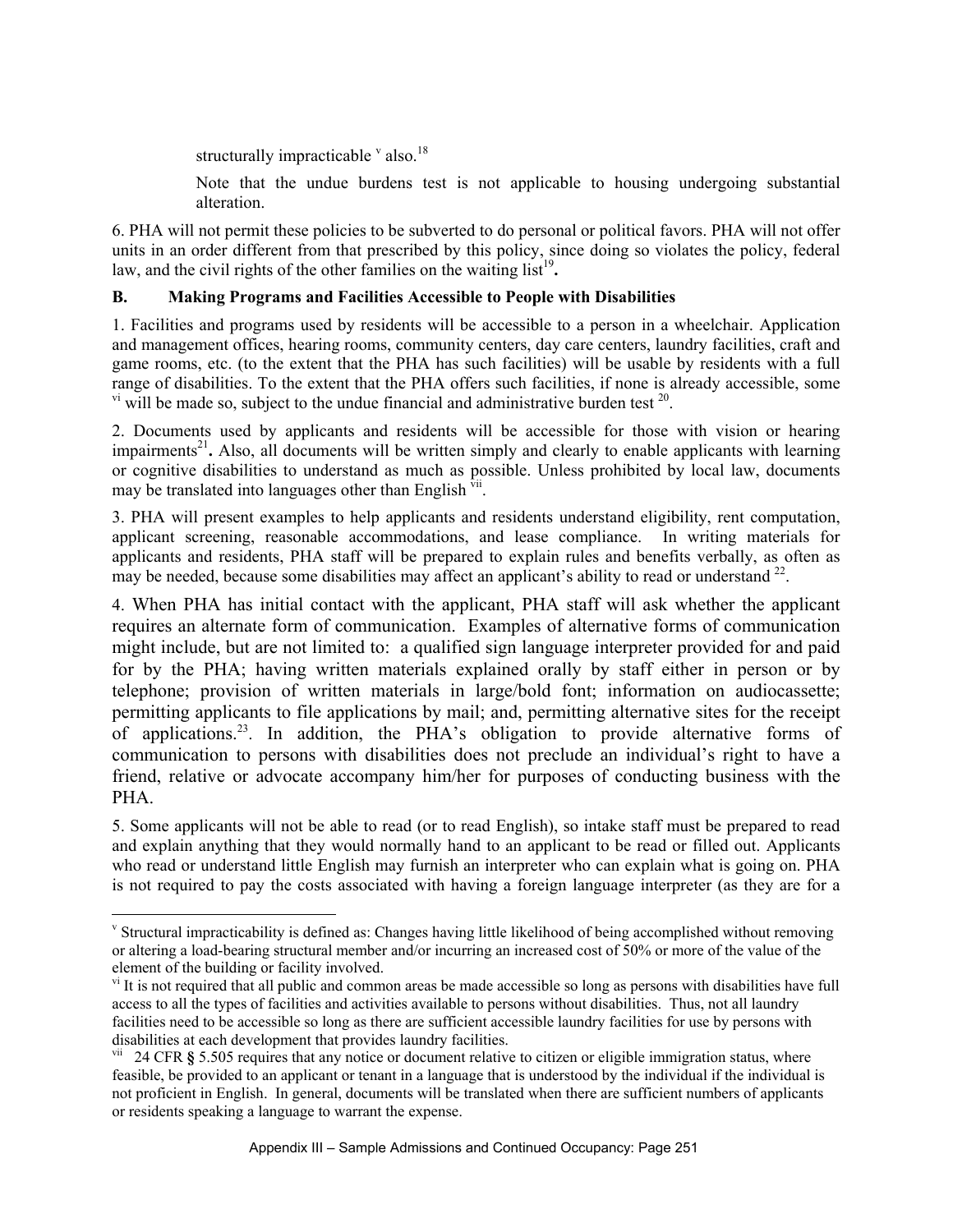sign language interpreters for the hearing impaired<sup>24</sup> because the Fair Housing law makes no such requirement).

6. At a minimum, PHA will prepare information to be used by applicants and residents in plain-language accessible formats.

# **II. Eligibility for Admission and Processing of Applications**

#### **A. Affirmative Marketing**

1. PHA will conduct affirmative marketing as needed so the waiting list includes a mix of applicants with races, ethnic backgrounds, ages and disabilities proportionate to the mix of those groups in the eligible population of the area. The marketing plan will take into consideration the number and distribution of vacant units, units that can be expected to become vacant because of move-outs, and characteristics of families on the waiting list. PHA will review these factors regularly to determine the need for and scope of marketing efforts. All marketing efforts will include outreach to those least likely to apply  $^{25}$ .

- 2. Marketing and informational materials will:
	- (a) Comply with Fair Housing Act requirements on wording, logo, size of type, etc.;
	- (b) Describe the housing units, application process, waiting list and preference structure accurately;
	- (c) Use clear and easy to understand terms and more than strictly English-language print media;
	- (d) Contact agencies that serve potentially qualified applicants least likely to apply (e.g. the disabled) to ensure that accessible/adaptable units are offered to applicants who need their features;
	- (e) Make clear who is eligible: low income individuals and families; working and nonworking people; and people with both physical and mental disabilities; and
	- (f) Be clear about PHA's responsibility to provide reasonable accommodations to people with disabilities.

#### **B. Qualifying for Admission**

 $\overline{a}$ 

- 1. It is PHA's policy to admit **only** qualified applicantsviii.
- 2. An applicant is qualified if he or she meets all of the following criteria:
	- (a) Is a family, as defined in Section XII of this policy;
	- (b) Meets HUD requirements on citizenship or immigration status<sup>26</sup>;
	- (c) Has an Annual Income (as defined in Section XI of this document) at the time of admission that does not exceed the income limits (maximum incomes by family size established by HUD) posted in PHA offices.
	- (d) Provides documentation of Social Security numbers for family members age 6 or older,

<sup>&</sup>lt;sup>viii</sup> The term "qualified" refers to applicants who are eligible and able to meet the applicant selection standards. This term is taken from the 504 regs: **24 CFR § 8.3** Definition of qualified individual with a disability. In order to be eligible, a family must meet four tests: (1) they must meet PHA's definition of family; (2) have an Annual Income at or below program guidelines; (3) each family member, age 6 or older, must provide a social security number or certify that he/she has no number; and (4) each family member receiving assistance must be a citizen or non-citizen with eligible immigration status per **24 CFR § 5.500**.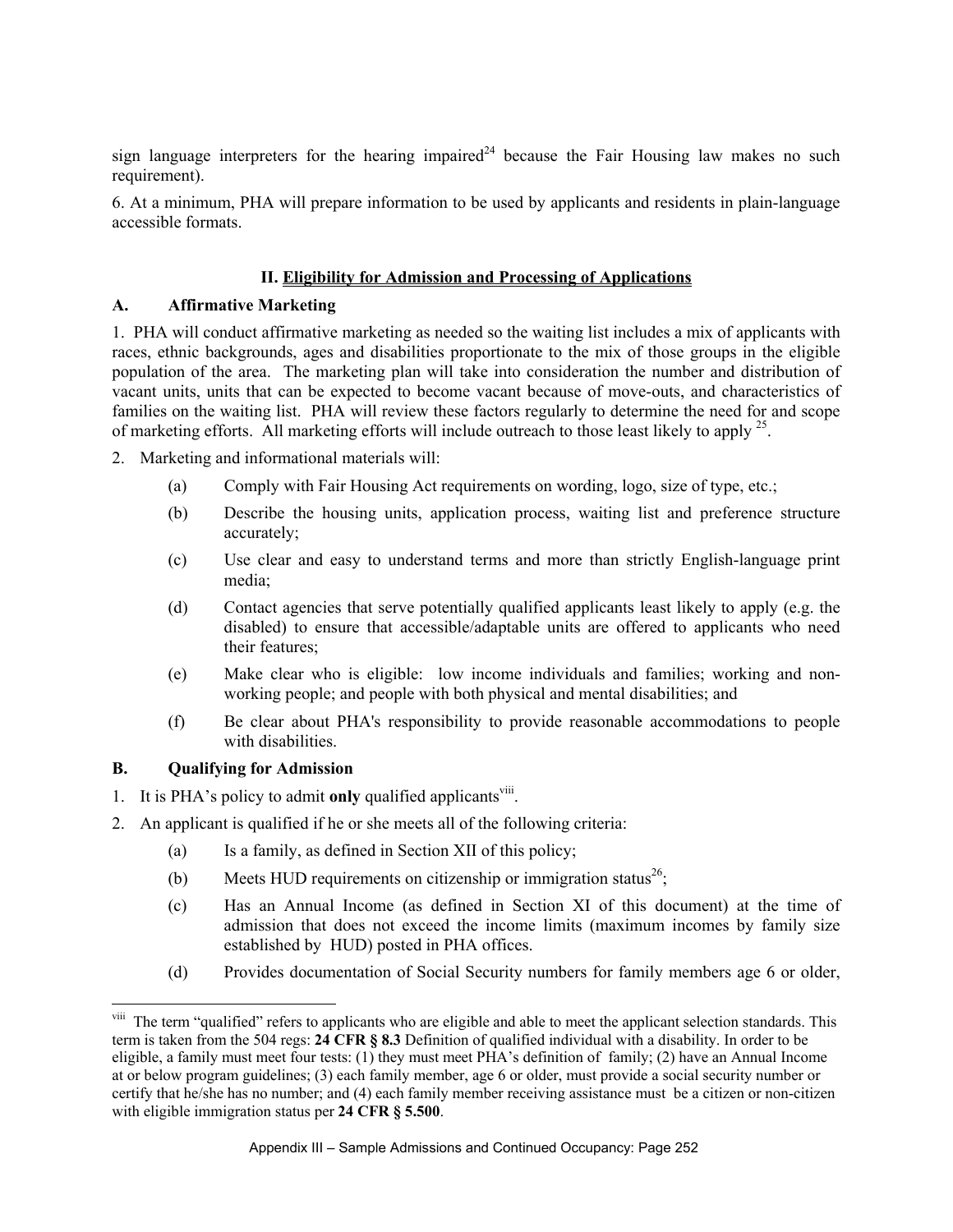or certifies that they do not have Social Security numbers<sup>27</sup>; and

(e) Meets the Applicant Selection Criteria in Section II. F. of these policies<sup>28</sup>, including completing a PHA-approved pre-occupancy orientation session if requested;.

# **C. Establishing and Maintaining the Waiting List**

- 1. It is the policy of PHA to administer its waiting list as required by HUD's regulations
- 2. Opening and Closing Waiting Lists
	- (a) For any unit size or type, if the PHA's waiting list has sufficient applications to fill anticipated vacancies for the coming 12 months, PHA may elect to: (a) close the waiting list completely; (b) close the list during certain times of the year; or (c) restrict intake by preference, type of project, or by size and type of dwelling <sup>29</sup>.
	- (b) A decision to close the waiting list will consider the number of applications for each size and type of unit, the number of applicants who qualify for a preference, and the ability of PHA to house applicants in twelve to eighteen months. Decisions to close waiting lists, restrict intake, or open waiting lists will be publicly announced.
	- (c) When the waiting list is closed, PHA will not maintain a list of individuals who wish to be notified when the waiting list is re-opened.
- 3. Determining if the Waiting List may be Closed

PHA will use its **Procedure on Opening and Closing the Waiting List**<sup>ix</sup> to determine whether the waiting list(s) should be closed.

4. Updating the Waiting List

 $\overline{a}$ 

(a) Once each year PHA will update each waiting list sublist by contacting all applicants in writing<sup>x</sup>.

If, after two attempts in writing  $x_i$ , no response is received. PHA will withdraw the name of an applicant from the waiting list.

At the time of initial intake, PHA will advise families that they must notify the PHA when their circumstances, mailing address or phone numbers change.

- (b) PHA will remove an applicant's name from the waiting list only in accordance with its **Procedure on Updating the Waiting List and Removing Applications**.
- 5. Change in Preference Status While on the Waiting List
	- (a) Situations of some families who did not qualify for a local or ranking preference when they applied may change so they are qualified for a preference. The family should contact PHA so their status may be recertified or reverified. Applicants whose preference status changes while they are on the waiting list retain their original date and time of application, or application number, as applicable.
	- (b) If PHA determines that the family does now qualify for a preference, they will be moved up on the waiting list in accordance with their preference(s) and their date and time of application. They will then be informed in writing of how the change in status has

<sup>&</sup>lt;sup>ix</sup> This policy refers to written procedures that cover, in this case, the closing of the waiting list. References to other administrative procedures is made periodically in the text of this policy. These procedures are separate documents that describe the work steps necessary to implement the policy made in this document.

 $x$  Or by the method designated at initial application by applicants with disabilities.

<sup>&</sup>lt;sup>xi</sup> Both written communications will be sent by first class mail.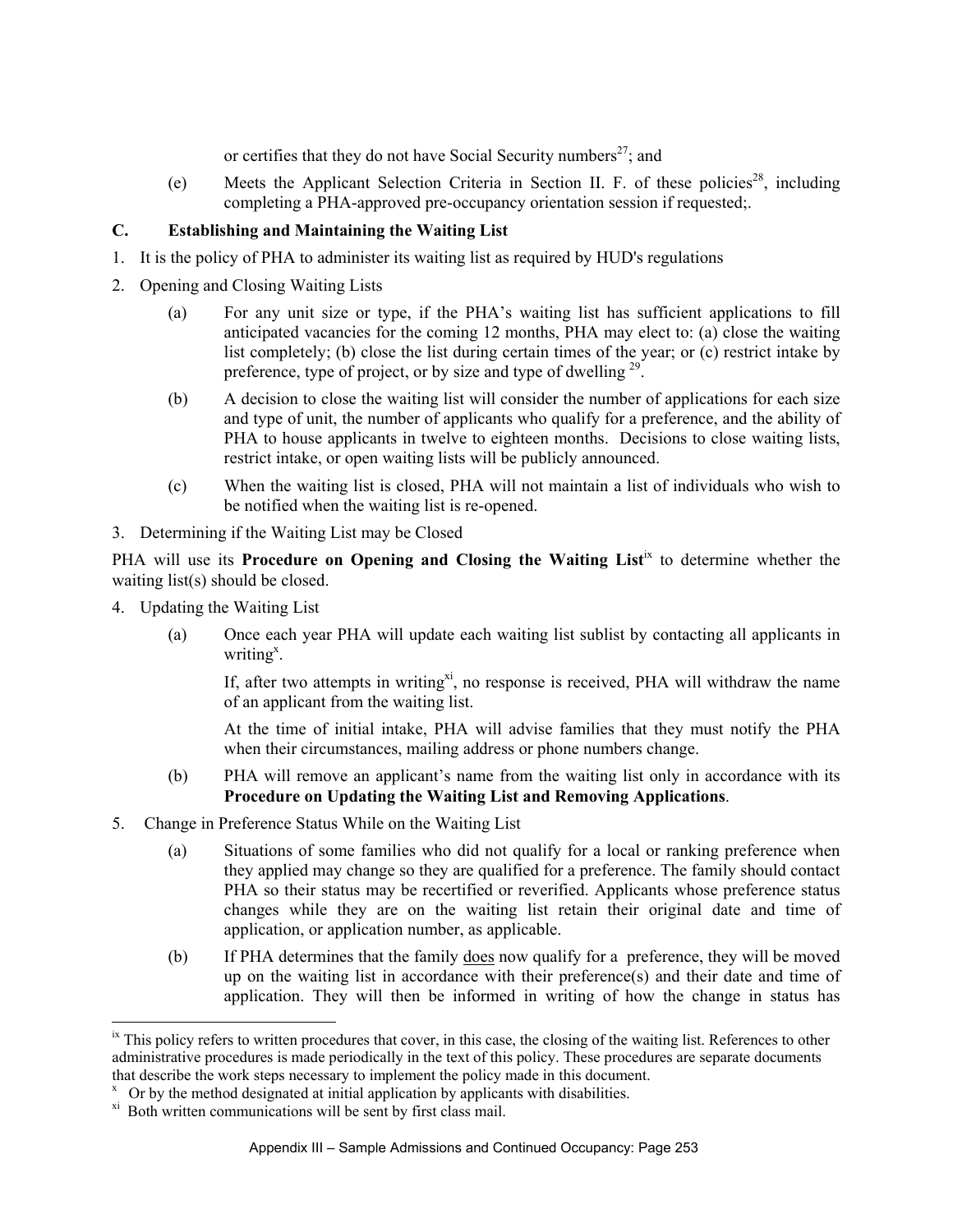# affected their place on the waiting list.

### **D. Processing Applications for Admission**

1. PHA will accept and process applications in accordance with applicable HUD Regulations and PHA's **Procedure on Taking Applications and Initial Processing**. PHA will assume that the facts certified to by the applicant in the preliminary application are correct, although all those facts will be verified later in the application process.

# 2. Interviews and Verification Process

As applicants approach the top of the waiting list, they will be contacted and asked to come to the PHA for an interview to complete their applicant file. Applicants who fail to attend their scheduled interview or who cannot be contacted to schedule an interview will have their applications withdrawn, subject to reasonable accommodations for people with disabilities.

- (a) The following items will be verified according to PHA's **Procedure on Verification,** to determine qualification for admission to PHA's housing:
	- (i) Family composition and type (Elderly/Disabled/near elderly /non-elderly);
	- (ii) Annual Income;
	- (iii) Assets and Asset Income;
	- (iv) Deductions from Income;
	- (v) Preferences;
	- (vi) Social Security Numbers of all Family Members;
	- (vii) Applicant Screening Information; and
	- (viii) Citizenship or eligible immigration status.
- (b) Third party written verification is the required form of documentation to substantiate applicant or resident claims. If attempts to obtain third party written verification are unsuccessful, PHA may also use (1) phone verifications with the results recorded in the file, dated, and signed by PHA staff, (2) review of documents, and, if no other form of verification is available, (3) applicant certification. Applicants must cooperate fully in obtaining or providing the necessary verifications.
- (c) Verification of eligible immigration status shall be carried out pursuant to **24 CFR § 5.5**. Citizens are permitted to certify to their status.

3. Applicants reporting zero income will be asked to complete a family expense form to document how much they spend on: food, transportation, health care, child care, debts, household items, etc. and what the source of income is for these expenses.

4. PHA's applications for admission public housing shall indicate for each application the date and time of receipt; applicant's race and ethnicity; determination by PHA as to eligibility of the applicant; when eligible, the unit size(s) for which eligible; preference, if any; and the date, location, identification, and circumstances of each vacancy offered and accepted or rejected 30.

# **E. The Preference System**

1. An admission preference does not guarantee admission. Preferences establish the order of placement on the waiting list. Every applicant must still meet PHA's Selection Criteria before being offered a unit.

2. Factors other than preferences that affect the selection of applicants from the waiting list  $31$ 

Before applying its preference system, PHA will match the characteristics of the available unit to the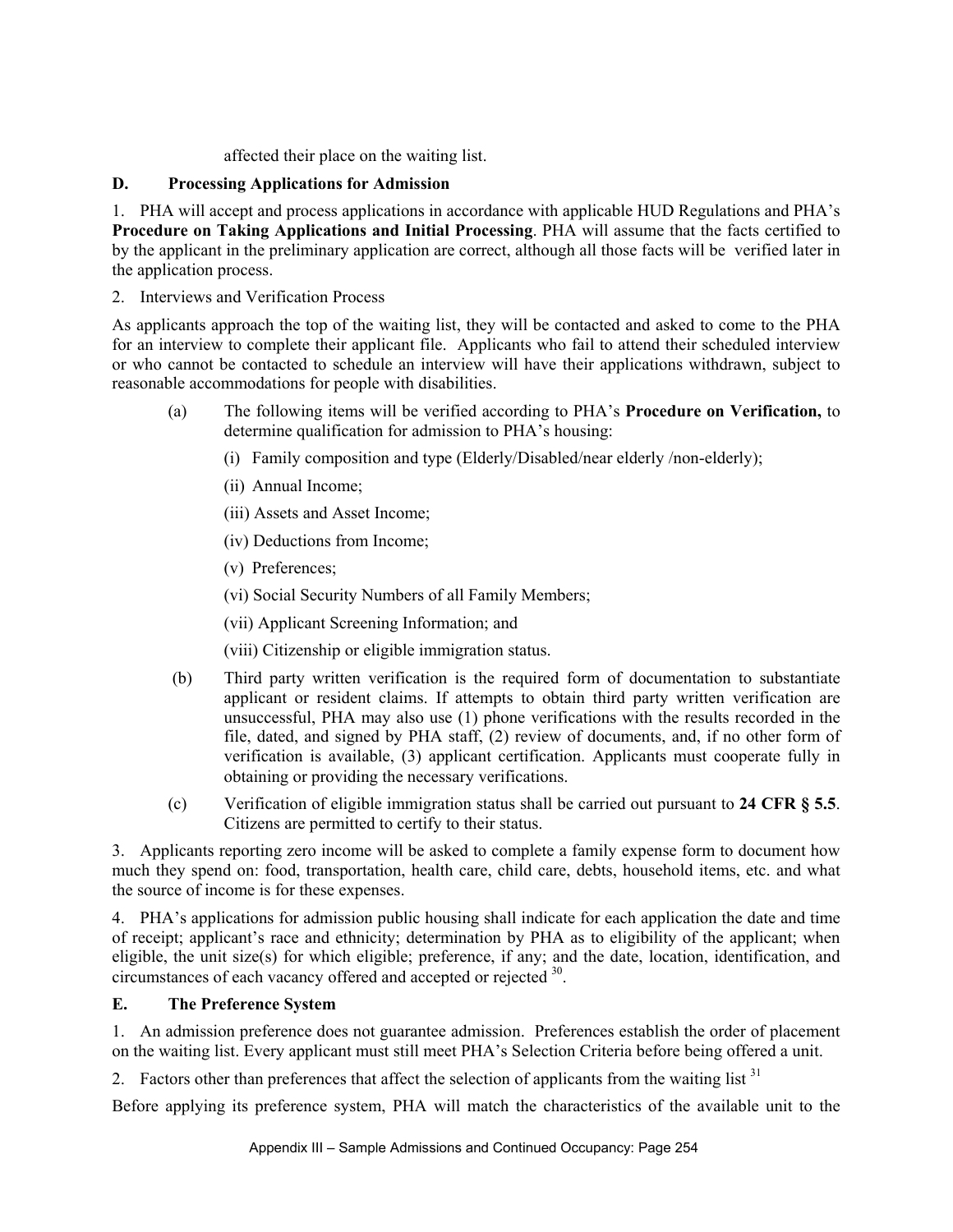applicants available on the waiting list. Unit size, accessibility features, or type of project limit the admission of families to households whose characteristics "match" the vacant unit available.

By matching unit and family characteristics, families lower on the waiting list may receive an offer of housing before families with an earlier date and time of application or families with a higher preferences (e.g. the next unit available is an accessible unit and the only applicant family needing such features is in the non-preference pool, i.e. having no preference).

Factors other than the preference system that affect applicant selection are described below:

(a) When selecting a family for a unit with **accessible features**, PHA will give a preference to families that include persons with disabilities who can benefit from the unit's features. First preference will be given to existing tenant families seeking a transfer and second preference will be given to applicant families.

If no family needing accessible features can be found for a unit with such features, PHA will house a family not needing the unit features, but a non-disabled family in an accessible unit will be required to move so that a family needing the unit features can take advantage of the unit.

- (b) When selecting a family for a unit in housing designated for elderly families, or disabled families, if any, PHA will give a priority to elderly, disabled or near elderly families.
- (c) When selecting a family for a unit in a property that houses elderly and disabled families, as opposed to a general occupancy development that houses non-elderly families as well, PHA will give equal priority to elderly families and disabled families.
- (d) When selecting a single person at a Mixed Population development, elderly, disabled or displaced single persons have priority over other singles. Single applicants who are not elderly, disabled or displaced can only be admitted after all elderly or disabled families or single displaced persons have been offered units.

Preferences will be granted to applicants who are otherwise qualified and who, at the time of the unit offer (prior to execution of a lease), meet the definitions of the preferences described below.

3. Local Preference

There is one local preference in effect based on ranges of income. Applicants will be grouped as follows:

- **Tier I:** Families with incomes between 0% and 30% of area median income (this group **must** constitute at least 40% of all admissions in any year);
- **Tier II:** Families with incomes between 31% and 80% of area median income (the target for this group is 60% of all admissions in any year).
- 4. Ranking Preference

5. There are two possible ranking preferences in effect: first is the **Displacement Preference**, and second is the **Upward Mobility Preference. PHA's Procedure on Unit Offers and Applicant Placement** will be used to order the Waiting List and make unit offers.

Families that qualify for neither the Displacement nor the Upward Mobility preferences will be categorized as No-preference families.

6. Mixed Population Buildings Local Preference

In addition to the Income Tier preference, which applies to all PHA's developments, PHA elects to retain the former Federal priority for single persons who are elderly, persons with disabilities, or persons displaced by governmental action over all other single persons when filling vacancies in its Mixed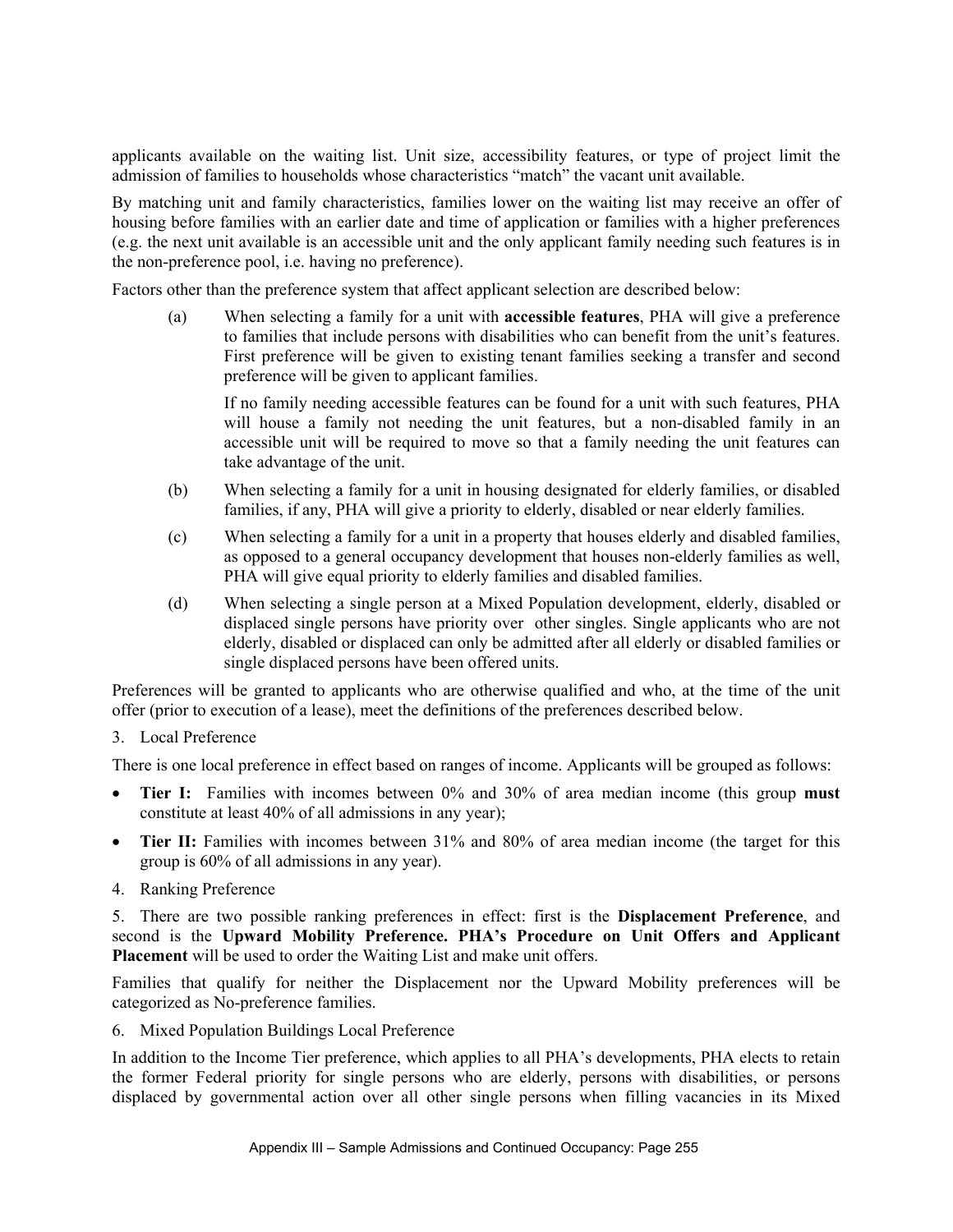Population buildings.

7. Method of Applying Preferences

To ensure that PHA admits the statutorily required 40% of applicants per year with incomes in Tier I and, at the same time, does not create concentrations of families by income at any of its properties, PHA will rank applicants within both income tiers, in order, as Displacement, Upward Mobility or no-preference. Four out of every ten applicants admitted will be from Tier I. Within each of the ranking preference categories, offers will be made by oldest application <sup>32</sup>.

- (a) PHA will house applicants from Tiers I and II on the waiting list by selecting first from the Displacement applicants, then from Upward Mobility applicants within each Tier, and then, if the Upward Mobility applications are exhausted, by selecting from the Nopreference applicants within each Tier.
- (b) PHA will also offer units to existing residents on the transfer list. Some types of transfers are processed before new admissions and some types of transfers are processed with new admissions, using a ratio set forth in the Tenant Selection and Assignment Plan (TSAP). Transfers do not count toward the 40% Tier I requirement.
- (c) PHA will not hold units vacant for applicants with preferences, nor will it relax eligibility or screening criteria to admit otherwise unqualified applicants with preferences.
- 7. Definition of Displacement and Upward Mobility Preference

PHA defines Displacement Preference to include applicants who can document that they have been displaced by a natural disaster declared by the President of the United States, displaced, through no fault of their own, by governmental action, or displaced by domestic violence. These sub-categories are equal.

PHA defines Upward Mobility to include applicants with adult members who can document that they are employed or involved in job training, including job training undertaken as a requirement of persons receiving Temporary Assistance to Needy Families. Persons who cannot work because of age or disability also qualify for this ranking preference. These subcategories are equal.

8. Designated Housing

 $\overline{a}$ 

The preference system will be used to match the characteristics of the family to the type of unit available, including developments with HUD-approved designated populations. The ability to provide preferences for some family types will depend on unit size available.

- (a) Projects designated for the elderly**:** xii Elderly families will receive a priority for admission to units or buildings covered by a HUD-approved Designation Plan. When there are insufficient elderly families, near-elderly families will receive a priority for this type of unit. Only elderly and near-elderly can live in designated elderly buildings, and near-elderly can only live there if the designated plan specifies that they can. No other type of family is eligible for admission to a designated elderly building.
- (b) Projects designated for disabled families**:** xiii Disabled families will receive a priority for admission to units or buildings covered by a HUD-approved Designation Plan.

<sup>&</sup>lt;sup>xii</sup> Buildings or portions of buildings designated by following HUD's requirements. Designation of housing for the elderly requires a designated housing plan presented to HUD for approval.

<sup>&</sup>lt;sup>xiii</sup> Buildings, floors and units can also be designated for disabled families, also by following the HUD requirements.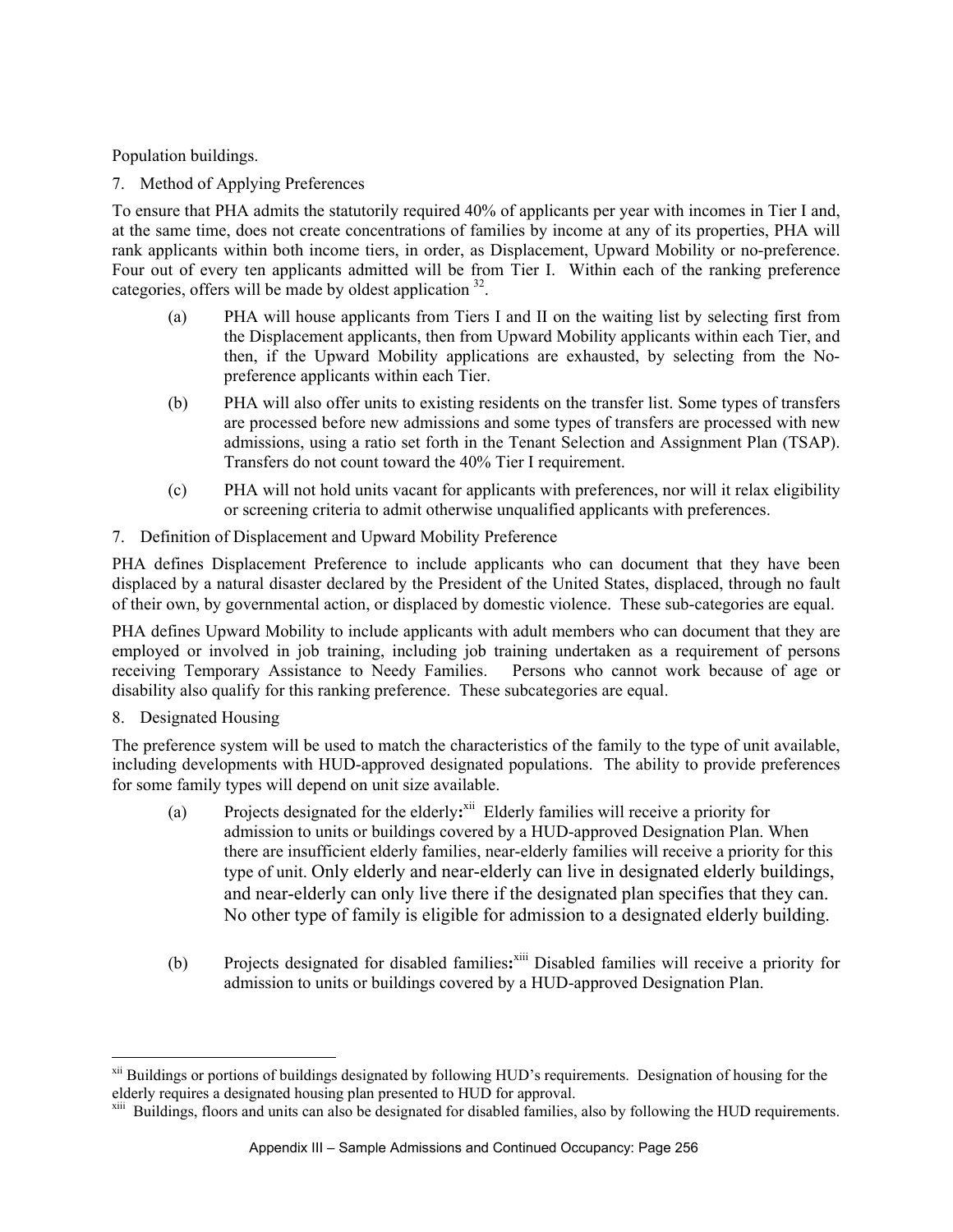- (c) Mixed population Projects**:** xiv Elderly families, disabled families will receive equal priority for admission to such units and all such will receive offers before single people who are not elderly, disabled or displaced.
- (d) **General Occupancy Projects**: The priority for elderly and disabled families and displaced persons over single persons does not apply at General Occupancy Properties.
- 9. Administration of the Preferences
	- (a) Depending on the time an applicant may have to remain on the waiting list, PHA will either verify preferences at the time of application (when the waiting list is short or nonexistent) or require that applicants certify to their qualification for a preference at the time of pre-application (when the wait for admission exceeds four months). Verifying preferences is one of the earliest steps in processing applicants for admission. Preference verifications shall be no more than 120 days old at the time of certification.
	- (b) PHA may use a pre-application to obtain the family's certification that it qualifies for a preference. The family will be advised to notify PHA of any change that may affect their ability to qualify for a preference.
	- (c) Applicants that are otherwise eligible and self-certified as qualifying for a preference will be placed on the waiting list in the appropriate applicant pool.
	- (d) Applicants that self-certify to a preference at the time of pre-application and cannot verify current preference status at the time of certification will be moved into the Nopreference category, and to a lower position on the waiting list based on date and time of application.

#### 10. Notice and Opportunity for a Meeting<sup>33</sup>

If an applicant claims but does not qualify for a preference, the applicant can request a meeting:

- (a) PHA will provide a notice that an applicant does not qualify for a preference containing a brief statement of the reasons for the determination, and that the applicant has may meet with PHA's designee to review the determination.
- (b) If the applicant requests the meeting, PHA will designate someone to conduct the meeting. This can be the person who made the initial determination or reviewed the determination of his or her subordinate, or any other person chosen by the PHA. A written summary of this meeting shall be made and retained in the applicant's file.
- (c) The applicant will be advised that he/she may exercise other rights if the applicant believes that illegal discrimination, based on race, color, national origin, religion, age, disability, or familial status has contributed to the PHA's decision to deny the preference.

#### **F. Screening Applicants for Admission**

 $\overline{a}$ 

1. All applicants shall be screened in accordance with HUD's regulations<sup>34</sup> and sound management practices. During screening, PHA will require applicants to demonstrate ability to comply with essential provisions of the lease as summarized below:

(a) to pay rent and other charges (e.g. utility bills) as required by the lease in a timely manner;

<sup>&</sup>lt;sup>xiv</sup> A mixed population project is a property, formerly known as an "elderly project", that was reserved for elderly and disabled families at its inception or for which PHA obtained HUD approval to designate the property for elderly and disabled families.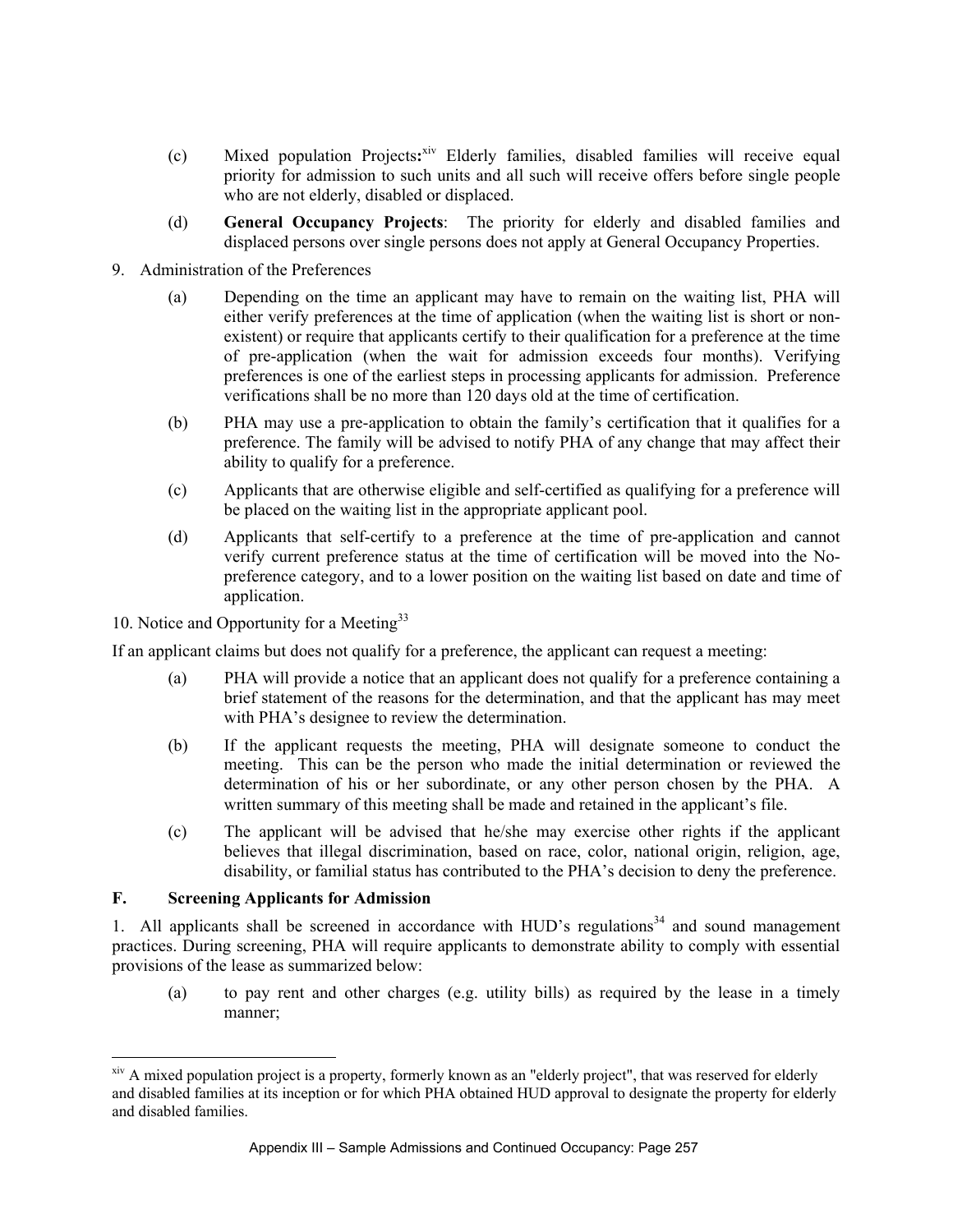- (b) to care for and avoid damaging the unit and common areas;
- (c) to use facilities and equipment in a reasonable way;
- (d) to create no health, or safety hazards, and to report maintenance needs;
- (e) not to interfere with the rights and peaceful enjoyment of others, and to avoid damaging the property of others;
- (f) not to engage in criminal activity that threatens the health, safety or right to peaceful enjoyment of the premises by other residents or staff; and not to engage in drug-related criminal activity; and
- (g) to comply with necessary and reasonable rules and program requirements of HUD and the PHA.

2. How PHA will check ability to comply with essential lease requirements:

- (a) Applicant ability and willingness to comply with the essential lease requirements will be checked and documented in accordance with PHA's **Procedure on Applicant Screening**. Applicant screening shall assess the conduct of the applicant and other family members listed on the application, in present and prior housing. Any costs incurred to complete the application process and screening will by paid by the PHA.
- (b) The history of applicant conduct and behavior must demonstrate that the applicant family can reasonably be expected **not to**:

(i) Interfere with other residents in such a manner as to diminish their peaceful enjoyment of the premises by adversely affecting their health, safety, or welfare<sup>35</sup>;

(ii) Adversely affect the physical environment or financial stability of the project  $36$ ;

(iii) Violate the terms and conditions of the lease  $37$ ;

(iv) Require services from PHA staff that would alter the fundamental nature of PHA's program<sup>38</sup>.

- (c) PHA will conduct a detailed interview of all applicants using an interview checklist as a part of the screening procedures. The form will ask questions based on the essential elements of tenancy. Answers will be subject to third party verification <sup>39</sup>.
- (d) PHA will complete a credit check and a rental history check on all applicants.
- (e) Payment of funds owed to PHA or any other housing authority is part of the screening evaluation. PHA will reject an applicant for unpaid balances owed PHA by the applicant for any program that PHA operates $40$ .
- (f) PHA will complete a criminal background check on all adult applicants or any member for whom criminal records are available. Before the PHA rejects an applicant on the basis of criminal history, the PHA must notify the household of the proposed rejection and provide the household member whose criminal history is at issue with a copy of the criminal record and an opportunity to dispute the accuracy and relevance of that record  $^{41}$ .
- (g) If any screening activity suggests that an applicant household member may be currently engaged in illegal use of drugs, the PHA shall seek information from a drug abuse treatment facility to determine whether the facility has reasonable cause to believe the household member is currently engaging in illegal drug use.
- (h) PHA will complete a home visit on all applicants that have passed criminal history screening and have incomplete or questionable landlord references to determine if the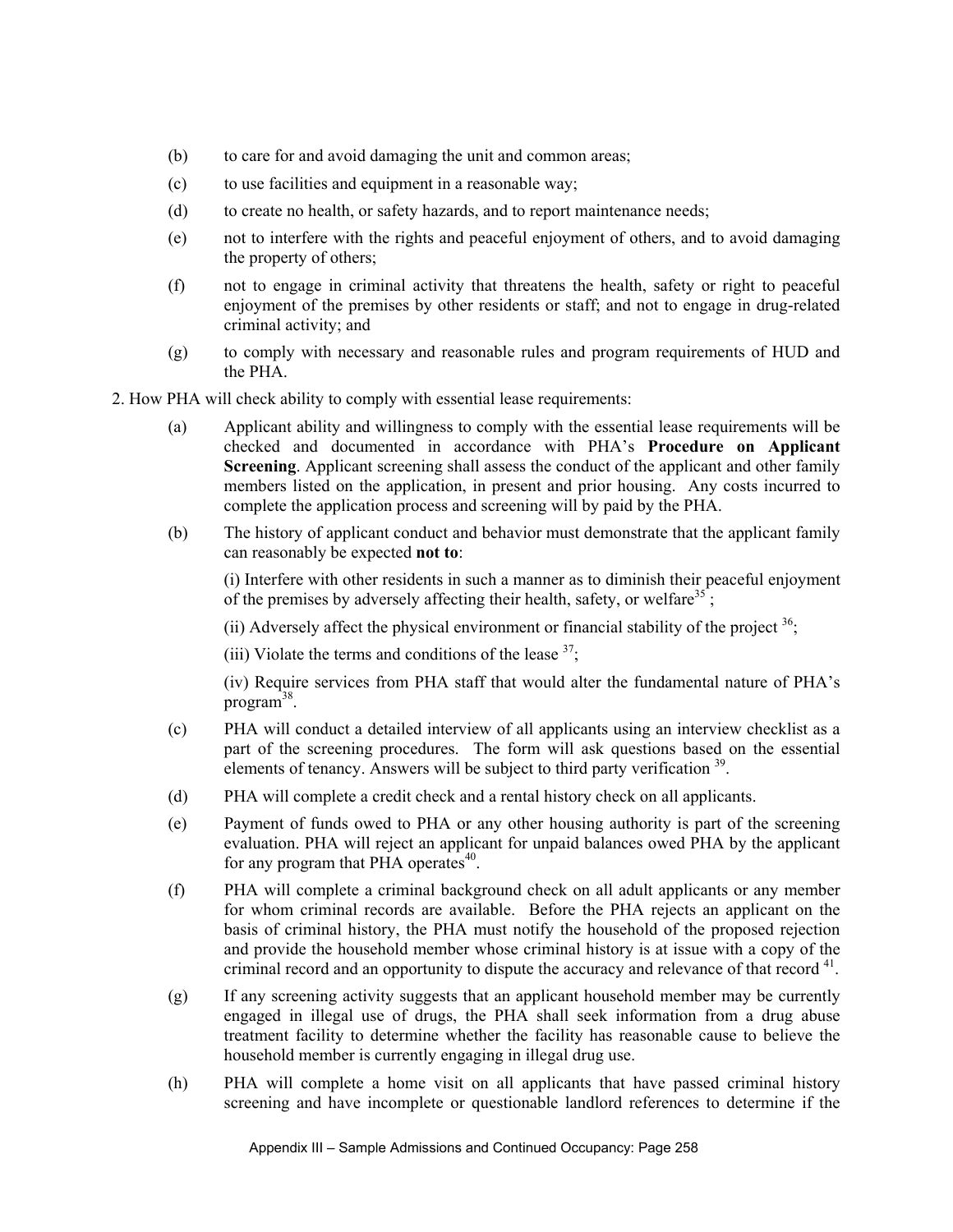applicant's housekeeping would create health or sanitation problems. Staff completing the home visit will consider whether the conditions they observe are the result of the applicant's treatment of the unit or are caused by the unit's overall substandard condition.

(i) Housekeeping criteria to be checked shall include, but not be limited to:

Conditions in living room, kitchen (food preparation and clean-up), bathroom, bedrooms, entrance-ways, halls, and yard (if applicable);

Cleanliness in each room; and

General care of appliances, fixtures, windows, doors and cabinets.

Other PHA lease compliance criteria will also be checked, such as:

Evidence of destruction of property;

Unauthorized occupants;

Evidence of criminal activity; and

Conditions inconsistent with application information.

All applicants shall have at least two days' advance written notice of Home Visits.

- (j) All applicants may be asked to attend and complete PHA's Pre-Occupancy Orientation.
- (k) PHA's examination of relevant information respecting past and current habits or practices will include, but is not limited to, an assessment of the applicant's adult family members':
	- Past performance in meeting financial obligations, especially rent and utility bills <sup>42</sup>.
	- Record of disturbance of neighbors (sufficient to warrant a police call) destruction of property, or living or housekeeping habits that may adversely affect the health, safety, or welfare of other tenants or neighbors <sup>43</sup>.
	- History of criminal activity on the part of any applicant family member involving crimes of physical violence to persons or property or other criminal acts including drug-related criminal activity that would adversely affect the health, safety, or welfare of other residents or staff or cause damage to the unit or development <sup>44</sup>.
		- PHA may require an applicant to exclude a household member in order to be admitted if that household member has participated in or been culpable for criminal actions that warrant rejection;
		- PHA may, if a statute requires that the PHA prohibit admission for a prescribed period of time after some disqualifying behavior or event, choose to continue that prohibition for a longer period of time.
	- A record of eviction from housing or involuntary termination from residential programs (taking into account date and circumstances).
	- An applicant's ability and willingness to comply with the terms of PHA's lease<sup>45</sup>.
- (l) The PHA is **required** to reject the applications of certain applicants for criminal activity or drug abuse by household members:
	- The PHA shall reject the application of any applicant for three years from the date of eviction if any household member has been evicted from any federally assisted housing for drug-related criminal activity. However, the PHA may admit the household if the PHA determines that  $46$ :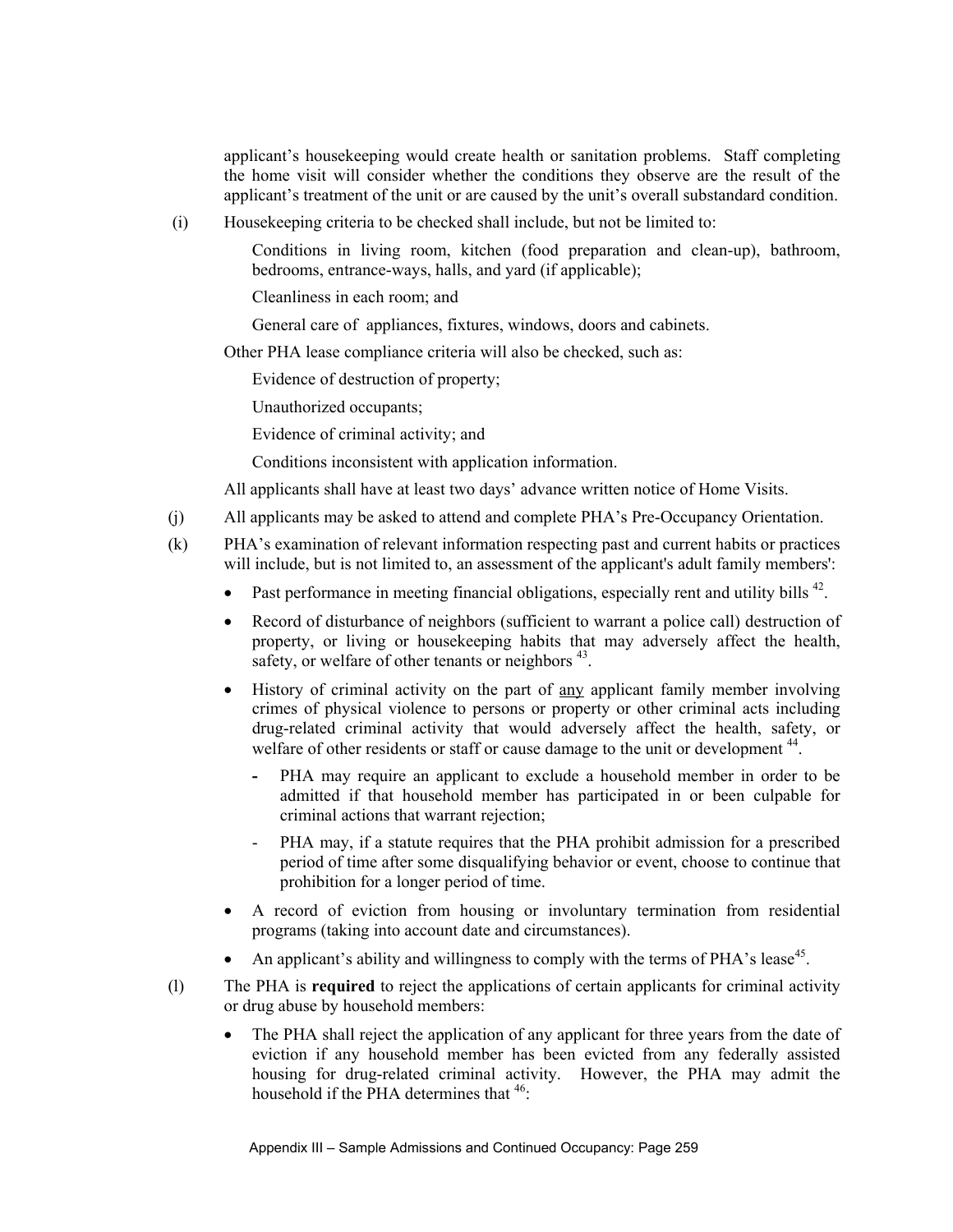- The evicted household member who engaged in drug-related criminal activity has successfully completed a supervised drug rehabilitation program approved by the PHA, or
- The circumstances leading to the eviction no longer exist (for example, the criminal household member has died or is imprisoned).
- The PHA is required to reject the application of a household if the PHA determines that:
	- Any household member is currently engaging in illegal use of a drug  $x<sub>y</sub>$ ; or
	- The PHA has reasonable cause to believe that a household member's illegal use or pattern of illegal use of a drug may threaten the health, safety, or right to peaceful enjoyment of the premises by other residents; or
	- Any household member has ever been convicted of manufacture or production of methamphetamine on the premises of any federally assisted housing; or
	- Any member of the household is subject to a lifetime registration requirement under a State sex offender registration program; or
	- Any member of the household's abuse or pattern of abuse of alcohol may threaten the health, safety, or right to peaceful enjoyment of the premises by other residents <sup>xvi</sup>.
- (m) An applicant's intentional misrepresentation of information related to eligibility, preference for admission, housing history, allowances, family composition or rent will result in rejection. Unintentional mistakes that do not confer any advantage to the applicant will not be considered misrepresentations.
- (n) Applicants must be able to demonstrate the ability and willingness to comply with the terms of PHA's lease, either alone or with assistance that they can demonstrate they will have at the time of admission.<sup>xvii</sup> Availability of assistance is subject to verification by  $PHA$ <sup>47</sup>
- 3. Screening applicants who claim mitigating circumstances

 $\overline{a}$ 

- (a) If negative information is received about an applicant, PHA shall consider the time, nature, and extent of the applicant's conduct and to factors that might indicate a reasonable probability of favorable future conduct. To be considered, mitigating circumstances must be verifiable 48.
- (b) Mitigating circumstances<sup>xviii</sup> are facts relating to the applicant's negative rental history or

xv For purposes of this section a household member is "currently engaged in" the criminal activity if the person has engaged in the behavior recently enough to justify a belief that the behavior is current

<sup>&</sup>lt;sup>xvi</sup> PHA must be able to show a relationship between the applicant household member's abuse of alcohol and behavior that threatens the health, safety, or right to peaceful enjoyment of other residents.

xvii Applicants whose landlord, financial, criminal and other references demonstrate that they are already willing and able to comply with lease terms in their existing housing will be considered to have met this criterion, whether or not they are disabled. Applicants whose housing situations make it difficult for PHA to determine whether or not they are able and willing to comply with lease terms (e.g. because they are homeless, are living with friends or relatives, or have other non-traditional housing circumstances) will have to demonstrate ability and willingness to comply with lease terms whether or not they are disabled.

xviii The discussion of mitigating circumstance in this paragraph is applicable to all applicants. PHA is required by regulation to consider mitigating circumstance, see 24 CFR § 960.203 (d) (1).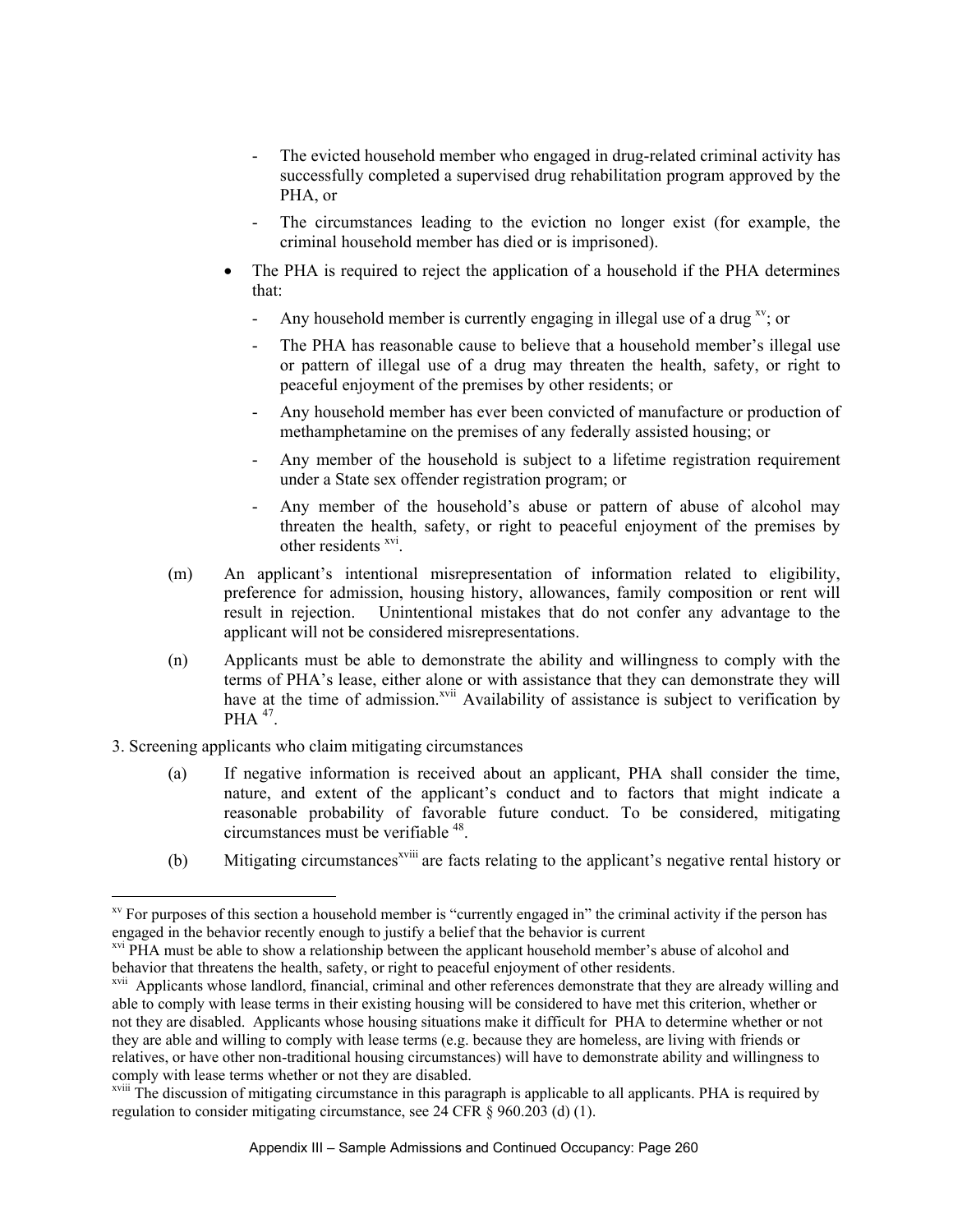behavior, that, when verified, indicate: (1) the reason for the unsuitable rental history and/or behavior; and (2) that the reason for the unsuitable rental history and behavior is no longer in effect or is under control, **AND** applicant's prospect for lease compliance is an acceptable one, justifying admission. Mitigating circumstances would overcome or outweigh information already gathered in the screening process.

- (c) If the applicant asserts that mitigating circumstances relate to a change in disability, medical condition or treatment, PHA shall refer such information to persons qualified to evaluate the evidence and verify the mitigating circumstance. PHA shall also have the right to request further information to verify the mitigating circumstance, even if such information is of a medically confidential nature. Such inquiries will be limited to the information necessary to verify the mitigating circumstances or, in the case of a person with disabilities, to verify a reasonable accommodation.
- (d) Examples of mitigating circumstances might include  $49$ :

(i) Evidence of successful rehabilitation;

(ii) Evidence of the applicant family's participation in social service or other appropriate counseling service; or

(iii) Evidence of successful and sustained modification of previous disqualifying behavior.

(e) Consideration of mitigating circumstances does not guarantee that applicant will qualify for admission. PHA will consider such circumstances in light of:

(i) the applicant's ability to verify the mitigating circumstances and prospects for improved future behavior;

(ii) the applicant's overall performance with respect to all the screening requirements; and

(iii) the nature and seriousness of any criminal activity, especially drug related criminal activity that appears in the applicant's record.

- 4. Qualified and Unqualified Applicants
	- (a) Verified information will be analyzed and a determination made with respect to:

(i) Eligibility of the applicant as a family  $50$ ;

(ii) Eligibility of the applicant with respect to income limits for admission  $51$ ;

(iii) Eligibility of the applicant with respect to citizenship or eligible immigration status 52;

(iv) Unit size required for and selected by the family;

(v) Preference category (if any) to which the family is entitled  $53$ ; and

(vi) Qualification of the applicant with respect to the Selection Criteria 54.

- (b) Qualified families will be notified by PHA of the approximate date of admission insofar as that date can be determined  $55$ , however the date stated by PHA is an estimate and does not guarantee that applicants can expect to be housed by that date.
- (c) Unqualified applicants will be promptly notified by a Notice of Rejection from PHA, stating the basis for such determination and offering an opportunity for informal hearing ( see **Procedure for Informal Hearing for Rejected Applicants)**. Informal hearings for applicants are different from the resident grievance process. Applicants are not entitled to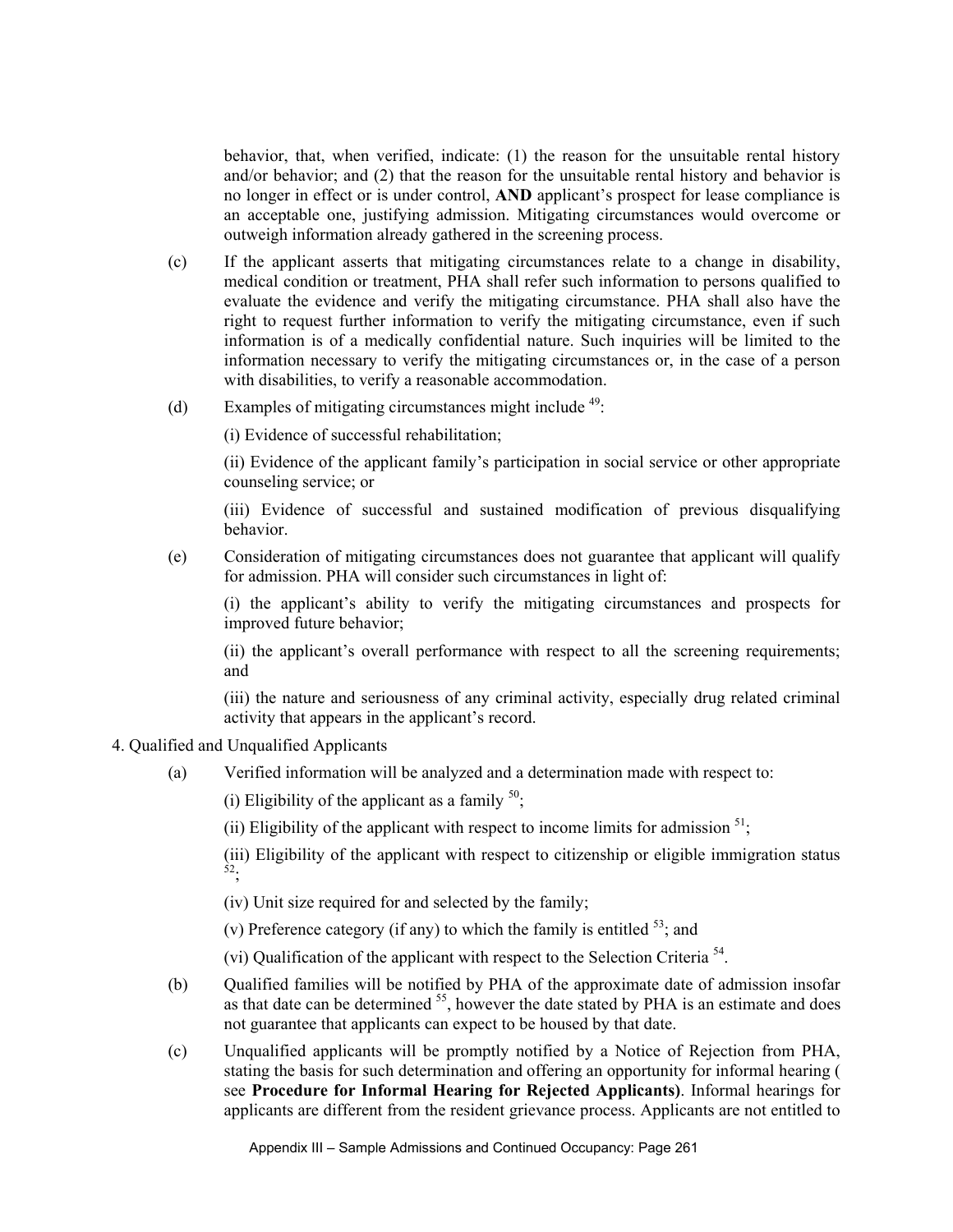use of the resident grievance process  $56$ .

(d) Applicants known to have a disability that are eligible but fail to meet the Selection Criteria, will be offered an opportunity for a second meeting to determine whether mitigating circumstances or reasonable accommodations will make it possible for them to be housed in accordance with the Screening Procedures.

#### **G. Occupancy Guidelines**

1. Units shall be occupied by families of the appropriate size. This policy maintains the usefulness of the units, while preserving them from excessive wear and tear and under-utilization.

| Number of Bedrooms | Min Persons/Unit    | Max Persons/Unit     |  |
|--------------------|---------------------|----------------------|--|
|                    | (Largest Unit Size) | (Smallest Unit Size) |  |
| 0 <sub>BR</sub>    |                     |                      |  |
| 1BR                |                     | $\overline{2}$       |  |
| 2BR                | 2                   | 4                    |  |
| 3BR                | 3                   | 6                    |  |
| 4BR                | 4                   | 8                    |  |
| 5BR                |                     | 10                   |  |

### **Minimum and Maximum-Number-of-Persons-Per Unit Standard**

The following principles govern the size of unit for which a family will qualify. Generally, two people are expected to share each bedroom, except that units will be so assigned that:

- (a) It will not be necessary for persons of different generations or opposite sex, other than husband and wife, to occupy the same bedroom, although they may do so at the request of the family.
- (b) Exceptions to the largest permissible unit size may be made in case of reasonable accommodations for a person with disabilities.
- (c) Two children of the opposite sex will not be required to share a bedroom, although they may do so at the request of the family.
- (d) An unborn child will not be counted as a person in determining unit size. A single pregnant woman may be assigned to a one bedroom unit. In determining unit size,
- (e) PHA will count a child who is temporarily away from the home because the child has been placed in foster care, kinship care, or is away at school.
- (f) A single head of household parent shall not be required to share a bedroom with his/her child, although they may do so at the request of the family.
- (g) A live-in attendant may be assigned a bedroom. Single elderly or disabled residents with live-in attendants will be assigned one or two bedroom units.
- (h) Efficiency apartments will be occupied first by persons who prefer efficiencies to 1 BR units. Once applicants who prefer efficiencies have been housed, single individuals applying to Mixed Population buildings who wish to live in 1 Bedroom units (rather than efficiencies) will participate in a lottery to determine whether they will be offered a 1 BR or an efficiency.
- 2. The Local Housing Code of two persons per bedroom will be the standard for the smallest unit a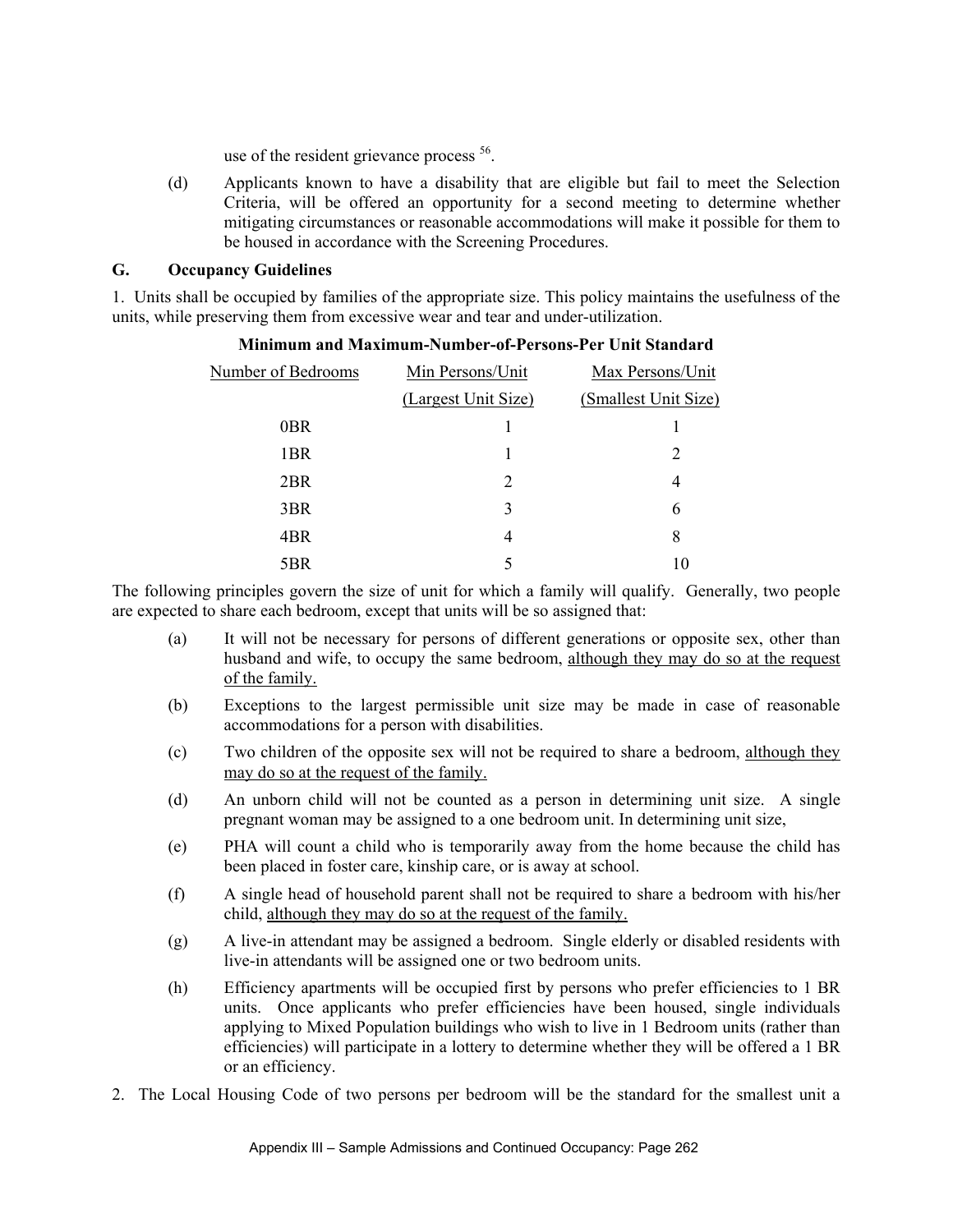family may be offered. Individual housing units with very small or very large bedrooms or other specific situations that inhibit or encourage lower or higher levels of occupancy may be permitted to establish lower or higher occupancy levels so long as the occupancy levels will not discriminate on the basis of familial status.

3. The largest unit size that a family may be offered would provide no more than one bedroom per family member, taking into account family size and composition.

4. When a family applies for housing and when the waiting list is updated, some families will qualify for more than one unit size. These applicants will choose the waiting sublist where they wish to receive a unit offer. Based on the family's choice, they will be placed on the appropriate waiting sublist by unit size.

5. If a family opts for a smaller unit size than would normally be assigned under the largest unit size standard (because, for example, the list is moving faster), the family will be required to sign a statement agreeing to occupy the unit assigned at their request until their family size or circumstances change.

6. When a family is actually offered a unit, if they no longer qualify for the unit size where they were sublisted, they will be moved to the appropriate sublist, retaining their preferences and date and time of application. This may mean that they may have to wait longer for a unit offer.

7. The PHA shall change the family's sublist at any time while the family is on the waiting list at the family's request.

# **III. Tenant Selection and Assignment Plan**

### **A. Organizing the Waiting List**

1. Community-wide Waiting List

It is PHA's policy that each applicant shall be assigned his/her appropriate place on a single communitywide waiting list in sequence based upon:

- type and size of unit needed and selected by the family (e.g. general occupancy building, accessible or non-accessible unit, number of bedrooms);
- applicant preference or priority, if any; and
- date and time the application is received.

PHA will maintain its waiting list in the form of a that records the type and size of unit needed, each applicant's priority/preference status, the date and time of application, and the race and ethnicity of the family head.

2. Site-based Waiting List

If the PHA elects to operate Site-based Waiting Lists, the application for such lists shall be a part of the PHA's Annual Plan.

- All current applicants for units of the size and type offered at developments with Site-based Waiting Lists will be given an opportunity to list up to three developments where they would accept a unit offer or to opt for the "first available" unit offer.
- Thereafter, new applicants would have the same opportunity to select up to three developments or "first available" unit offer.
- Once the initial site based lists are established, all applicants will be informed of the length of each list and have an opportunity when their application is updated to change their site selection.
- Although applicants will have an opportunity to select the sites where they wish to receive offers, the waiting list and unit offers will continue to be administered centrally.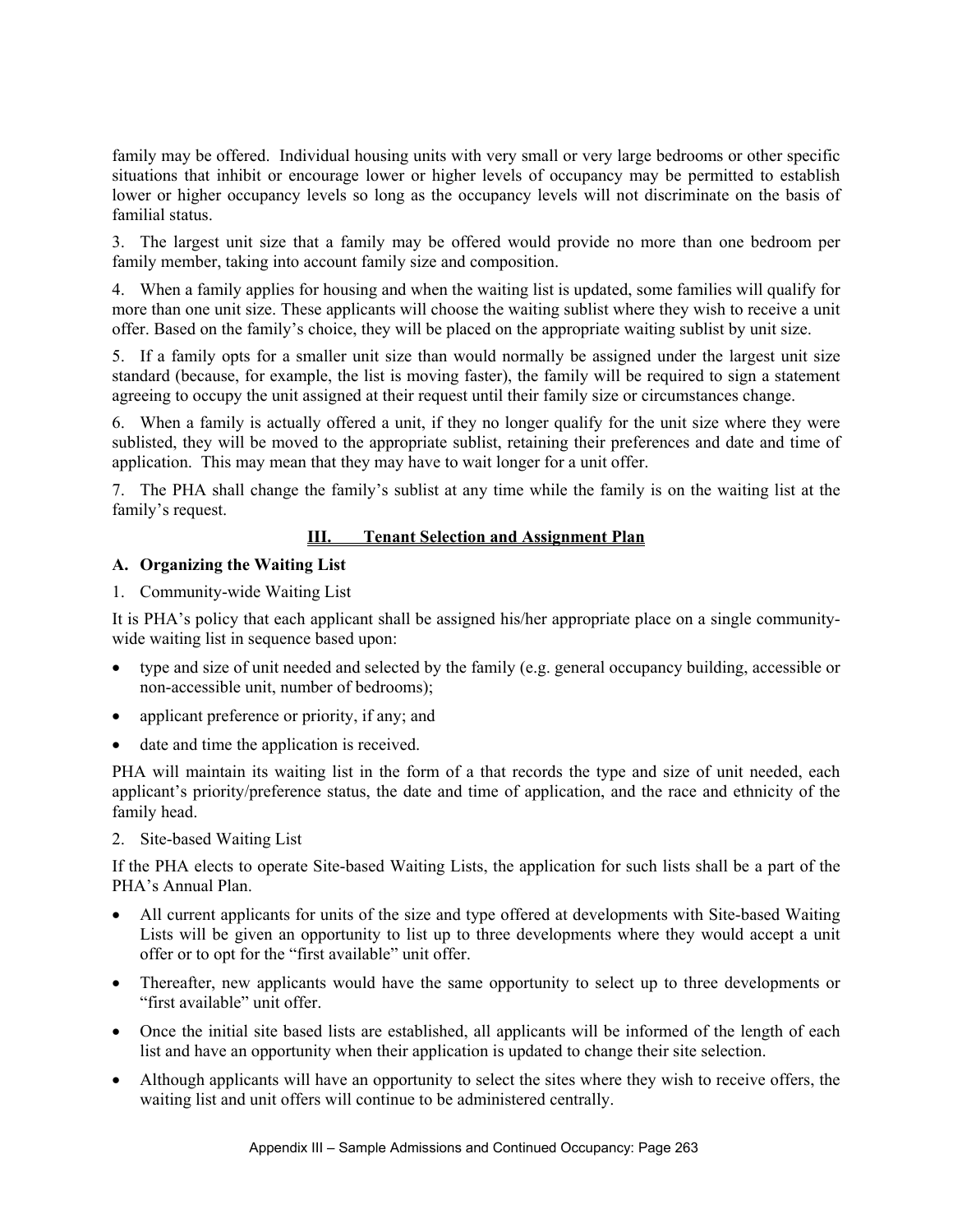# **B. Making Unit Offers to Applicants**

1. To assure equal opportunity and nondiscrimination on grounds of race, color, sex, religion, national origin, disability or familial status is PLAN "A" will be used to make unit offers.

- The first qualified applicant in sequence on the waiting list is made one offer of a unit of appropriate size and type.
- The applicant must accept the vacancy offered or be dropped from the waiting list.
- Applicants who are removed from the waiting list because they refuse unit offers without good cause may not reapply for housing for 12 months.

2. PHA will first match the unit available to the highest ranking applicant for a unit of that size, type and special features (if any), taking into account any designated housing (if applicable). Preferences will then be used to determine the order of selection from the waiting list. If two applicants need the same type and size of unit and have the same preference status, the applicant with the earlier date and time of application or lower application number will receive the earliest offer.

3. In the selection of a family for a unit with accessible features, PHA will give preference to families that include a person with disabilities who can benefit from the unit features.

4. Local and ranking preferences will be a factor in most admissions, although there may be instances (e.g. a unit with accessible features is ready and no applicant in the targeted preference group needs the features) when the PHA will make an offer to an applicant who does not qualify for a ranking preference. Certain types of transfers will also be processed with new admissions. See Section F. for the ratio of transfers to new admissions.

5. The applicant must accept the vacancy offered within 5 working days of the date the offer is communicated (by phone, mail, or the method of communication designated by an applicant with disabilities) or be removed from the waiting list. All offers made over the phone will be confirmed by letter. If unable to contact an applicant by phone or first class mail, PHA will send a certified letter, return receipt requested.

6. If more than one unit of the appropriate size and type is available, the first unit to be offered will be the unit that is or will be ready for move-in first. "Ready for move-in" means the unit has no Housing Quality Standard deficiencies and is broom clean. If two units are ready for move-in on the same day, the first unit to be offered will be the unit that became vacant first.

#### **C. Removing Applicant Names from the Waiting List**

To ensure vacant units are filled in a timely manner, PHA needs a waiting list that is accurate. While each applicant must keep PHA apprised of changes in address, phone number , income or other circumstances, no applicant shall be removed from the waiting list except when one of the following situations occurs:

1. The applicant receives and accepts an offer of housing;

 $\overline{a}$ 

2. The applicant requests that his/her name be removed from the waiting list;

3. The applicant is rejected, either because he/she is ineligible for public housing at the time of certification, or because he/she fails to meet the applicant selection criteria $\tilde{x}$ <sup>xix</sup>; or

4. The application is withdrawn because the PHA attempted to contact the applicant and was unable to

xix All rejected applicants are entitled to a complete explanation of the reason for their rejection and an informal hearing at which they may present reasons why they should not be rejected. See the Procedure on Informal Hearings for Rejected Applicants.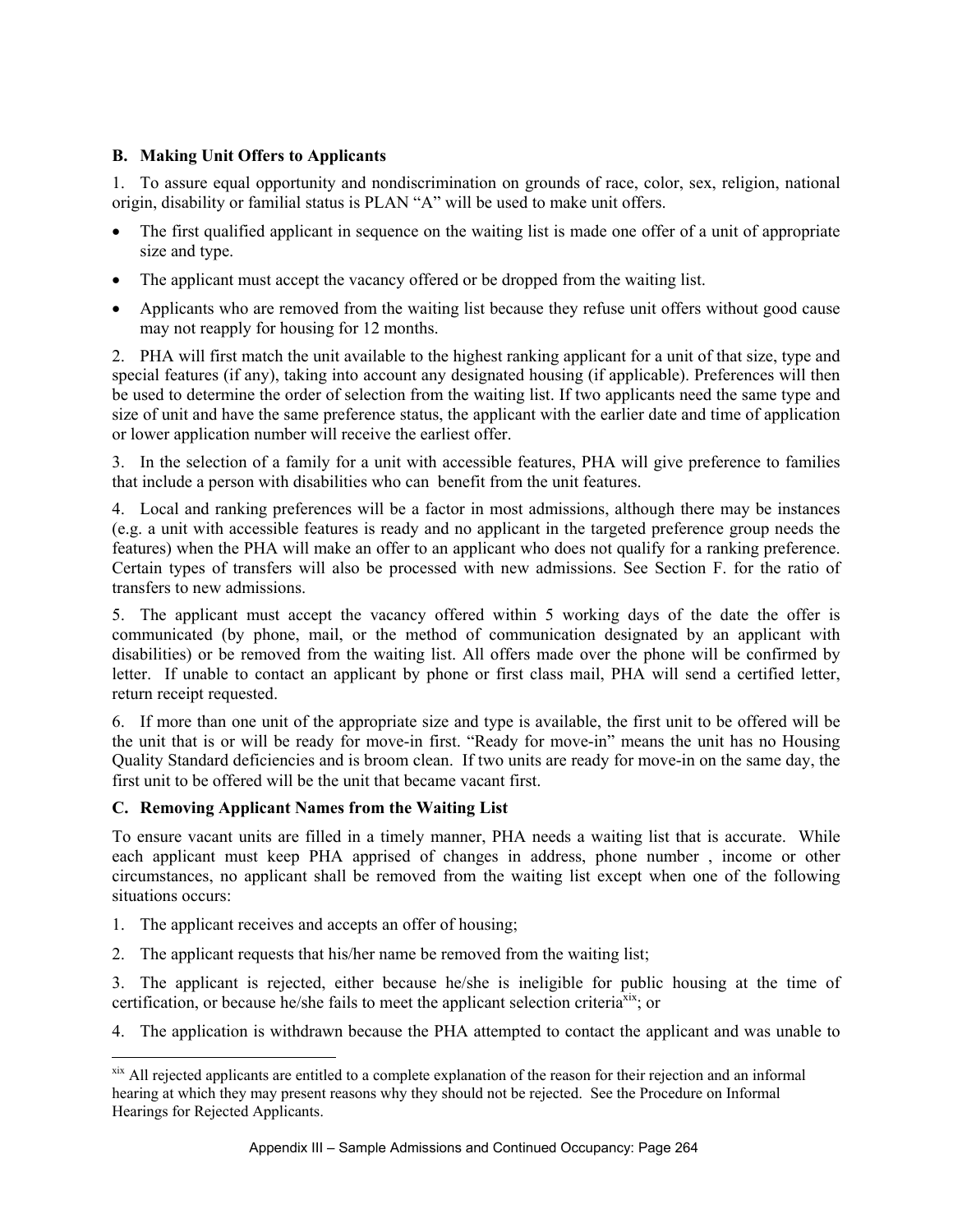do so. In attempting to contact to contact an applicant, the following methods shall be undertaken before an application may be withdrawn:

- The applicant will be sent a letter by first class mail to the applicant's last known address, asking the applicant to contact  $PHA^{xx}$  either by returning the update postcard or in person, bringing proof of identity;
- When five working days have elapsed from the date when the PHA mails the letter, if there is no response from the applicant, the applicant will be sent the same letter by Certified Mail, return receipt requested;
- If an applicant contacts PHA as required within any of the deadlines stated above, he/she shall be reinstated at the former waiting list position;
- When PHA is unable to contact an applicant by first class mail to schedule a meeting, or interview or to make an offer, PHA shall suspend processing of that application until the applicant is either withdrawn (no contact by the applicant) or reinstated (contact by the applicant within the stated deadlines). While an application is suspended, applicants next in sequence will be processed.

5. Persons who fail to respond to PHA attempts to contact them because of verified situations related to a disability shall be entitled to reasonable accommodation. In such circumstances PHA shall reinstate these individuals to their former waiting list positions.

6. Families whose applications are withdrawn or rejected must reapply for housing when the waiting list is open. Families whose applications were withdrawn may not reapply for 12 months.

### **D. Good Cause for Applicant Refusal of Unit Offer**

If an applicant is willing to accept the unit offered but is unable to move at the time of the offer and presents clear evidence ("good cause") that acceptance of the offer of a suitable vacancy will result in undue hardship not related to considerations of race, color, sex, religion or national origin, the applicant will not be dropped to the bottom of the list.

- 1. Examples of "good cause" for refusal of an offer of housing are:
- The unit is not ready for move-in at the time of the offer of housing. "Ready for move-in" means the unit has no Housing Quality Standard deficiencies and is broom clean. If an applicant refuses a unit because it is not ready for move-in, the applicant will be offered the next unit that **is** ready for movein;
- Inaccessibility to source of employment, education, or job training, children's day care, or educational program for children with disabilities<sup>xxi</sup>, so that accepting the unit offer would require the adult household member to quit a job, drop out of an educational institution or job training program, or take a child out of day care or an educational program for children with disabilities;
- The family demonstrates that accepting the offer will place a family member's life, health or safety in jeopardy. The family must provide specific and compelling documentation such as restraining orders, other court orders, or risk assessments from a law enforcement agency. Reasons offered must be specific to the family. Refusals due to location alone do not qualify for this good cause exemption;
- A health professional verifies temporary hospitalization or recovery from illness of the principal

 $\overline{a}$ <sup>xx</sup> Except that PHA shall contact persons with disabilities according to the methods such individuals have previously designated. Such methods of contact could include verbal or in-person contact or contacting relatives, friends or advocates rather than the person with disabilities.

<sup>&</sup>lt;sup>xxi</sup> If the applicant has a child participating in such a program.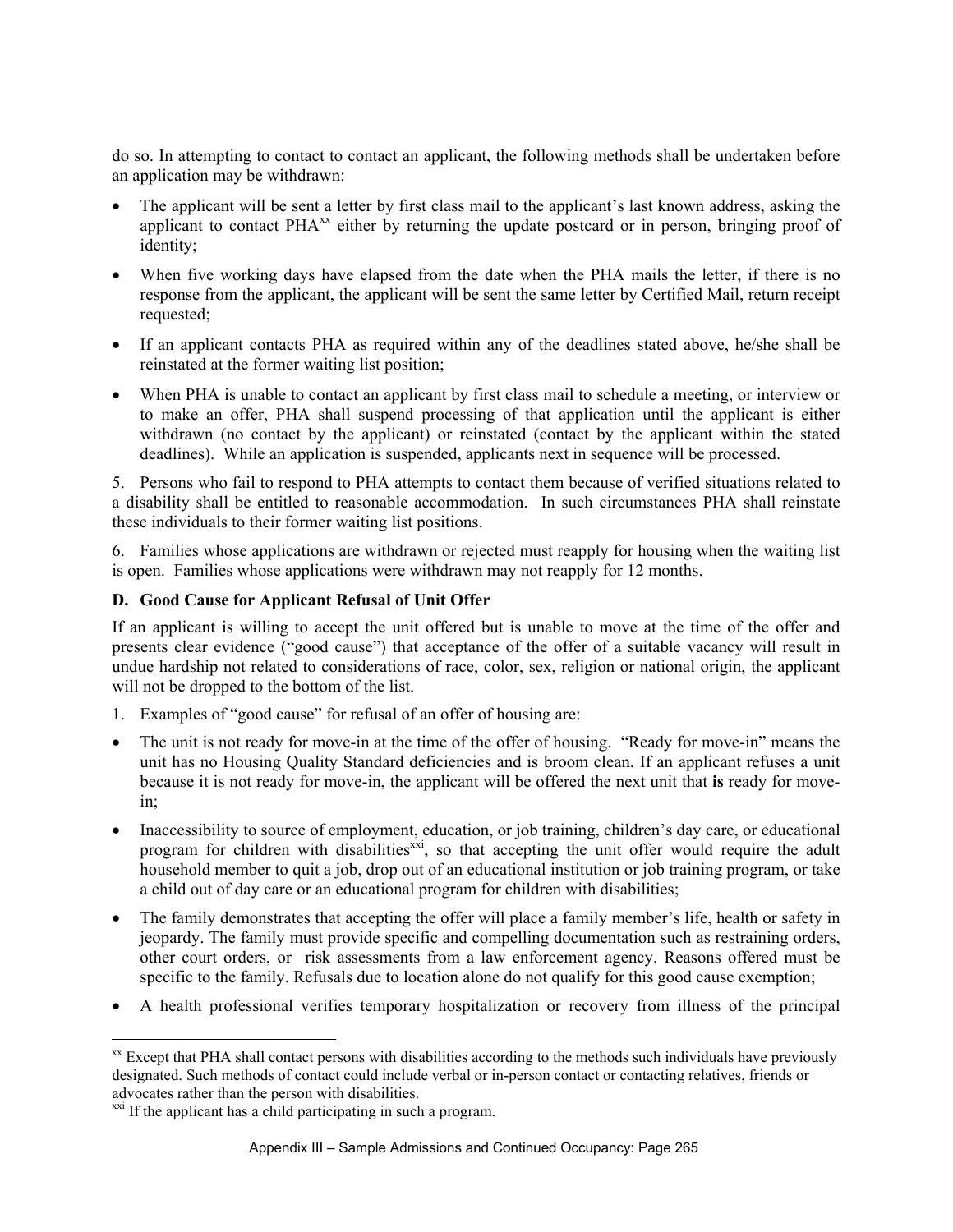household member, other household members (each as listed on final application) or live-in aide necessary to the care of the principal household member;

- The unit has lead paint and the family has children under the age of seven;
- The unit is inappropriate for the applicant's disabilities, or the family does not need the accessible features in the unit offered and does not want to be subject to a 30 day notice to move;
- An elderly or disabled family makes the decision not to occupy or accept occupancy in designated housing; or
- The PHA has HUD-approved site-based waiting lists and the offer is not for one of the sites the applicant has selected.

2. If good cause is verified, the refusal of the offer shall not require that the applicant be dropped to the bottom of the waiting list or otherwise affect the family's position on the waiting list.

3. PHA will maintain a record of units offered, including location, date, and circumstances of each offer, and each acceptance or refusal, including the reason for the refusal.

### **D. Leasing Accessible Units**

1. Before offering a vacant accessible unit to a non-disabled applicant, PHA will offer such units:

- First, to a current public housing resident having a disability that requires the special features of the vacant unit.
- Second, to an eligible qualified applicant on the waiting list having a disability that requires the special features of the vacant unit.

2. When offering an accessible/adaptable unit to a non-disabled applicant, PHA will require the applicant to agree to move to an available non-accessible unit within 30 days when a current resident or an applicant with a disability needs the unit. This requirement is also reflected in the lease signed with the applicant.

# **E. Administering the Applicant and Transfer Waiting Lists**

Applications for admission and transfer will be processed centrally. Initial intake, waiting list management, screening, and assigning of housing (including transfers) will be made from the central office. Offers may be made in person, in writing or by phone from the central office or the development

# **F. Transfers**

 $\overline{a}$ 

PHA has five possible types of transfers: Emergency, Administrative - Category 1, Category 2 and Category 3, and Incentive<sup>xxii</sup> transfers. The definition of each transfer is found in the Transfer section.

1. Emergency and Category 1 and 2 administrative transfers and Incentive transfers will take priority over admissions. Category 3 administrative transfers will be processed at the rate of four admissions to each transfer. The specific definitions of each type of transfer are covered in Section V, Transfers, below.

2. Tenants on the transfer list may refuse transfer offers for the "good cause" reasons cited in Section C above without losing their position on the transfer list.

3. Tenants who refuse a transfer offer without good cause may be removed from the transfer list and tenants whose transfers are mandatory are subject to lease termination.

4. Tenants may use the PHA Grievance Procedure if they are refused the right to transfer or if PHA is

<sup>&</sup>lt;sup>xxii</sup> If the PHA has no units appropriate for Incentive Transfers, but such units are developed or acquired in the future, this policy will be activated by Board resolution.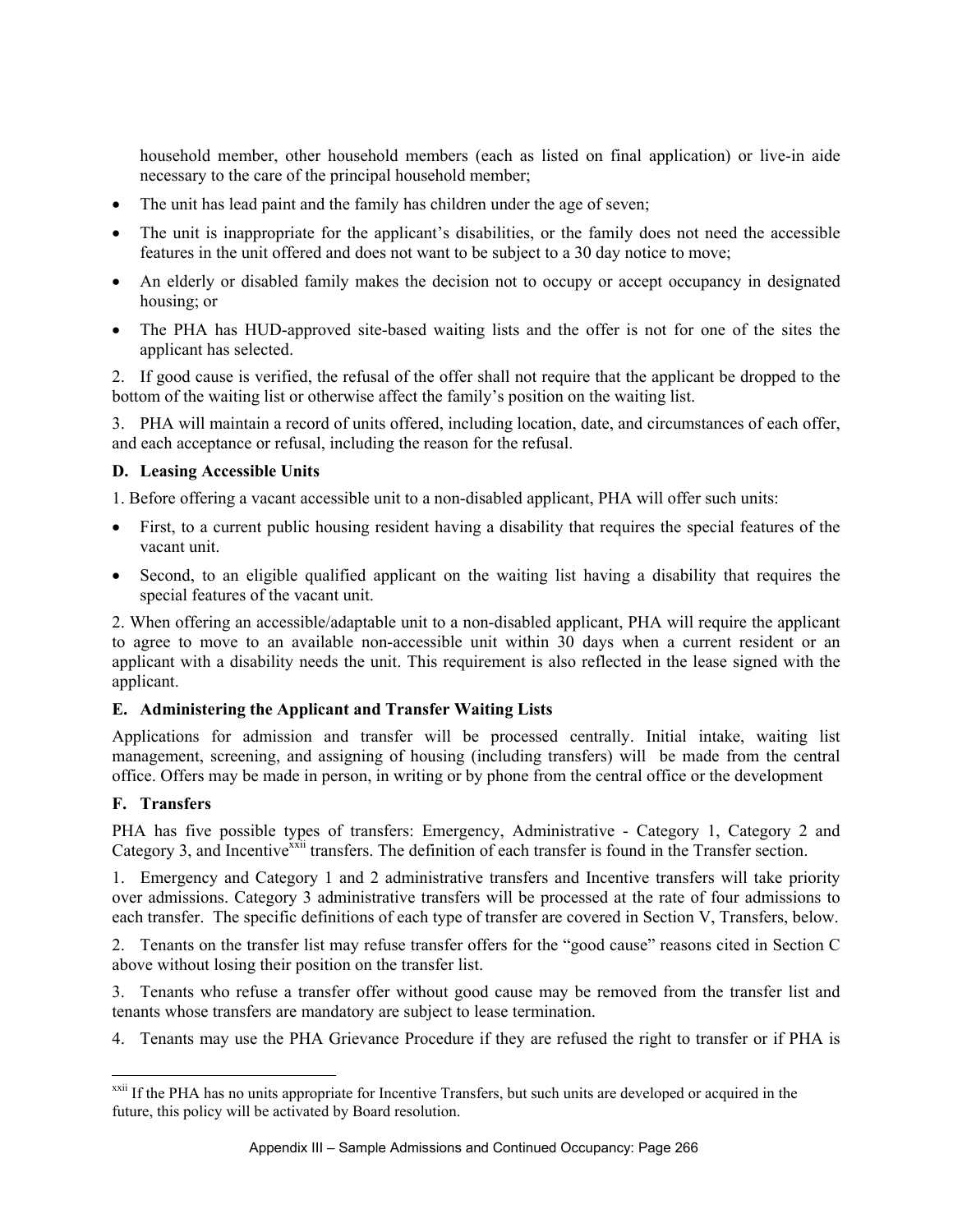requiring them to transfer and they do not want to do so.

# **IV. Leasing Policies**

# **A. General Leasing Policy**

1. All units must be occupied pursuant to a lease that complies with HUD's regulations  $^{57}$ .

2. The lease shall be signed by the head, spouse, and all other adult members of the household and by the Executive Director or other authorized representative of PHA, prior to actual admission <sup>58</sup>.

3. If a resident transfers from one PHA unit to another, a new lease will be executed for the dwelling into which the family moves 59.

4. If at any time during the life of the lease agreement, a change in the resident's status results in the need for changing or amending any provision of the lease, either:

- (a) A new lease agreement will be executed, or
- (b) A Notice of Rent Adjustment will be executed, or
- (c) An appropriate rider will be prepared and made a part of the existing lease.

All copies of such riders or insertions are to be dated and signed by the Resident and by the Executive Director or other authorized representative of PHA <sup>60</sup>.

5. Residents must advise PHA if they will be absent from the unit for more than 7 days. Residents shall notify the manager, secure the unit and provide a means for PHA to contact the resident in an emergency. Failure to advise PHA of an extended absence is grounds for termination of the lease.

### **B. Showing Units Prior to Leasing**

1. When offering units, PHA will provide the applicant with a brief property description and other information to help orient the applicant to the neighborhood and location in the property. If the offer of a unit is preliminarily accepted by the applicant, the manager of the property will contact the applicant to set up a date to show the unit.

2. Once the unit is shown and the applicant accepts the unit, the manager will execute a lease. If the applicant refuses the unit, a signed reason for refusal should be obtained from the applicant. The form is then sent to the Occupancy department for a "good cause" determination.

3. No lease will have an effective date before the unit is ready for occupancy <sup>61</sup>.

# **C. Additions to the Household and Visitors**

1. Only those persons listed on the most recent certification form and lease shall be permitted to occupy a dwelling unit  $62$ .

- Except for natural births to or adoptions by family members, or court awarded custody, any family seeking to add a new member must request approval in writing before the new member moves in.
- Also included, would be situations in which a person (often a relative) comes to the unit as a visitor but stayed on in the unit because the tenant needed support, for example, after a medical procedure  $^{63}$ .
- All persons listed on the most recent certification form and the lease must use the dwelling unit as their sole residence.

2. When a resident requests approval to add a new person to the lease, PHA will conduct pre-admission screening of any proposed new adult member to determine whether the PHA will grant such approval.

Children under the age below which Juvenile Justice records are made available, or added through a formal custody award or kinship care arrangement are exempt from the pre-admission screening process,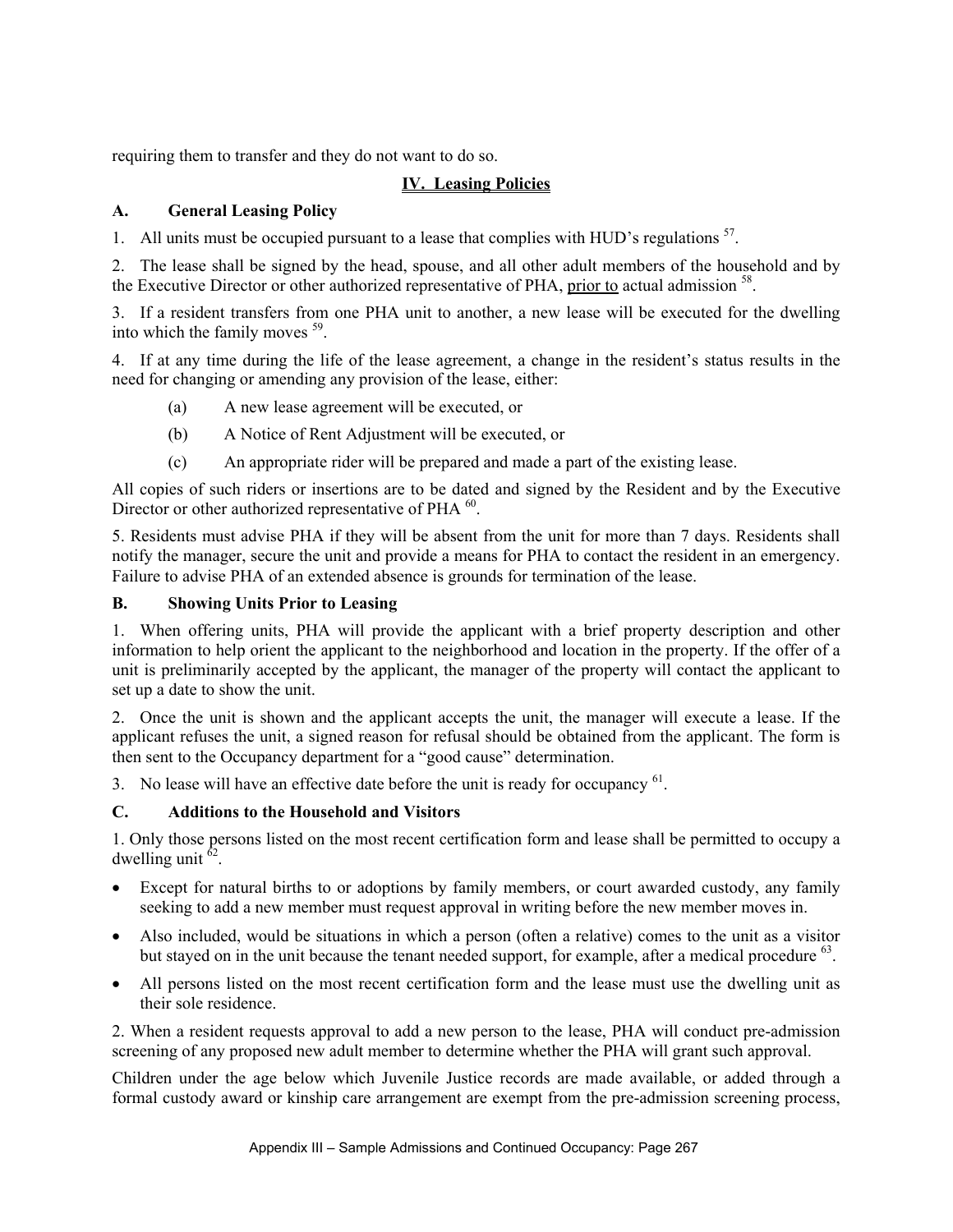although the resident still needs prior permission from PHA to add children other than those born to, adopted by or awarded by the court to the family.

3. Examples of situations where the addition of a family or household **member is subject to screening**  are:

- Resident plans to be married and requests to add the new spouse to the lease;
- Resident desires to add a new family member to the lease, employ a live-in aide, or take in a foster child(ren) over the age for which juvenile justice records are available;
- A unit is occupied by a remaining family member(s) under age 18 (who is not an emancipated minor) and an adult, not a part of the original household, requests permission to take over as the head of the household.

4. Residents who fail to notify PHA of additions to the household or who permit persons to join the household without undergoing screening are violating of the lease. Persons added without PHA approval will be considered unauthorized occupants and the entire household will be subject to eviction  $^{64}$ .

5. Visitors may be permitted in a dwelling unit so long as they have no previous history of behavior on PHA premises that would be a lease violation.

- Visits of less than three days need not be reported to or approved by the Manager.
- Visits of more than three and less than fourteen days are permitted, provided they are reported to the Manager within 72 hours and authorized by the manager.
- Visits of more than 14 calendar days shall be authorized only by the Executive Director with advance documentation of extenuating circumstances.
- Visitors remaining beyond this period shall be considered unauthorized occupants and the head of the household shall be guilty of a breach of the lease.

6. Roomers and lodgers shall not be permitted to move in with any family. Violation of this provision is ground for termination of the lease 65.

7. Residents will not be given permission to allow a former resident of PHA who has been evicted to occupy the unit for any period of time. Violation of this requirement is ground for termination of the lease.

8. Family members over age 17 or emancipated minors who move from the dwelling unit to establish new households shall be removed from the lease <sup>66</sup>.

- The resident shall report the move-out within 30 calendar days of its occurrence.
- These individuals may not be readmitted to the unit and must apply as a new applicant households for placement on the waiting list.
- Medical hardship, or other extenuating circumstances shall be considered by PHA in making determinations under this paragraph.

# **V. Transfer Policy**

#### **A. General Transfer Policy**

1. Transfers will be made without regard to race, color, national origin, sex, religion, or familial status. Residents can be transferred to accommodate a disability <sup>67</sup>.

2. Residents will not be transferred to a dwelling unit of equal size except to alleviate hardship of the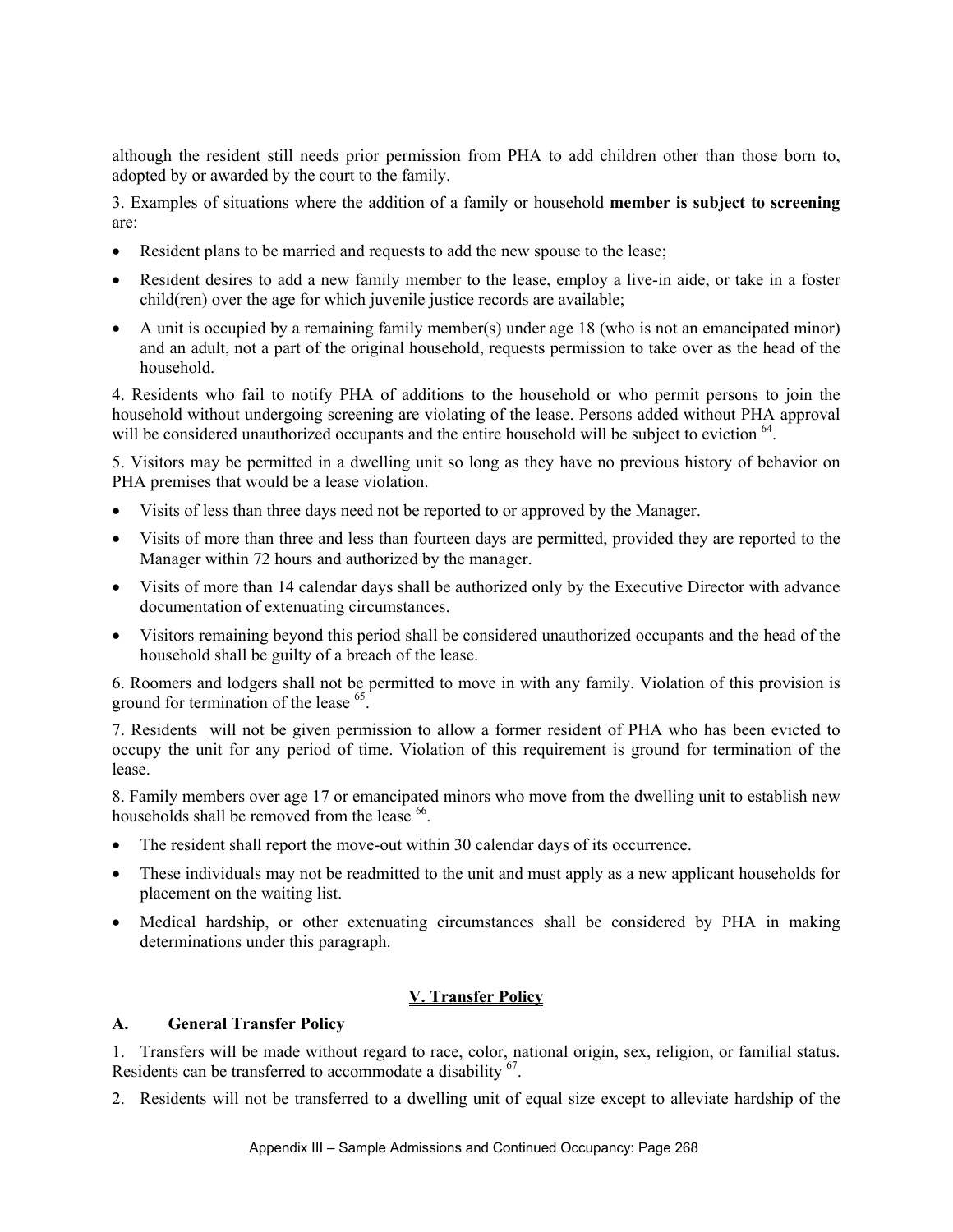resident or other undesirable conditions as determined by the Executive Director or designee.

3. Residents will receive one offer of a transfer. Refusal of that offer without good cause will result in lease termination for mandatory transfers or the removal of the household from the transfer list for voluntary transfers.

#### **B. Types of Transfers**

1. The order in which families are transferred shall be subject to the hierarchy by category set forth below.

(a) Emergency Transfers are **mandatory** when PHA determines that conditions pose an immediate threat to resident life, health or safety. Emergency transfers may be made to: permit repair of unit defects hazardous to life, health, or safety; alleviate verified disability problems of a life threatening nature; or protect members of the household from attack by the criminal element in a particular property or neighborhood xxiii.

#### **These transfers shall take priority over new admissions.**

(b) Category 1 Administrative transfers include **mandatory** transfers to: remove residents who are witnesses to crimes and may face reprisals; provide housing options to residents who are victims of hate crimes or extreme harassment; alleviate verified medical problems of a serious (but not life-threatening) nature; permit modernization or demolition of units; perform work (e.g., repair, modernization, or lead hazard reduction work) above a specified scale and duration that disturbs lead-based paint or controls leadbased paint hazards;<sup>68</sup> or permit a family that requires a unit with accessible features to occupy such a unit.

#### **These transfers shall take priority over new admissions.**

 Requests for these transfers will be made to the manager with necessary documentation to substantiate the need for such transfers. Transfers may also be initiated by PHA (e.g. moving a person with mobility problems to a unit with accessible features or temporarily moving residents to a unit free of lead-based paint hazards).

(c) Category 2 Administrative transfers correct serious occupancy standards problems.

#### **These transfers will take priority over new admissions.**

 Category 2 transfers will only be made if the family size is so small that it includes fewer persons than the number of bedrooms, or so large that the household members over age 4 would equal more than two persons per bedroom. **These transfers are mandatory.** 

If a family's size is between the smallest and largest size permissible for the unit, the family may request a transfer, but it shall be considered a Category 3 transfer.

(d) Category 3 Administrative transfers may be made to: avoid concentration of the most economically and socially deprived families, correct occupancy standards<sup>xxiv</sup>, or address situations that interfere with peaceful enjoyment of the premises.

 **These transfers will not take priority over new admissions.** They will be processed at the rate of one transfer to four admissions.

**(e)** Incentive Transfers: As described in detail below, Incentive Transfers are offered to new or recently modernized units, on a nondiscriminatory basis to residents with good rental

 $\overline{a}$ 

<sup>&</sup>lt;sup>xxiii</sup> based on threat assessment by a law enforcement agency

xxiv Voluntary if the family is between the minimum and maximum occupancy standard but the family requests a transfer, e.g. to permit older children of opposite sexes to have separate bedrooms.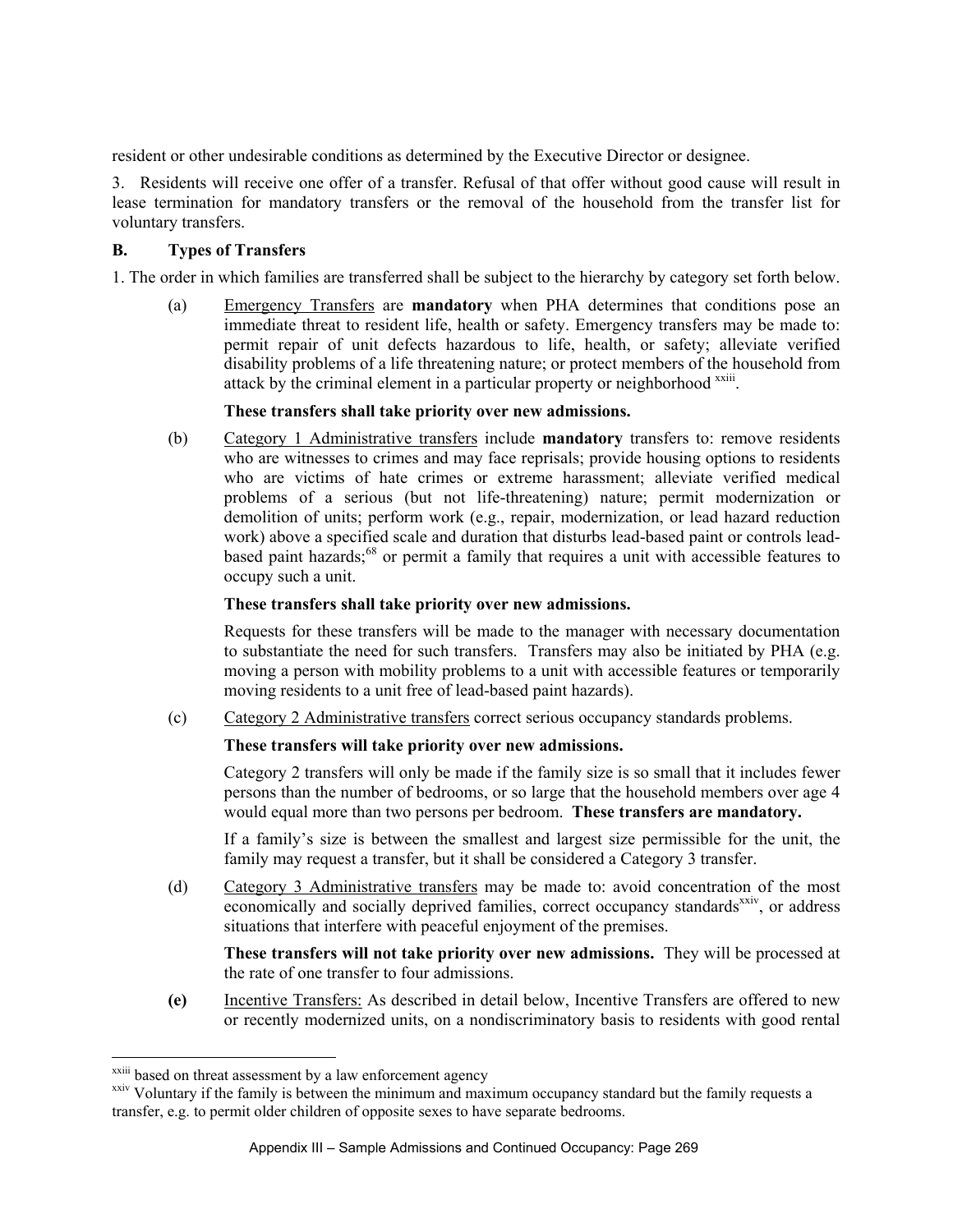histories.

2. Whenever feasible, transfers will be made within a resident's area.

# **C. Processing Transfers**

1. A centralized transfer waiting list will be administered by the Occupancy Division. Managers submit requests for transfer, including necessary documentation, to the Occupancy Specialist Manager.

2. Transfers will be sorted into their appropriate categories by the Occupancy staff. Admissions will be made in the following order:

- First: Emergency transfers, then
- Category 1 Administrative Transfers,
- Category 2 Administrative Transfers,
- Incentive Transfers,
- Applicants, and, at a rate of four applicants to every transfer,
- Category 3 Administrative Transfers

Within each category, transfer applications will be sorted by the date the completed file (including any verification needed) is received from the manager.

3. Category 2 transfers to correct occupancy standards may be recommended at time of re-examination or interim redetermination.

4. Residents in a Category 2 over/under housed status will be advised in their 30 day "Notice of Result of Reexamination" that a transfer is recommended and that the family has been placed on the transfer list.

5. When a head of a household, originally housed in a bedroom by him/herself, has or adopts a child, the family will not be approved for a Category 2 transfer until the child is two (2) years of age. Exceptions: spouse or partner returns to the unit, marriage takes place, or family decides to remain in the unit and the unit is large enough (using the smallest-unit standard) to accommodate the number of persons now in the household.

- 6. Split-family transfers will be processed as Category 2 administrative transfers.
- Families that split into 2 "new" households may be transferred to two different units or
- a portion of the "old" household may be transferred to a single unit depending on family circumstances and unit availability.
- Such transfers will be made in a manner that minimizes the impact on vacant units.

# **D. Good Record Requirement for Transfers**

1. In general, and in all cases of all resident-requested transfers, residents will be considered for transfers only if the head of household and any other family members for the past two years:

- have not engaged in criminal activity that threatens the health and safety of residents and staff;
- do not owe back rent or other charges, or evidence a pattern of late payment;
- meet reasonable housekeeping standards and have no housekeeping lease violations; and
- can get utilities turned on in the name of the head of household (applicable only to properties with tenant-paid utilities).
- 2. Exceptions to the good record requirements may be made for emergency transfers or when it is to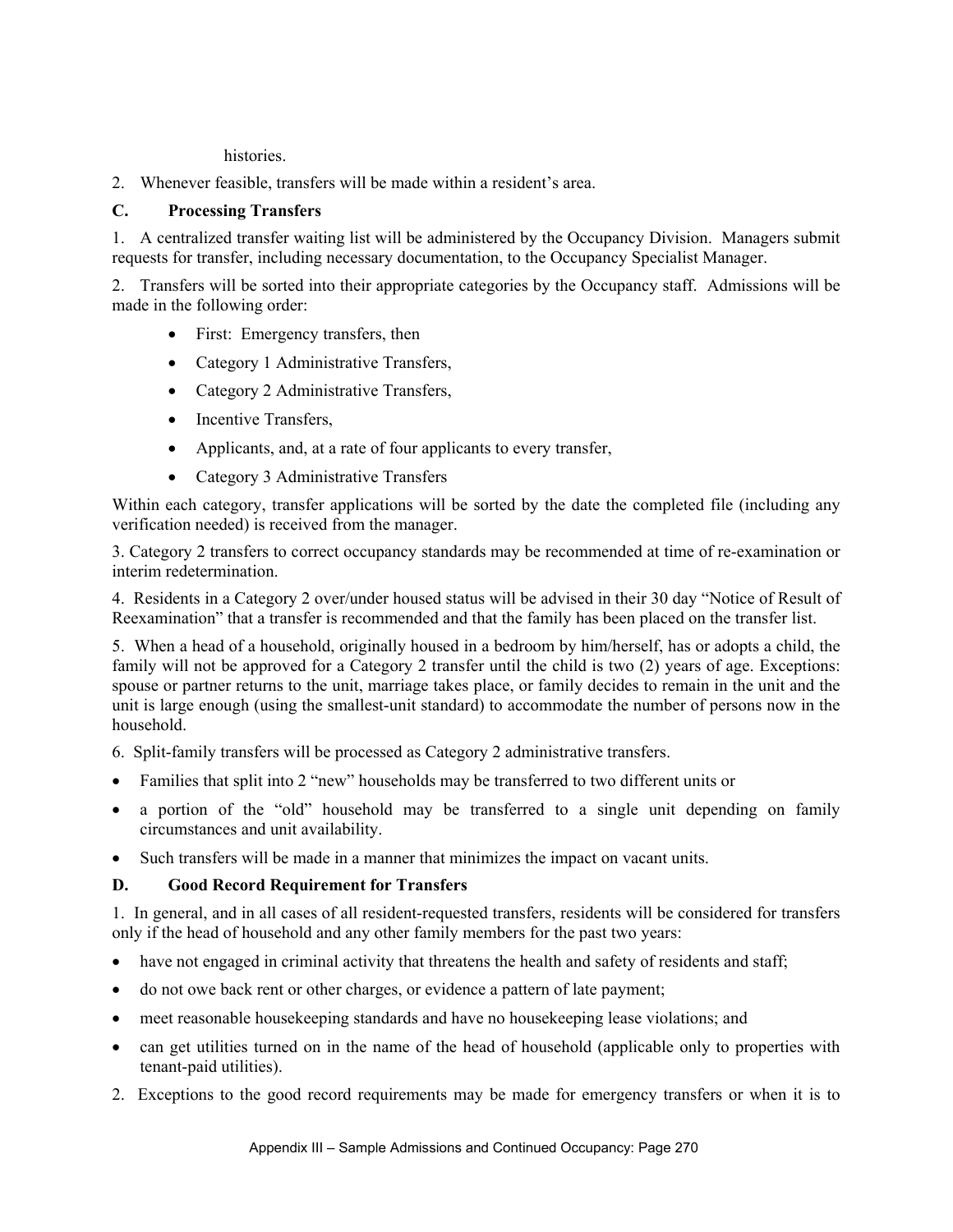PHA's advantage<sup>xxv</sup> to make the transfer. The exception to the good record requirement will be made by the central transfer administrator taking into account the recommendation by the Manager.

Absent a determination of exception, the following policy applies to transfers:

- If back rent is owed, the resident will not be transferred until a payment plan is established or, if prior payment plans have failed, back rent is paid in full.
- A resident with housekeeping standards violations will not be transferred until he/she passes a followup housekeeping inspection.

# **E. Incentive Transfers**

1. Incentive transfers are offered to residents who have good rental histories and want to move to units other than those they currently occupy on a non-discriminatory basis.

- (a) Incentive Transfers PHA may occupy recently modernized and scattered site units through incentive transfers. Modernized units will be filled with incentive transfers, new applicants, or a combination of both in a manner that has the least impact on vacant units.
- (b) Resident requests for incentive transfers should be made to their Housing Manager. Managers may also recommend a resident for an incentive transfer. To be considered for an incentive transfer, the following conditions must be met:

(i) Residency in a PHA development for a least three years.

(ii) No more than two repayment agreements, or unpaid balances at any time in the past two (2) years.

(iii) No history of disturbances that resulted in lease violations or violence toward staff or neighbors as indicated by notices of lease violation in the applicant's file.

(iv) Good housekeeping record.

- 2. Incentive transfers are Category 2 administrative transfers.
- 3. No exceptions will be granted to the good record requirement for incentive transfers.
- 4. A Manager's failure to process or recommend an Incentive Transfer is subject to the Grievance Procedure.

#### **F. Paying for Transfers**

 $\overline{a}$ 

1. Residents shall bear the cost of transfers to correct occupancy standards. However, where there is a hardship due to health, disability, or other factors, the manager may recommend that families be reimbursed their out-of-pocket expenses for an occupancy standards transfer in an amount not to exceed a reasonable moving allowance established by PHA. Transfers requested or required by PHA , including those for temporary relocation during lead hazard reduction work, and all transfers for reasonable accommodations will be paid for or made by PHA.

### **VI. Eligibility for Continued Occupancy, Annual Reexaminations, and Remaining Family Members**

#### **A. Eligibility for Continued Occupancy**

Residents who meet the following criteria will be eligible for continued occupancy:

<sup>&</sup>lt;sup>xxv</sup> e.g. A single person is living alone in a three bedroom unit and does not want to move.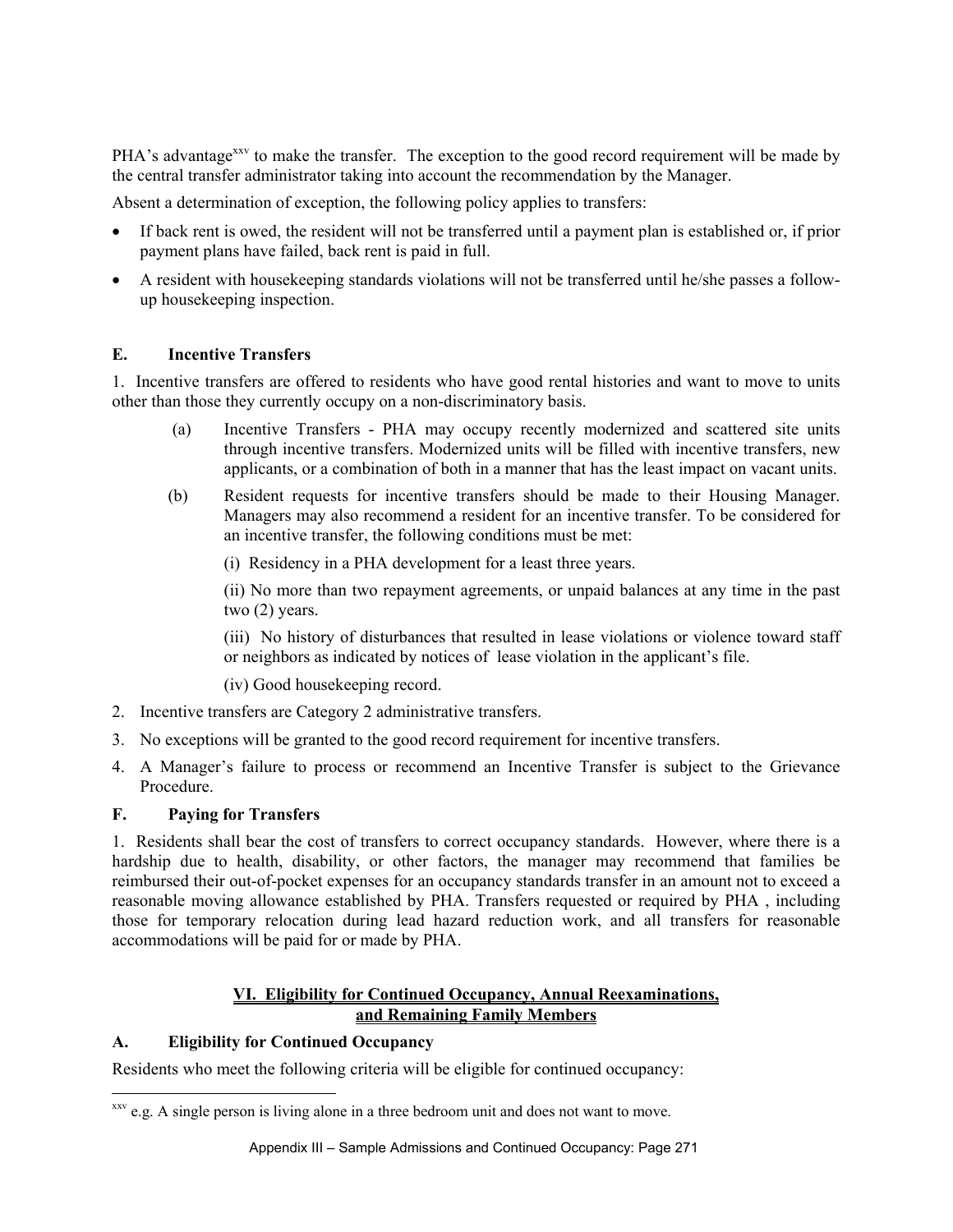1. Qualify as a family as defined in Section XII of this policy xxvi.

2. Are in full compliance with the resident obligations and responsibilities as described in the dwelling lease.

3. Whose family members, age 6 and older, each have Social Security numbers or have certifications on file indicating they have no Social Security number.

- 4. Who meet HUD standards on citizenship or immigration status or are paying a pro-rated rent <sup>69</sup>.
- 5. Who are in compliance with the PHA's 8 hour per month community service requirements<sup>xxvii</sup>.

### **B. Remaining Family Members and Prior Debt**

1. Remaining family members age 18 years or older will be held responsible for arrearages incurred by the former head or spouse. PHA will not hold remaining family members (other than the head or spouse) responsible for any portion of the arrearage incurred before the remaining member attained age 18.

2. Remaining family members under age 18 shall not be held responsible for the rent arrearages incurred by the former head of household.

#### **C. Reexaminations**

1. Regular reexaminations: PHA shall, at least once a year, re-examine the family composition and incomes of all resident families, except that families paying Flat Rent shall have their incomes reexamined only every three years <sup>70</sup>.

2. Special Reexaminations: When it is not possible to estimate family income accurately, a temporary determination will be made with respect to income and a special reexamination will be scheduled every 60 days until a reasonably accurate estimate of income can be made.

3. Special reexamination shall be conducted when there is a change in the head of household that requires a remaining family member to take on the responsibilities of a leaseholder.

4. New Reexamination Date Following Income Disallowance: When a family qualifies for an earned income disallowance, the date for their next regular reexamination shall be permanently adjusted to be 12 months following the date that the income disallowance began.

5. Zero Income Families: Unless the family has income that is excluded for rent computation, families reporting zero income will have their circumstances examined every 60 days until they have a stable income. Monetary or non-monetary contributions from persons not residing in the dwelling unit for any purpose other than the payment or reimbursement of medical expenses shall be considered income.

6. Reexamination Procedures

 $\overline{a}$ 

- (a) At the time of reexamination, all adult members of the household will be required to sign an application for continued occupancy and other forms required by HUD.
- (b) Income, allowances, Social Security numbers, and such other data as is deemed necessary will be verified, and all verified findings will be filed in the resident's folder.
- (c) A credit check will be run on each family at recertification to help detect any unreported income, family members not reported on the lease, etc.  $^{71}$ .

<sup>&</sup>lt;sup>xxvi</sup> For purpose of continued occupancy, remaining family members qualify as a family so long as at least one of them is of legal age to execute a lease. Remaining family members can also include court recognized emancipated minors under age 18

xxvii applicable to certain adults who are neither elderly, disabled, working nor participating in qualifying educational or job training programs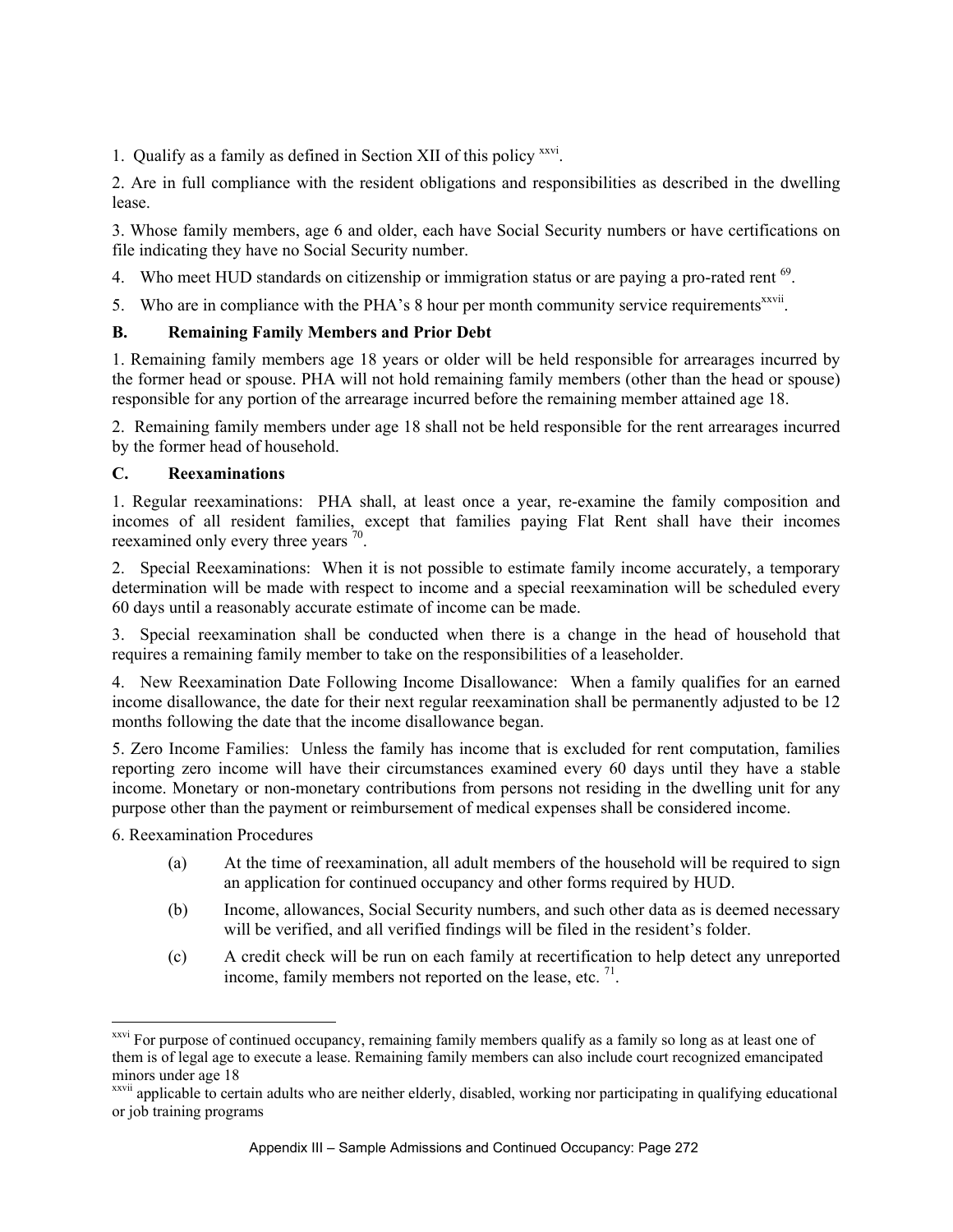- (d) Verified information will be analyzed and a determination made with respect to:
	- (i) Eligibility of the resident as a family or as the remaining member of a family;
	- (ii) Unit size required for the family (using the Occupancy Guidelines); and
	- (iii) Rent the family should pay.
- (e) Residents with a history of employment whose reexamination occurs when they are not employed will have income anticipated based on past and anticipated employment. Residents with seasonal or part-time employment of a cyclical nature will be asked for third party documentation of their employment including start and ending dates.
- (f) Income shall be computed in accordance with the definitions and procedures set forth in Federal regulations and this policy  $^{72}$ .
- (g) Families failing to respond to the initial reexamination appointment will be issued a final appointment within the same month. Failure to respond to the final request will result in the family being sent a notice of lease violation and referred to the Housing Manager for termination of the lease  $^{73}$ .
- 6. Action Following Reexamination
	- (a) If there is any change in rent, the lease will be amended, a new lease will be executed, or a Notice of Rent Adjustment will be issued  $^{74}$ .
	- (b) If any change in the unit size is required, the resident will be placed on a transfer list in accordance with the transfer criteria described above in this policy and moved to an appropriate unit when one becomes available  $^{75}$ .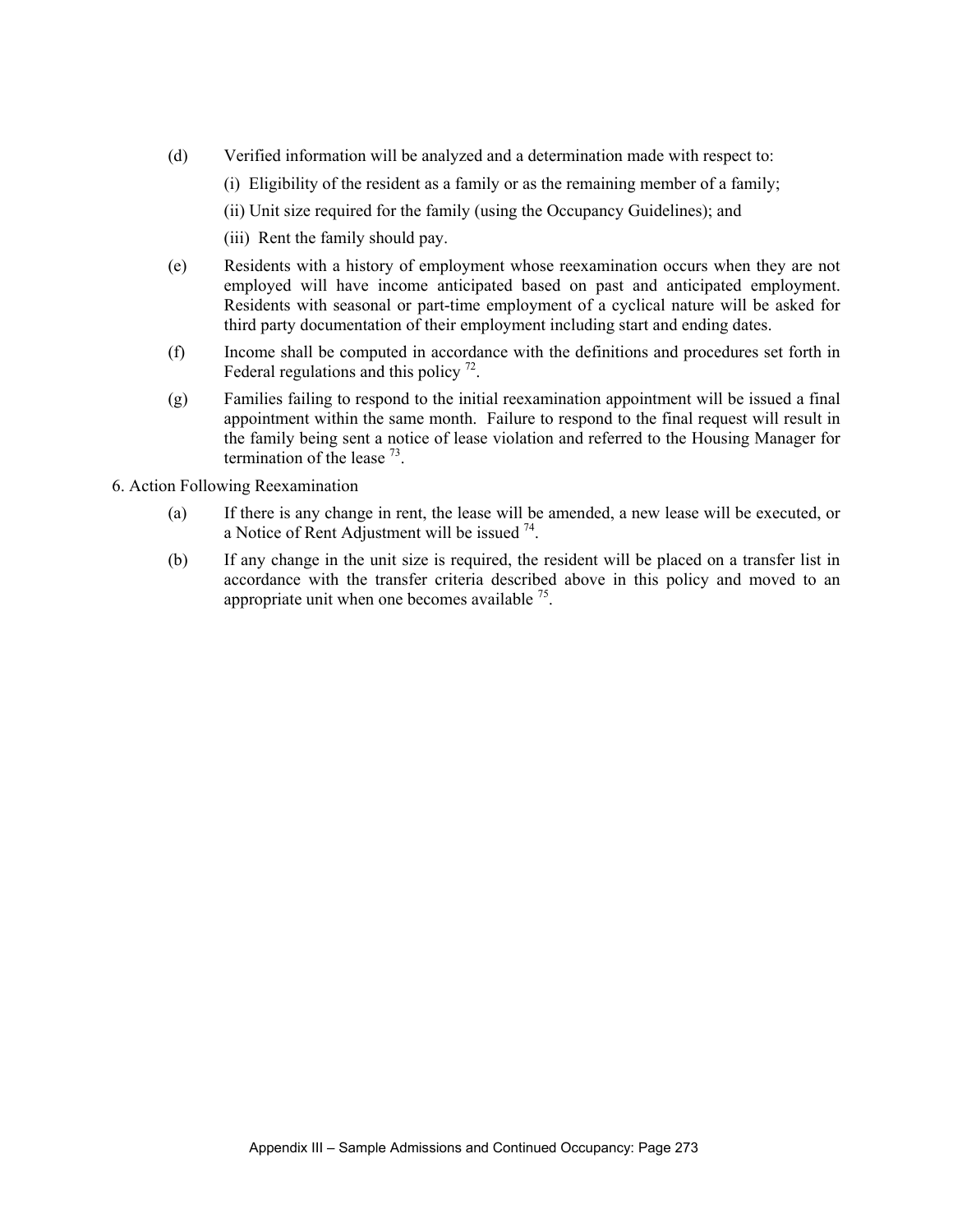# **VII. Interim Rent Adjustments: Fixed Rent System**

# **A. Adjusting Rent Between Regular Reexaminations**

1. **Residents are required to report all changes in family composition or status** to the housing manager within 10 calendar days of the occurrence. Failure to report within the 10 calendar days may result in a retroactive rent increase, but not a retroactive credit or rent reduction. In order to qualify for rent reductions, residents must report income decreases promptly. **Residents are also required to report interim increases in income if they have been granted interim rent reductions.** 

2. PHA wishes to encourage families to improve their economic circumstances, so most changes in family income between reexaminations will not result in a rent change. PHA will process interim changes in rent in accordance with the chart below:

| <b>INCOME CHANGE</b>                                                                                                                                                                                                                                                                                                                                                 | PHA ACTION                                                                                                                                                                                                  |
|----------------------------------------------------------------------------------------------------------------------------------------------------------------------------------------------------------------------------------------------------------------------------------------------------------------------------------------------------------------------|-------------------------------------------------------------------------------------------------------------------------------------------------------------------------------------------------------------|
| (a) Decrease in income for any reason, except<br>for decrease that lasts less than 30 days <sup>xxviii</sup> .<br>Increase in income following PHA granting<br>of interim rent decrease.                                                                                                                                                                             | • PHA will process an interim reduction in rent if the<br>income decrease will last more than 30 days. PHA<br>will process an interim increase for income increases<br>that follow interim rent reductions. |
| (b) Increase in earned income from the<br>employment of a current household member.                                                                                                                                                                                                                                                                                  | • PHA will either defer the increase to the next regular<br>reexamination or, if the individual is eligible for an<br>disallowance, will grant<br>earned income<br>the<br>disallowance.                     |
| (c) Increase in unearned income (e.g. COLA<br>adjustment for social security).                                                                                                                                                                                                                                                                                       | • PHA will defer the increase to the next regular<br>reexamination.                                                                                                                                         |
| (d) Increase in income because a person with<br>income (from<br>any source) joins<br>the<br>household.                                                                                                                                                                                                                                                               | • PHA will defer the increase to the next regular<br>reexamination.                                                                                                                                         |
| (e) PHA will process an interim increase<br>in rent if the resident has misrepresented or<br>failed to report facts upon which rent is<br>based, so the rent the Resident is paying is<br>less than it should have been. PHA will apply<br>any increase in rent retroactive to the month<br>following the month<br>which<br>in<br>the<br>misrepresentation occurred. |                                                                                                                                                                                                             |

3. Complete verification of the circumstances applicable to rent adjustments must be documented and approved by the Executive Director or his/her designee  $^{76}$ .

4. PHA will process interim adjustments in rent as follows:

 $\overline{a}$ 

(a) When a decrease in income is reported, and the Authority receives confirmation that the decrease will

xxviii Decreases in income resulting from welfare fraud or from welfare cuts for failure to comply with economic self sufficiency requirements are not eligible for rent reductions.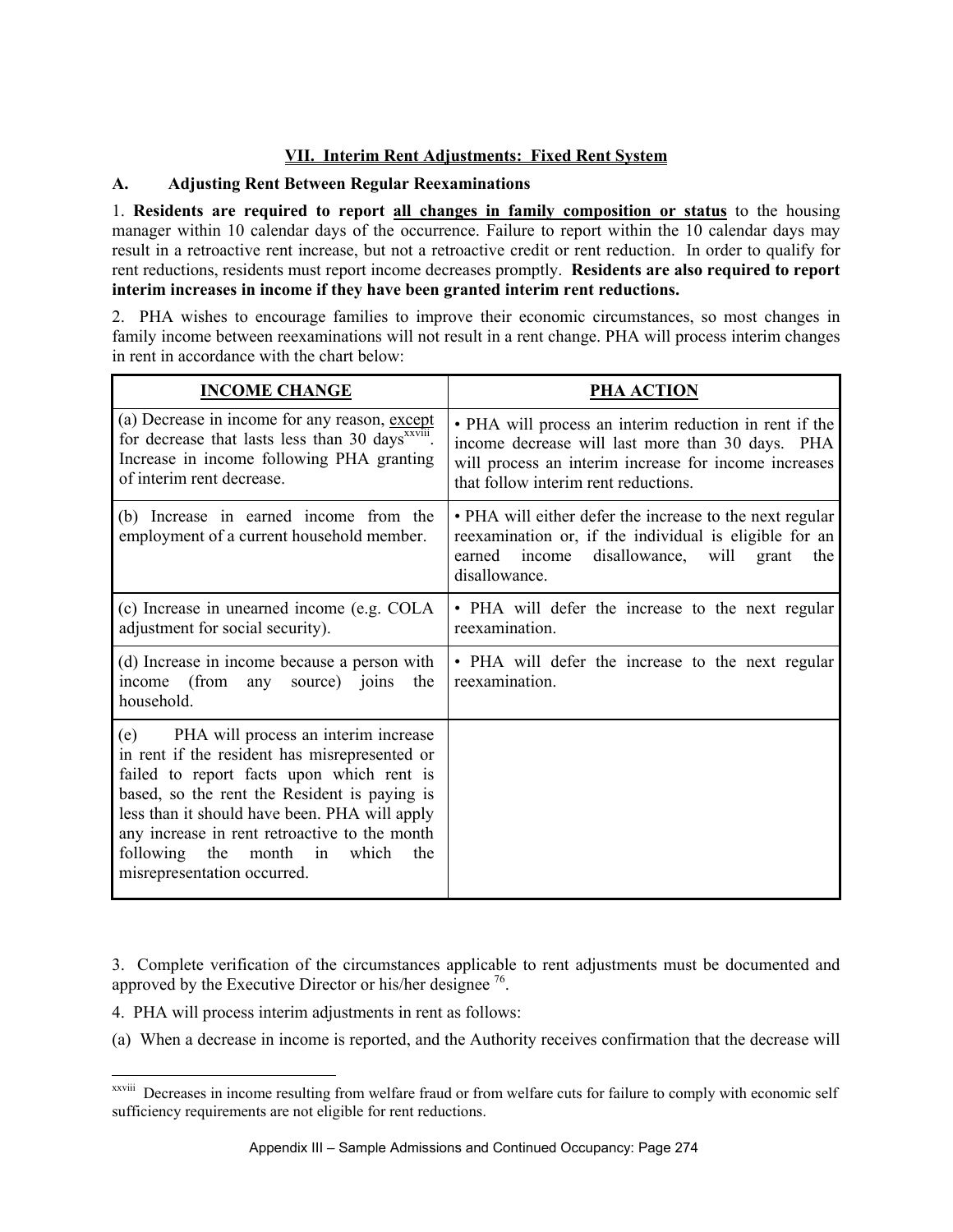last less than 30 days, an interim adjustment will not be processed.

 (b) Residents reporting decreases in income that are expected to last more than 30 days will have an interim adjustment processed.

5. Residents granted a reduction in rent under these provisions will be required to report for special reexaminations at intervals determined by the Housing Manager. Reporting is required until income increases or it is time for the next regularly scheduled reexamination, whichever occurs first.

### **B. Effective Date of Adjustments**

Residents will be notified in writing of any rent adjustment including the effective date of the adjustment.

1. Rent decreases go into effect the first of the month following the reported change. Income decreases reported or verified after the tenant accounting cut-off date will be effective the first of the second month with a credit retroactive to the first month.

2. Rent increases (except those due to misrepresentation) require 30 days notice and become effective the first of the second month.

# **VIII. Lease Termination Procedures**

### **A. General Policy: Lease Termination**

No resident's lease shall be terminated except in compliance with HUD regulations and the lease terms<sup>77</sup>.

### **B. Notice Requirements**

1. No resident shall be given a Notice of Lease Termination without being told by PHA in writing the reason for the termination.

- The resident must also be informed of his/her right to request a hearing in accordance with the Grievance Procedure, and be given the opportunity to make such a reply as he/she may wish.
- Lease terminations for certain actions are not eligible for the Grievance Procedure, specifically: any criminal activity that threatens the health, safety, or right to peaceful enjoyment of the premises of other residents or PHA employees; and any drug-related criminal activity  $^{78}$ .
- 2. Notices of lease termination may be served personally or posted on the apartment door.

3. Notice shall include a statement describing right of any resident with a disability to meet with the manager and determine whether a reasonable accommodation could eliminate the need for the lease termination.

# **C. Recordkeeping Requirements**

A written record of every termination and/or eviction shall be maintained by PHA, and shall contain the following information:

- Name of resident, race and ethnicity, number and identification of unit occupied;
- Date of the Notice of Lease Termination and any other state or local notices required, which may be on the same form and run concurrently;
- Specific reason(s) for the Notice(s), with section of the lease violated, and other facts pertinent to the issuing of the Notice(s) described in detail;
- Date and method of notifying resident; and
- Summaries of any conferences held with resident including dates, names of conference participants and conclusions.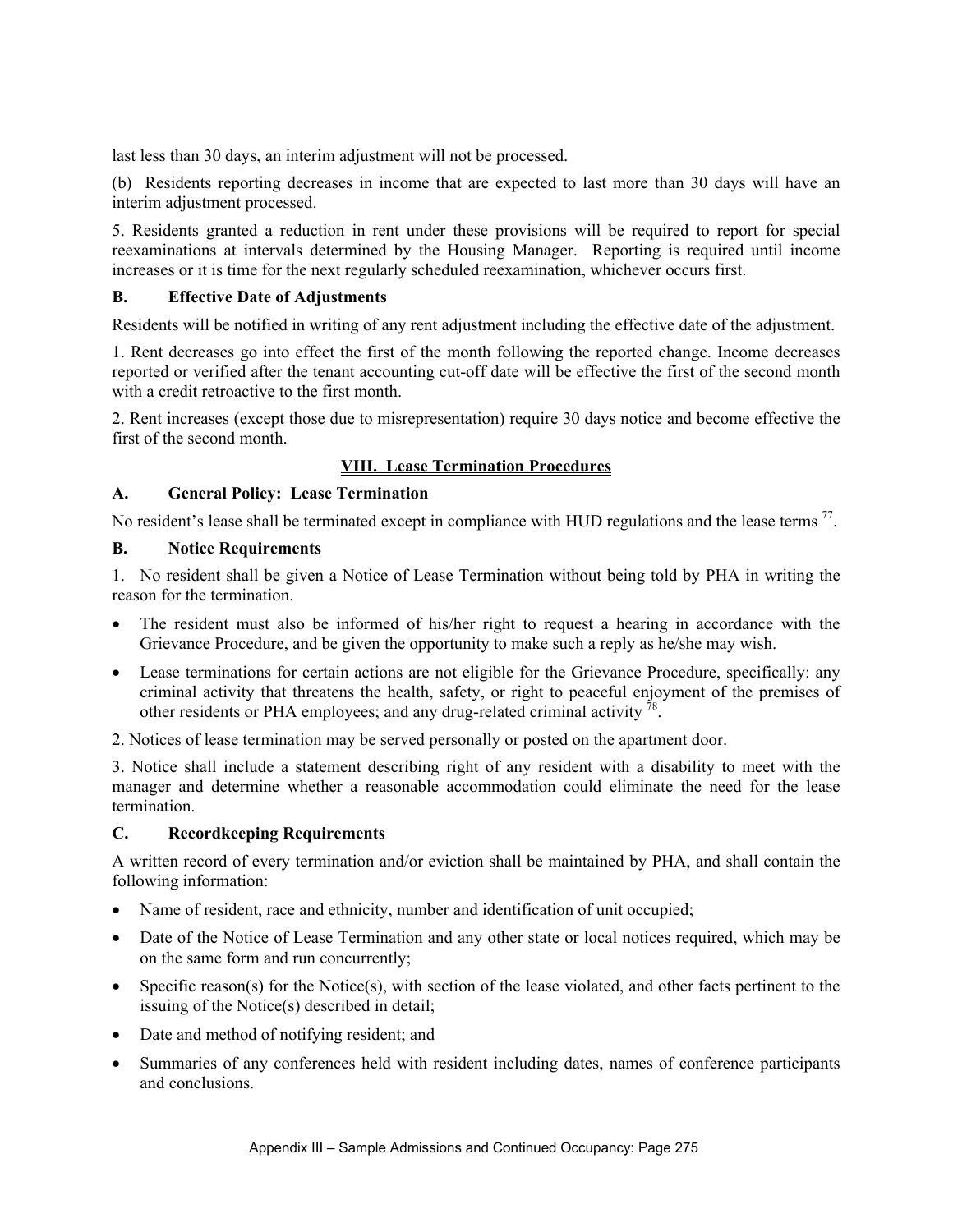# **IX. Utilities**

In some of PHA's developments, residents pay the cost of certain utilities directly to the supplier. At these properties, resident rents are reduced by an Allowance for Utilities developed by PHA in consultation with the utility supplier and reviewed by HUD  $^{79}$ .

#### **A. Resident-Paid Utilities**

The following requirements apply to residents living in developments with resident-paid utilities:

1. Each resident will receive a monthly utility allowance that reflects a reasonable amount of utilities for the specific size and type of unit occupied.

2. When a resident's Total Tenant Payment is less than the utility allowance, PHA will pay a utility reimbursement, equal to the difference between one month's total tenant payment and the utility allowance, to the utility company on the resident's behalf.

3. When the utility supplier offers a "Budget" payment plan, it shall be suggested to the resident to use this plan because it protects the resident from seasonal fluctuations in utility bills and ensures adequate heat in the winter.

4. When a resident makes application for utility service in his/her own name, he or she **shall** sign a third-party notification agreement so that PHA will be notified if the resident fails to pay the utility bill.

5. If an applicant is unable to get utilities connected because of a previous balance owed the utility company at a prior address, applicant will not be admitted and will receive a Notice of Rejection.

6. Paying the utility bill is the resident's obligation under the Authority's lease. Failure to pay utilities is grounds for lease termination and eviction.

#### **B. Excess Utility Charges**

1. Check-metered developments or buildings: In buildings that are check metered, residents shall have consumption-based utility allowances that reflect the size and type of units and actual equipment provided by PHA. Check meters shall be read by PHA and each tenant charged for consumption in excess of the utility allowance.

2. Residents with disabilities may be entitled to higher than normal utility allowances or may not be charged for the use of certain resident-supplied appliances if there is a verified need for special equipment because of the disability.

# **X. Ceiling Rents/Flat Rents**

#### **A. Intent and Purpose**

Ceiling rents provide an incentive to remain in public housing to families whose flat rents were reduced because of a hardship to income-based rents and whose incomes then increased so that the income-based rent is unreasonable for the housing being provided. The ceiling rent is thus in effect only for the portion of the year between the family's interim increase in rent and their next annual reexamination (when they can elect the Flat Rent).

#### **B. Establishing Ceiling Rents**

PHA has established ceiling rents for all dwelling units inventory-wide. Ceiling rents for a class of units are based on the characteristics of the dwelling units, size, location or other characteristic that is unitbased.

PHA may revoke or raise ceiling rents at any time after giving reasonable notice to the affected tenants.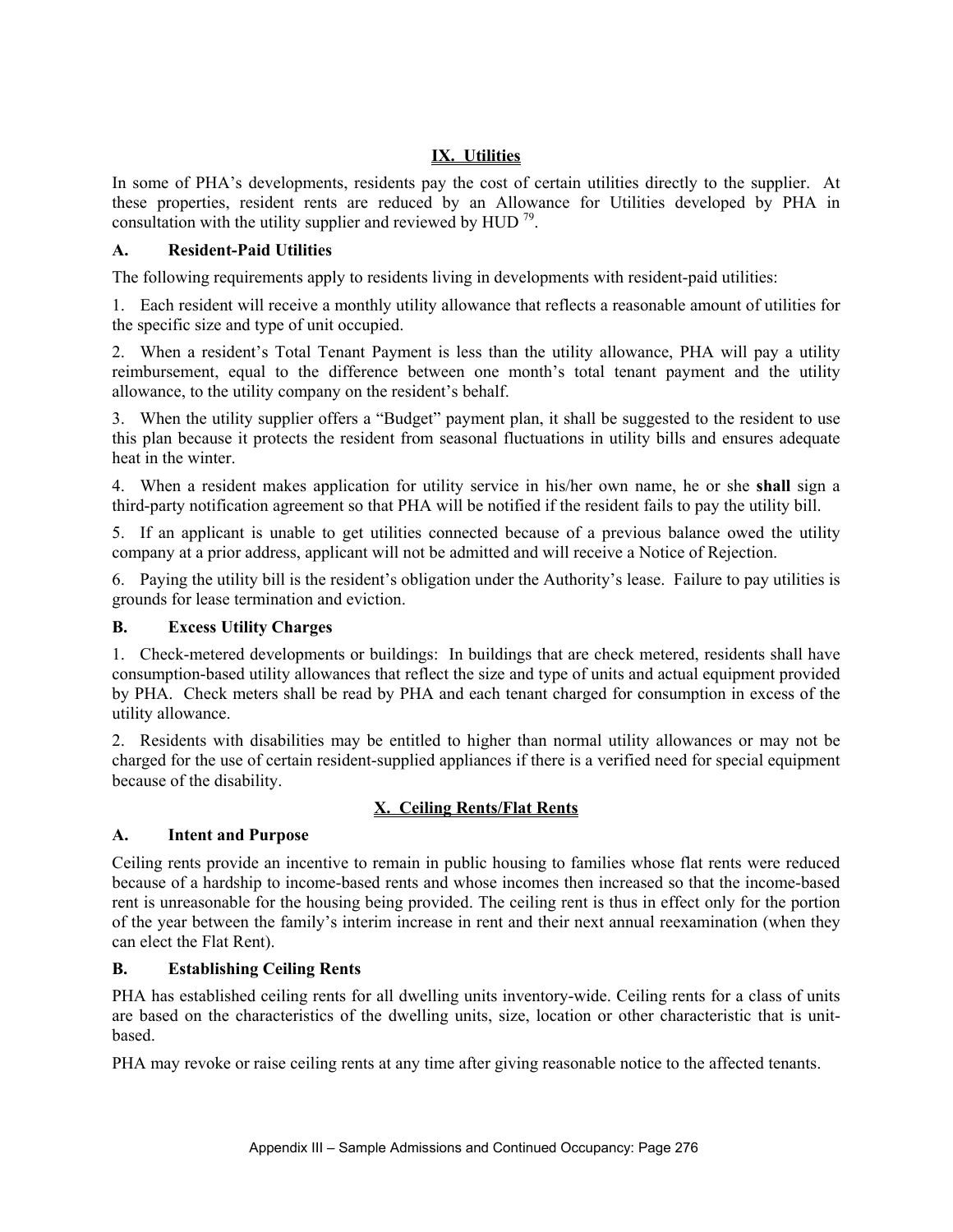# **C. Calculating Ceiling Rents**

PHA will determine the minimum ceiling rents that can be charged for a unit. Ceiling rents are based on the flat rent plus any applicable utility allowance but never less than 75% of the average operating cost for units at the development.

# **D. What the Resident Pays**

Tenants in units where ceiling rents are in effect pay the lower of the ceiling rent or income-based rent.

# **E. Ceiling Rent Adjustments**

The minimum ceiling rent will be adjusted annually to reflect operating expenses as reported on the Statement of Operating Receipts and Expenditures as of the end of the most recent fiscal year.

# **F. Flat Rents**

Flat rents are market-based rents. They vary by unit size and type and also by development location. Once each year, at the annual recertification, all residents are offered the choice of paying an incomebased rent or the Flat rent. Flat rents represent the actual market value of PHA's housing units. PHA will take the following information into account in developing its Flat rent Schedule:

- Rents of non-assisted rental units in the immediate neighborhood;
- Size of PHA's units compared to non-assisted rental units from the neighborhood;
- Age, type of unit and condition of PHA's units compared to non-assisted rental units from the neighborhood;
- Land use in the surrounding neighborhood;
- Amenities (childcare, laundry facilities, playgrounds, community rooms, social services, education/job training programs, etc.) at PHA's properties and in the surrounding neighborhood;
- Crime in PHA's developments and the surrounding neighborhood;
- Quality of local schools serving each PHA development;
- Availability of public transportation at each PHA development; and
- Availability of accessible units for persons with mobility impairments.

# **G. Annual Update of Flat Rents**

PHA shall review the Flat Rent structure annually and adjust the rents as needed. When a resident chooses Flat rent, his/her rent shall be adjusted only at the next regular reexamination/ recertification rather than at the point the Flat rent may change.

# **H. Recertification of Families on Flat Rents**

Families paying flat rents are required to recertify income only every three years, rather than annually, although they are still required to participate in an Annual Reexamination in order to ensure that unit size is still appropriate and Community Service requirements (if applicable) are met.

# **XI. Definitions and Procedures to be used in Determining Income and Rent**

# **A. Annual Income80**

Annual income is the anticipated total income from all sources, including net income derived from assets, received by the family head and spouse (even if temporarily absent) and by each additional family member including all net income from assets for the 12-month period following the effective date of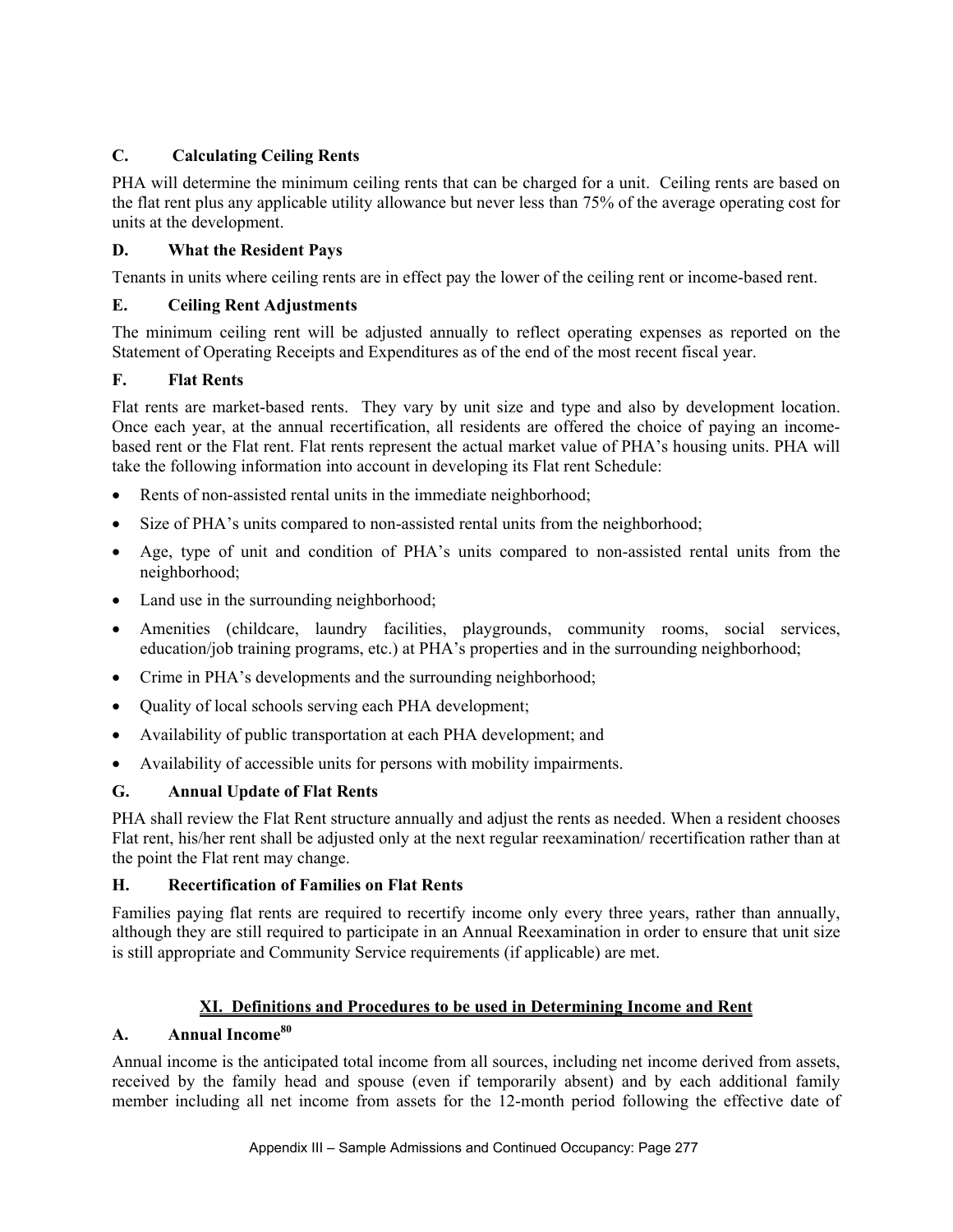initial determination or reexamination of income, exclusive of income that is temporary, non-recurring, or sporadic as defined below, or is specifically excluded from income by other federal statute. Annual income includes but is not limited to:

1. The full amount, before any payroll deductions, of wages and salaries, overtime pay, commissions, fees, tips and bonuses, and other compensation for personal services;

2. The net income from operation of a business or profession, including any withdrawal of cash or assets from the operation of the business. Expenditures for business expansion or amortization of capital indebtedness shall not be used as deductions in determining the net income from a business. An allowance for the straight line depreciation of assets used in a business or profession may be deducted as provided in IRS regulations. Withdrawals of cash or assets will not be considered income when used to reimburse the family for cash or assets invested in the business;

3. Interest, dividends, and other net income of any kind from real or personal property. Expenditures for amortization of capital indebtedness shall not be used as deductions in determining net income. An allowance for the straight line depreciation of real or personal property is permitted. Withdrawals of cash or assets will not be consider income when used to reimburse the family for cash or assets invested in the property;

If the Family has Net Family Assets in excess of \$5,000, Annual Income shall include the greater of the actual income derived from all Net Family Assets or a percentage of the value of such Assets based on the current passbook savings rate as determined by HUD;

4. The full amount of periodic payments received from Social Security, annuities, insurance policies, retirement funds, pensions, disability or death benefits, and other similar types of periodic receipts [See B. 14. below for treatment of delayed or deferred periodic payment of social security or supplemental security income benefits.];

5. Payments in lieu of earnings, such as unemployment and disability compensation, worker's compensation, and severance pay (But see paragraph B. 3. below concerning treatment of lump-sum additions as Family assets.);

6. All welfare assistance payments (Temporary Assistance to Needy Families, General Assistance) received by or on behalf of any family member;

7. Periodic and determinable allowances, such as alimony and child support payments, and regular cash and non-cash contributions or gifts received from agencies or persons not residing in the dwelling made to or on behalf of family members; and

8. All regular pay, special pay, and allowances of a family member in the Armed Forces. (See paragraph B. 7. below concerning pay for exposure to hostile fire.)

#### **B. Items not included in Annual Income81**

Annual Income does not include the following:

1. Income from the employment of children (including foster children) under the age of 18 years;

2. Payments received for the care of foster children or foster adults (usually individuals with disabilities, unrelated to the resident family, who are unable to live alone);

3. Lump sum additions to family assets, such as inheritances, insurance payments (including payments under health and accident insurance, and worker's compensation), capital gains, one-time lottery winnings, and settlement for personal property losses (but see paragraphs 4 and 5 above if the payments are or will be periodic in nature);

[See paragraph 14. below for treatment of delayed or deferred periodic payments of Social Security or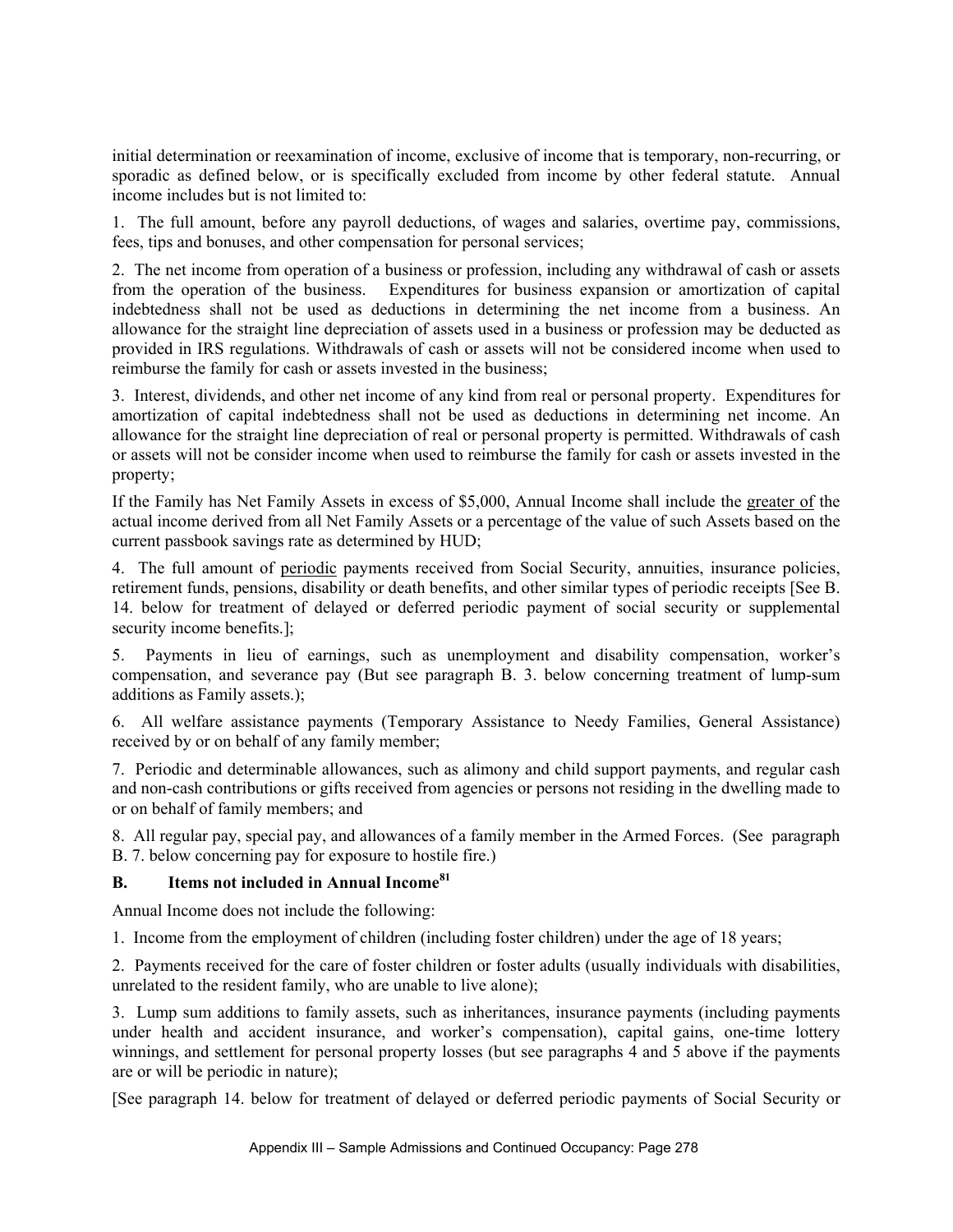Supplemental Security Income benefits.]

4. Amounts received by the family that are specifically for, or in reimbursement of, the cost of medical expenses for any family member;

5. Income of a live-in aide, provided the person meets the definition of a live-in aide (See Section 12 of these policies);

6. The full amount of student financial assistance paid directly to the student or the educational institution;

7. The special pay to a family member serving in the Armed Forces who is exposed to hostile fire;

8. Certain amounts received that are related to participation in the following programs:

(a) Amounts received under HUD funded training programs (e.g. Step-up program: excludes stipends, wages, transportation payments, child care vouchers, etc. for the duration of the training);

(b) Amounts received by a person with disabilities that are disregarded for a limited time for purposes of Supplemental Security Income and benefits that are set aside for use under a Plan to Attain Self-Sufficiency (PASS);

(c) Amounts received by a participant in other publicly assisted programs that are specifically for, or in reimbursement of, out-of-pocket expenses incurred (special equipment, clothing, transportation, child care, etc.) to allow participation in a specific program;

(d) A resident services stipend. A resident services stipend is a modest amount (not to exceed \$200/month) received by a public housing resident for performing a service for the PHA, on a part-time basis, that enhances the quality of life in public housing. Such services may include but are not limited to, fire patrol, hall monitoring, lawn maintenance, and resident initiatives coordination. No resident may receive more than one such stipend during the same period of time; and

(e) Incremental earnings and/or benefits resulting to any family member from participation in qualifying state of local employment training program (including training programs not affiliated with the local government), and training of family members as resident management staff. Amounts excluded by this provision must be received under employment training programs with clearly defined goals and objectives, and are excluded only for a limited period as determined in advance by the PHA;

9. Temporary, non-recurring, or sporadic income (including gifts);

10. Reparation payments paid by foreign governments pursuant to claims filed under the laws of that government by persons who were persecuted during the Nazi era;

11. Earnings in excess of \$480 for each full-time student 18 years old or older (excluding the head of the household and spouse);

12. Adoption assistance payments in excess of \$480 per adopted child;

13. The incremental earnings and benefits to any resident 1) whose annual income increases due to employment of a family member who was unemployed for one or more years previous to employment; or 2) whose annual income increases as the result of increased earnings by a family member during participation in any economic self sufficiency or other job training program; or 3) whose annual income increases due to new employment or increased earnings of a family member during or within six months of receiving state-funded assistance, benefits or services, **will not be increased during the exclusion period**. For purposes of this paragraph, the following definitions apply:

(a) State-funded assistance, benefits or services means any state program for temporary assistance for needy families funded under Part A of Title IV of the Social Security Act, as determined by the PHA in consultation with the local agencies administering Temporary Assistance for Needy Families (TANF) and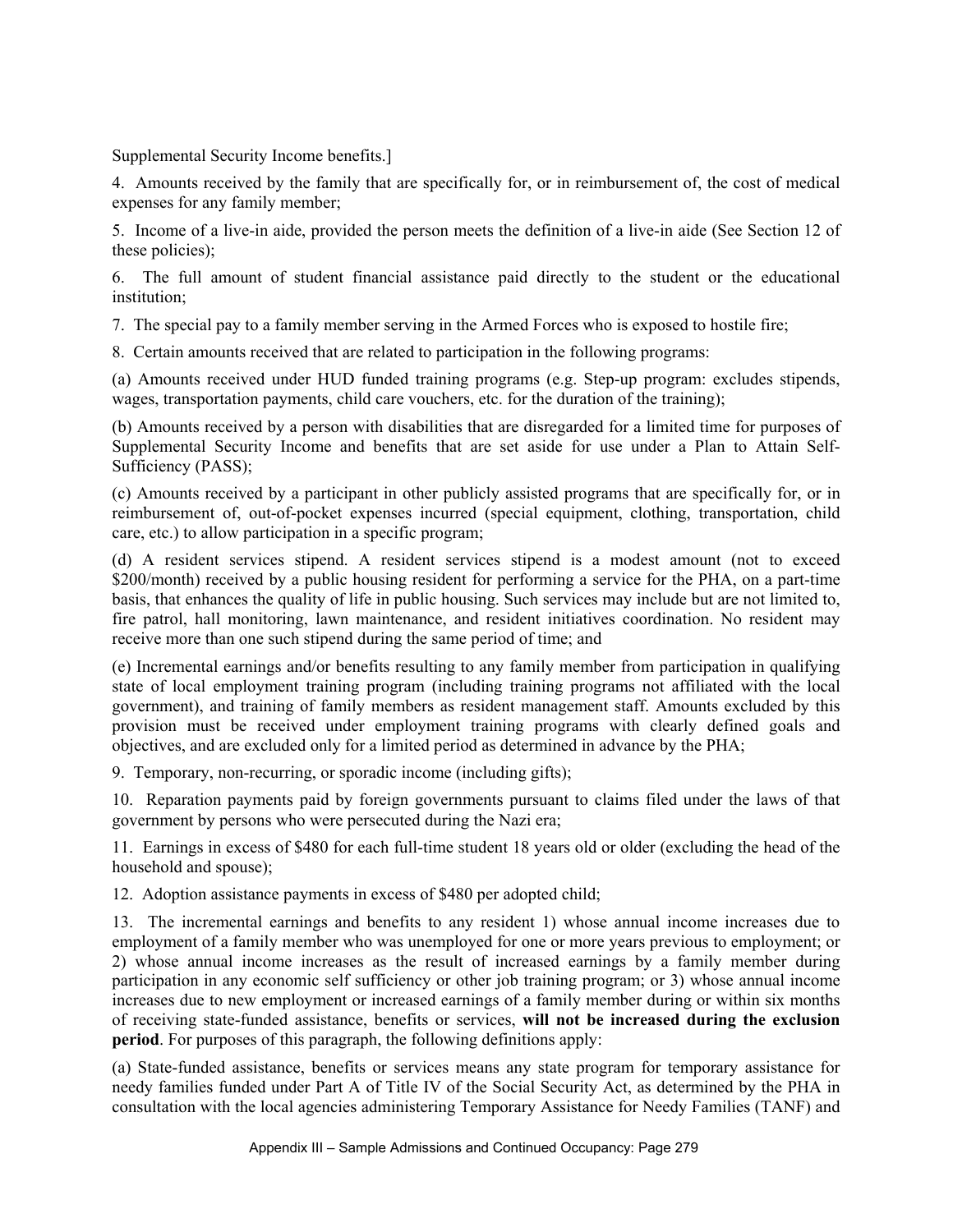Welfare-to-Work programs. The TANF program is not limited to monthly income maintenance, but also includes such benefits and services as one-time payments, wage subsidies and transportation assistance – provided that the total amount over a six-month period is at least \$500.

(b) During the 12 month period beginning when the member first qualifies for a disallowance, the PHA must exclude from Annual Income any increase in income as a result of employment. For the 12 months following the exclusion period, 50% of the income increase shall be excluded.

(c) Regardless of how long it takes a resident to work for 12 months (to qualify for the first exclusion) or the second 12 months (to qualify for the second exclusion), the maximum period for the disallowance (exclusion) is 48 months.

(d) The disallowance of increased income under this section is only applicable to current residents and will not apply to applicants who have begun working prior to admission (unless their earnings are less than would be earned working ten hours per week at minimum wage, under which they qualify as unemployed).

14. Deferred periodic payments of supplemental security income and social security benefits that are received in a lump sum payment;

15. Amounts received by the family in the form of refunds or rebates under state or local law for property taxes paid on the dwelling unit;

16. Amounts paid by a State agency to a family with a developmentally disabled family member living at home to offset the cost of services and equipment needed to keep the developmentally disabled family member at home;

17. Amounts specifically excluded by any other Federal Statute from consideration as income for purposes of determining eligibility or benefits under a category of assistance programs that includes assistance under the United States Housing Act of 1937. (A notice will be published by HUD in the Federal Register identifying the benefits that qualify for this exclusion. Updates will be published and distributed when necessary.)

The following is a list of benefits excluded by other Federal Statute:

- The value of the allotment provided to an eligible household for coupons under the Food Stamp Act of 1977 **[7 USC 2017 (h)];**
- Payments to volunteers under the Domestic Volunteer Service Act of 1973 **[42 USC 5044 (g), 5088]**;

Examples of programs under this Act include but are not limited to:

—the Retired Senior Volunteer Program (RSVP), Foster Grandparent Program (FGP), Senior Companion Program (SCP), and the Older American Committee Service Program;

—National Volunteer Antipoverty Programs such as VISTA, Peace Corps, Service Learning Program, and Special Volunteer Programs;

—Small Business Administration Programs such as the National Volunteer Program to Assist Small Business and Promote Volunteer Service to Persons with Business Experience, Service Corps of Retired Executives (SCORE), and Active Corps of Executives (ACE).

- Payments received under the Alaska Native Claims Settlement Act **[43 USC.1626 (a)];**
- Income derived from certain submarginal land of the United States that is held in trust for certain Indian tribes **[(25 USC. 459e];**
- Payments or allowances made under the Department of Health and Human Services' Low-Income Home Energy Assistance Program **[42 USC 8624 (f)]**;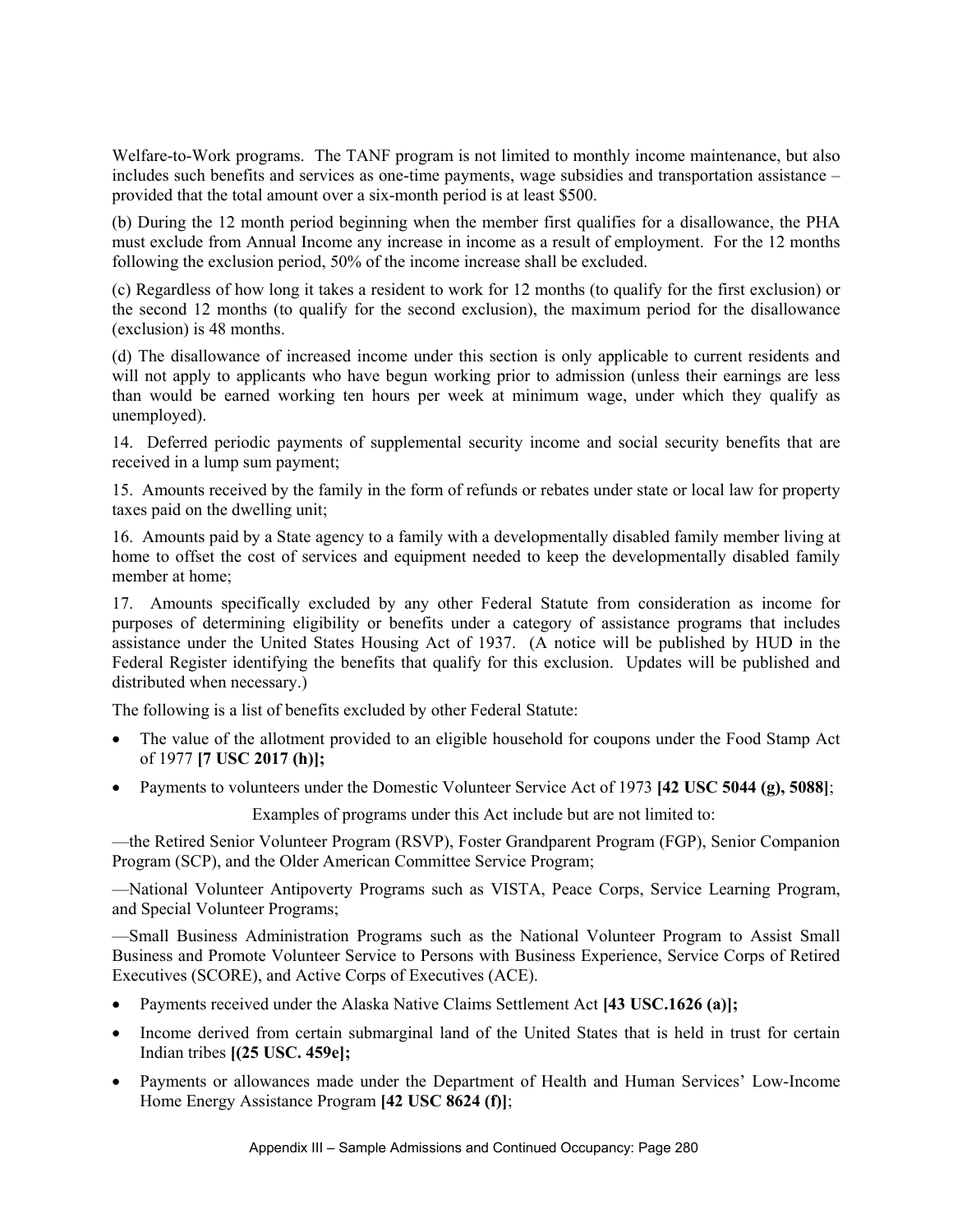- Payments received under programs funded in whole or in part under the Job Training Partnership Act **[29 USC 1552 (b)] ;**
- Income derived from the disposition of funds of the Grand River Band of Ottawa Indians **[Pub. L. 94-540, 90 State 2503-04];**
- The first \$2,000 of per capita shares received from judgment funds awarded by the Indian Claims Commission or the Court of Claims **(25 USC 1407-08),** or from funds held in trust for an Indian Tribe by the Secretary of Interior **[25 USC 117b, 1407];** and
- Amounts of scholarships funded under Title IV of the Higher Education Act of 1965 including awards under the Federal work-study program or under the Bureau of Indian Affairs student assistance programs **[20 USC 1087 uu].**

— Examples of Title IV programs include but are not limited to: Basic Educational Opportunity Grants (Pell Grants), Supplemental Opportunity Grants, State Student Incentive Grants, College Work Study, and Byrd Scholarships.

• Payments received from programs funded under Title V of the Older Americans Act of 1965 **[42 USC 3056 (f)]:**

— Examples of programs under this act include but are not limited to: Senior Community Services Employment Program (CSEP), National Caucus Center on the Black Aged, National Urban League, Association National Pro Personas Mayores, National Council on Aging, American Association of Retired Persons, National Council on Senior Citizens, and Green Thumb.

- *Payments received after January 1, 1989 from the Agent Orange Settlement Fund or any other fund established in the In Re Agent Orange product liability litigation;*
- Payments received under the Maine Indian Claims Settlement Act of 1980 (Pub. L. 96-420, 94 Stat. 1785);
- *The value of any child care provided or arranged (or any amount received as payment for such care or reimbursement for costs incurred for such care) under the Child Care and Development Block Grant Act of 1990 (42 USC 9858q);*
- Earned income tax credit refund payments received on or after January 1, 1991 (26 USC 32 (j)).
- *Payments by the Indian Claims Commission to the Confederated Tribes and Bands of Yakima Indian Nation or the Apache Tribe of Mescalero Reservation;*
- *Allowances, earnings and payments to AmeriCorps participants under the National and Community Service Act of 1990;*

# **C. Anticipating Annual Incomexxix**

If it is not feasible to anticipate income for a 12-month period, the Authority may use the annualized income anticipated for a shorter period, subject to an Interim Adjustment at the end of the shorter period. (This method would be used for teachers who are only paid for 9 months, or for tenants receiving unemployment compensation.)

# **D. Adjusted Incomexxx**

Adjusted Income (the income upon which rent is based) means Annual Income less the following deductions and exemptions:

 $\overline{a}$ 

 $\frac{\text{xxix}}{\text{xx}}$  24 CFR § 5.609(d)<br> $\frac{\text{xxx}}{\text{xx}}$  24 CFR § 5.611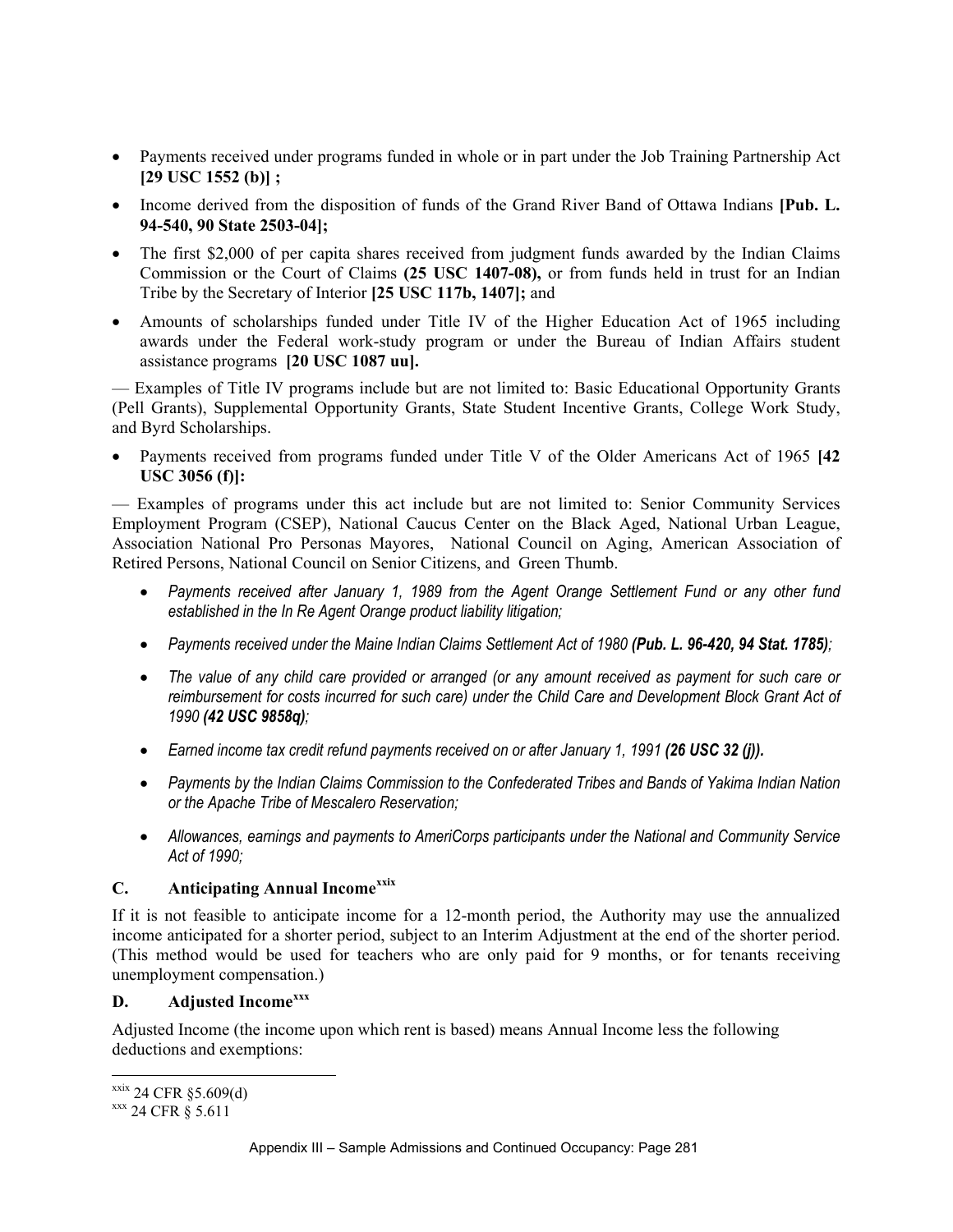# **For All Families**

1. **Child Care Expenses —** A deduction of amounts anticipated to be paid by the family for the care of children under 13 years of age for the period for which Annual Income is computed, BUT ONLY when such care is necessary to enable a family member to be gainfully employed, to seek employment or to further his/her education. Amounts deducted must be unreimbursed expenses and shall not exceed: (a) the amount of income earned by the family member released to work; or (b) an amount determined to be reasonable by PHA when the expense is incurred to permit education or to seek employment.

2. **Dependent Deduction —** An exemption of \$480 for each member of the family residing in the household (other than the head of household, or spouse, Live-in Aide, foster adult or foster child) who is under eighteen years of age or who is eighteen years of age or older and disabled, or a full-time student.

3. **Work-related Disability Expenses —** A deduction of unreimbursed amounts paid for attendant care or auxiliary apparatus expenses for family members with disabilities where such expenses are necessary to permit a family member(s), including the disabled member, to be employed. In no event may the amount of the deduction exceed the employment income earned by the family member(s) freed to work.

Equipment and auxiliary apparatus may include but are not limited to: wheelchairs, lifts, reading devices for the visually impaired, and equipment added to cars and vans to permit their use by the disabled family member. Also included would be the annualized cost differential between a car and the cost of a van required by the family member with disabilities.

- a. For non-elderly families and elderly or disabled families without medical expenses: the amount of the deduction equals the cost of all unreimbursed expenses for work-related disability expense less three percent of Annual Income, provided the amount so calculated does not exceed the employment income earned.
- b. For elderly or disabled families with medical expenses: the amount of the deduction equals the cost of all unreimbursed expenses for work-related disability expense less three percent of Annual Income (provided the amount so calculated does not exceed the employment income earned) PLUS medical expenses as defined below.

# **For elderly and disabled families only:**

4. **Medical Expense Deduction —** A deduction of unreimbursed Medical Expenses, including insurance premiums, anticipated for the period for which Annual Income is computed.

Medical expenses include but are not limited to: services of physicians and other health care professionals, services of health care facilities, health insurance premiums (including the cost of Medicare), prescription and non-prescription medicines, transportation to and from treatment, dental expenses, eyeglasses, hearing aids and batteries, attendant care (unrelated to employment of family members), and payments on accumulated medical bills. To be considered by PHA for the purpose of determining a deduction from income, the expenses claimed must be verifiable.

- a. For elderly or disabled families without work-related disability expenses: The amount of the deduction shall equal total medical expenses less three percent of annual income.
- b. For elderly or disabled families with both work-related disability expenses and medical expenses: the amount of the deduction is calculated as described in paragraph 3 (b) above.

5. **Elderly/Disabled Household Exemption** — An exemption of \$400 per household. See Definitions in Appendix II.

6. **Optional Deductions/Exemptions**: PHA may amend this policy and grant further deductions. Any such deduction would be noted here.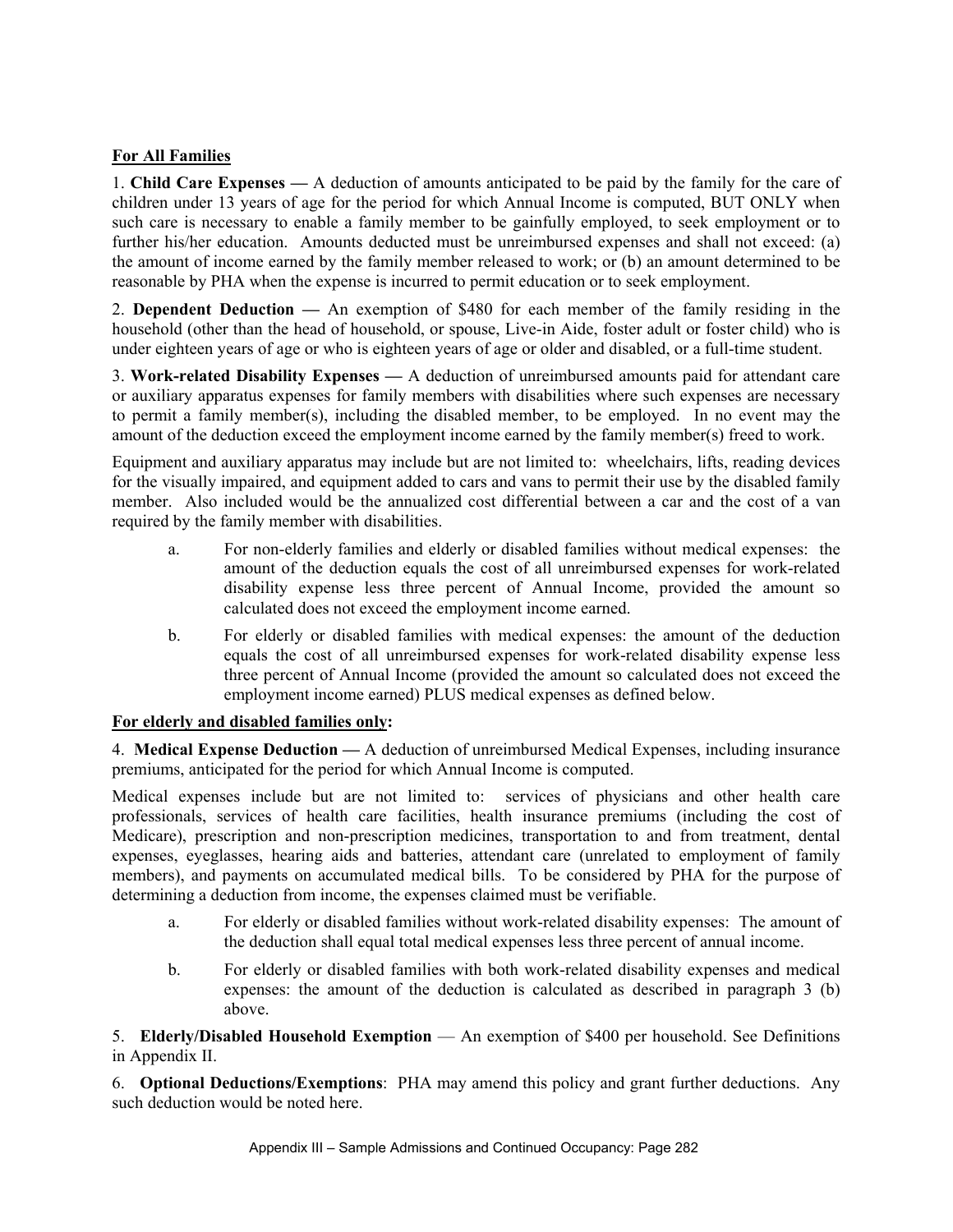# **E. Computing Rent**

1. The first step in computing rent is to determine each family's Total Tenant Payment. Then, if the family is occupying a unit that has tenant-paid utilities, the Utility Allowance is subtracted from the Total Tenant Payment. The result of this computation, if a positive number, is the Tenant Rent. If the Total Tenant Payment less the Utility Allowance is a negative number, the result is the utility reimbursement, which may be paid to the tenant or, directly to the utility company by the PHA.

#### 2. **Total Tenant Payment is the highest of:**

- **30% of adjusted monthly income**; or
- **10% of monthly income;** but never less than the
- **Minimum Rent**; and never more than the
- **Flat Rent, if chosen by the family**

3. Tenant rent is computed by subtracting the utility allowance for tenant supplied utilities (if applicable) from the Total Tenant Payment. In developments where the PHA pays all utility bills directly to the utility supplier, Tenant Rent equals Total Tenant Payment.

4. The Minimum Rent shall be \$ \_\_ per month, but a hardship exemption shall be granted to residents who can document that they are unable to pay the \$ because of a long-term hardship (over 90 days). Examples under which residents would qualify for the hardship exemption to the minimum rent would be limited to the following:

- The family has lost eligibility for or is applying for an eligibility determination for a Federal, State or local assistance program;
- The family would be evicted as result of the imposition of the minimum rent requirements;
- The income of the family has decreased because of changed circumstances, including loss of employment;
- A death in the family has occurred; or
- Other circumstances as determined by PHA

The minimum rent hardship exemption is retroactive to October 21, 1998, so if any resident who qualified for the hardship exemption was charged a minimum rent since that time, the resident may be entitled to a retroactive credit.

5. At initial certification and at each subsequent annual reexamination the resident shall be offered a choice of paying either the income-based rent or the Flat Rent applicable to the unit they will be occupying.

#### **Regulatory Citations for Appendix III**

 $\overline{a}$ 

 $1$  24 CFR Part 1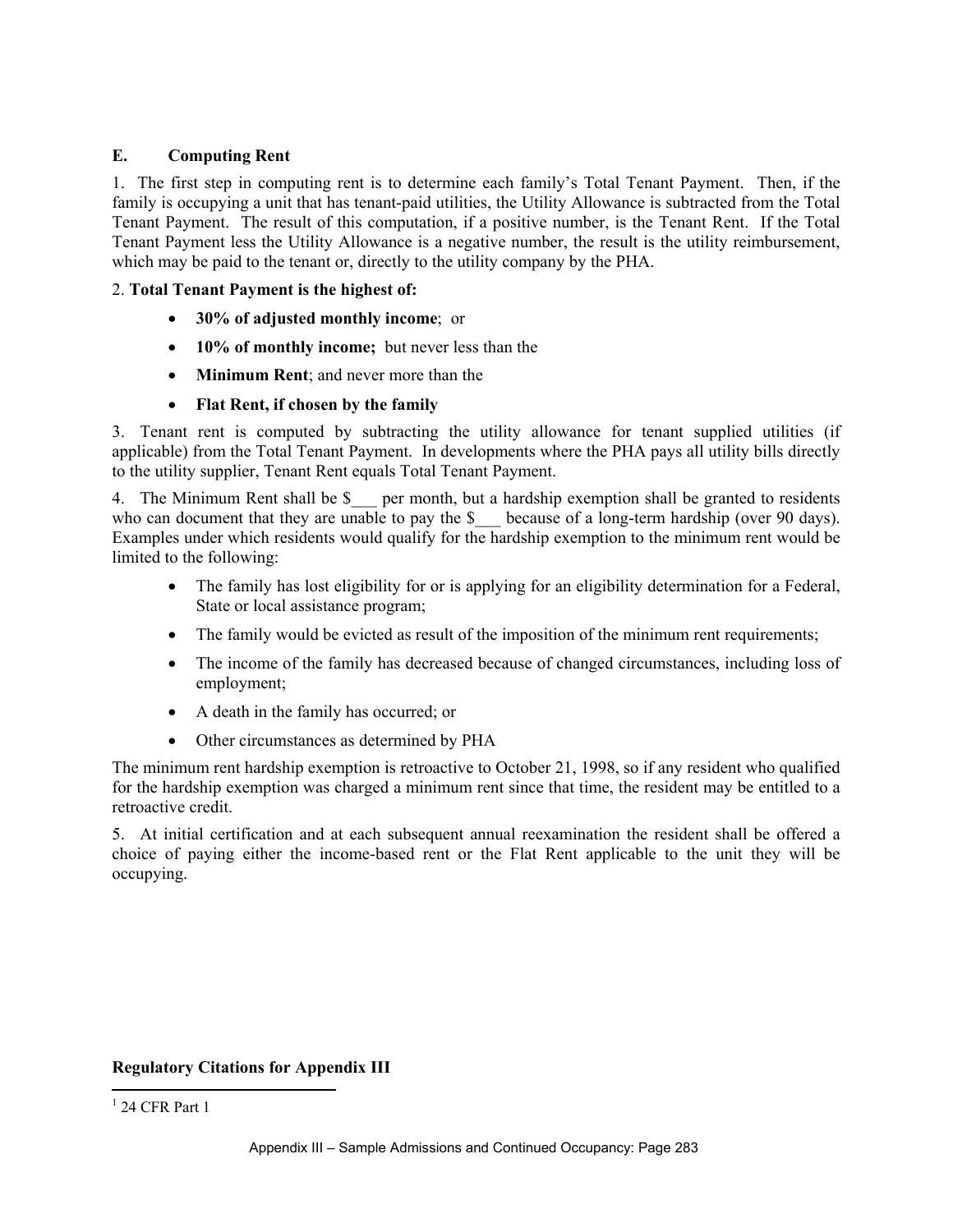$\frac{1}{2}$  $2$  24 CFR Part 100 3 24 CFR Part 8 4 24 CFR Part 146 5 24 CFR § 960.103 6 24 CFR § 960.203 7 24 CFR §§ 8.21, 8.23, 8.24, and 8.25 8 24 CFR § 100.204  $9^9$  24 CFR § 8.24(a)(2) 10 24 CFR § 8.24  $11$  24 CFR  $\frac{9}{8}$  8.23(b)  $12$  24 CFR § 8.24 (a) (1)  $13$  24 CFR § 8.24 (b)  $14$  24 CFR § 8.32 (c) 15 24 CFR § 8.26 16 24 CFR § 8.26  $17\overline{2}$ 4 CFR § 8.32 (c) <sup>18</sup> .24 CFR § 8.32 (c) and § 40, Uniform Federal Accessibility Standards, 3.5 and 4.1.6(3) <sup>19</sup> 24 CFR § 906. 202 (a) <sup>20</sup> 24 CFR § 8.20 and 8.21  $21$  24 CFR  $\S$  8.6  $22$  24 CFR  $\S$  8.6 23 24 CFR § 8.6  $24$  24 CFR  $\S$  8.6  $25$  24CFR § 960.103(b) 26 24 CFR § 5.500 Subpart E 27 24 CFR § 5.216 <sup>28</sup> 24 CFR § 960.203 29 24 CFR 960.206 30 24 CFR § 85.42  $31$  24 CFR  $\frac{8}{9}$  960.206 (c)  $32\overline{24}$  CFR § 960.206(e)  $33$  24 CFR  $\frac{8}{5}$  960.206(a)(4) <sup>34</sup> 24 CFR § 960  $35$  24 CFR  $\frac{8}{9}$  960.203 (c)  $36$  24 CFR § 960.203 (c) 37 24 CFR § 960.203  $38$  24 CFR  $\check{S}$  8.3 Definition: Qualified individual with disabilities 39 24 CFR §960.203  $40$  24 CFR § 960.203 (c)(1) 41 24 CFR § 960.208  $42$  24 CFR § 960.203 (c)(1)  $43$  24 CFR § 960.203 (c)(2)  $44$  24 CFR § 960.203 (c)(3) <sup>45</sup> 24 CFR § 8.2 Definition: Qualified Individual with Disabilities 46 24 CFR § 960.202(a)  $47$  24 CFR  $\frac{8}{9}$  8.2 Definition: Qualified Individual with Disabilities 48 24 CFR §960.203(d) 49 24 CFR § 960.203 (d) 50 24 CFR § 5.403 51 24 CFR § 5.603 52 24 CFR § 5.500 53 24 CFR § 5.400 54 24 CFR § 960.203